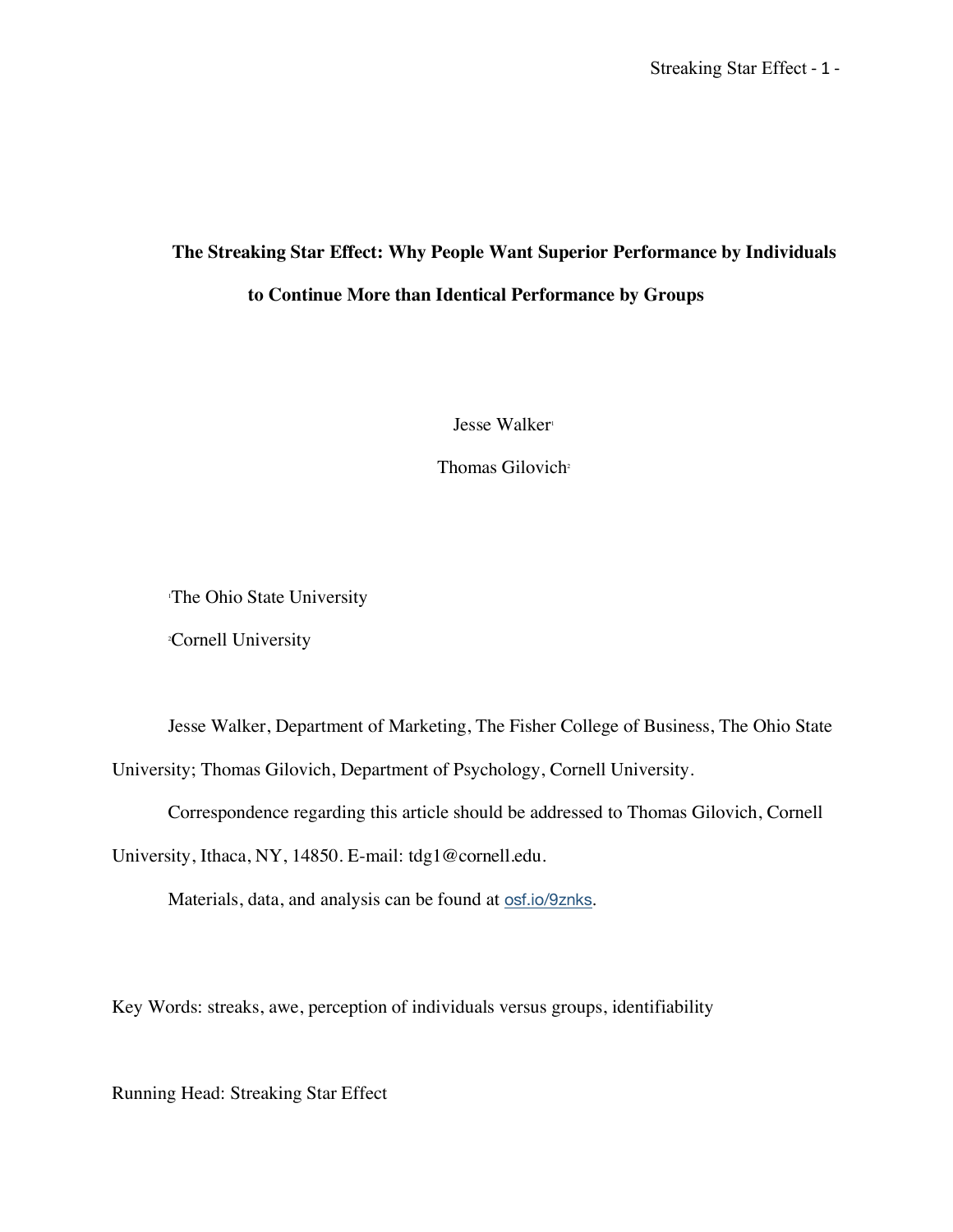#### **Abstract**

We present evidence in 9 studies ( $n = 2.625$ ) for the Streaking Star Effect – people's greater desire to see runs of successful performance by individuals continue more than identical runs of success by groups. We find this bias in an obscure Italian sport (Study 1), a British trivia competition (Study 2), and a tennis competition in which the number of individual vs. team competitors is held constant (Study 3). This effect appears to result from individual streaks of success inspiring more awe than group streaks—and people enjoying being awe-inspired. In Studies 4 and 5, we found that the experience of awe inspired by an individual streak drives the effect, a result that is itself driven by the greater dispositional attributions people make for the success of individuals as opposed to groups (Study 6). We demonstrate in studies 7a and 7b that this effect is not an artifact of identifiability. Finally, Study 8 illustrates how the Streaking Star Effect impacts people's beliefs about the appropriate market share for companies run by a successful individual versus a successful management team. We close by discussing implications of this effect for consumer behavior, and for how people react to economic inequality reflected in the success of individuals versus groups.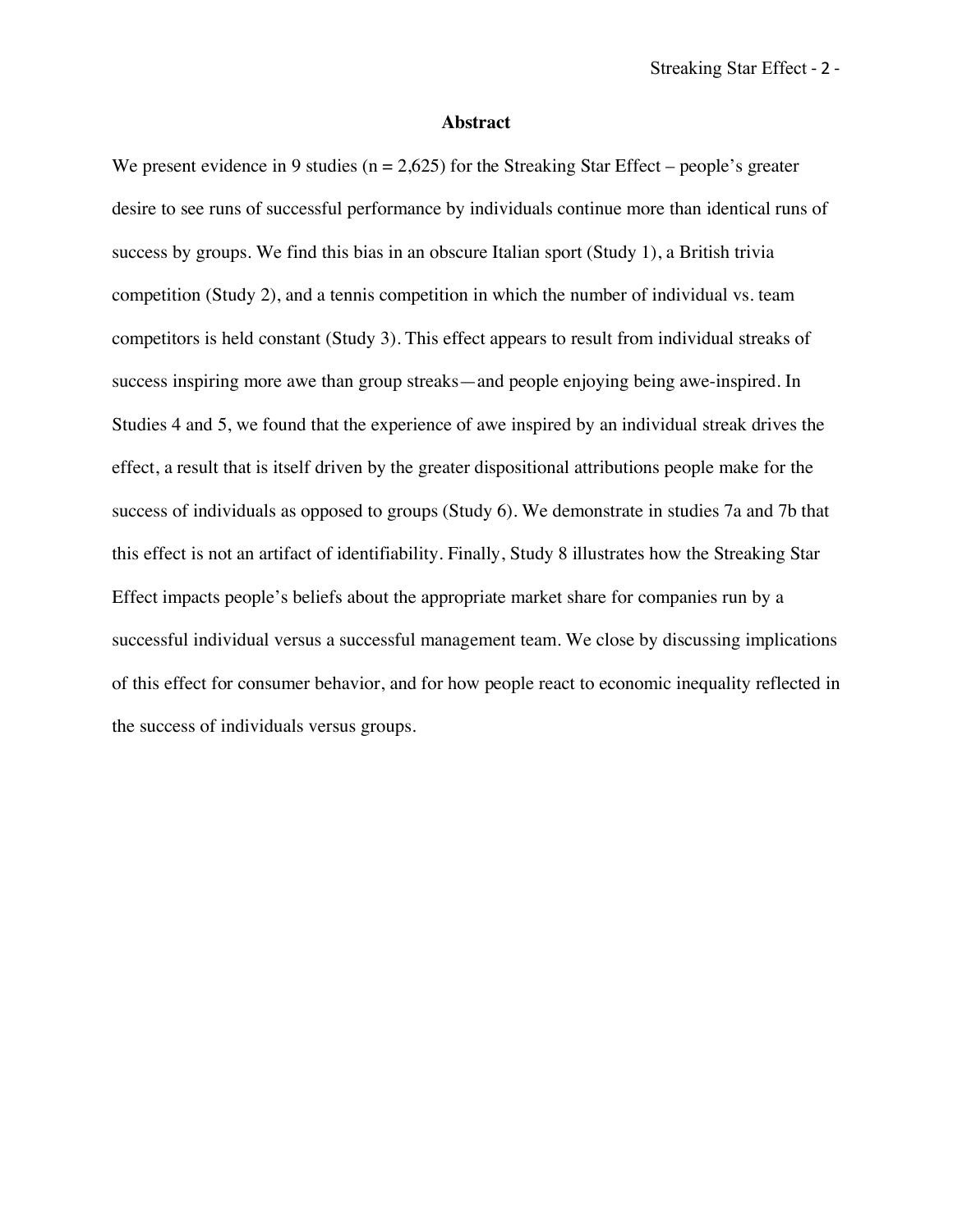In May of 2017, Rafael Nadal took the court for a first-round match at the French Open against Frenchman Benoit Pare. Pare, the lower ranked player, entered the court first, and, not surprisingly, the home crowd at Roland Garros gave him a spirited ovation. But the reaction Pare received paled in comparison to the one that greeted Nadal – a Spaniard – when he entered the court. One journalist described the crowd's reaction to Nadal's entrance as "an eruption" (Brown, 2017). A winner of fifteen major tennis tournaments at the time, Nadal entered the tournament holding the record for most French Open singles championships at nine<sup>1</sup>. Despite whatever allegiance the crowd may have felt to their compatriot, they were clearly pulling for Nadal to continue his unprecedented run of dominance.

Nine months later, the New England Patriots qualified for the Super Bowl. Having already won five Super Bowl championships, including the previous year's, the Patriots were attempting to tie the record for most Super Bowl victories by an NFL franchise. In light of the reaction Nadal received at the French Open, one might have expected the Patriots to have enjoyed a similar groundswell of support as they attempted to extend their run of dominance. But anyone who tuned in to the build-up to the game would almost certainly have concluded that most football fans were rooting against the Patriots. One study of geo-tagged twitter posts indicated that the majority of people in 45 states across the country were rooting for the Patriots' opponent, the Philadelphia Eagles (Torgerson, 2018).

It's against this backdrop of conflicting reactions to runs of individual and group dominance that we embarked on the present research. There is a rather large literature on people's perceptions of streaks of success and failure, much of it focused on how and when

 $\overline{a}$ 

<sup>&</sup>lt;sup>1</sup> As of the writing of this paper, Nadal has won 12 French Open Championships and 19 major tournaments overall.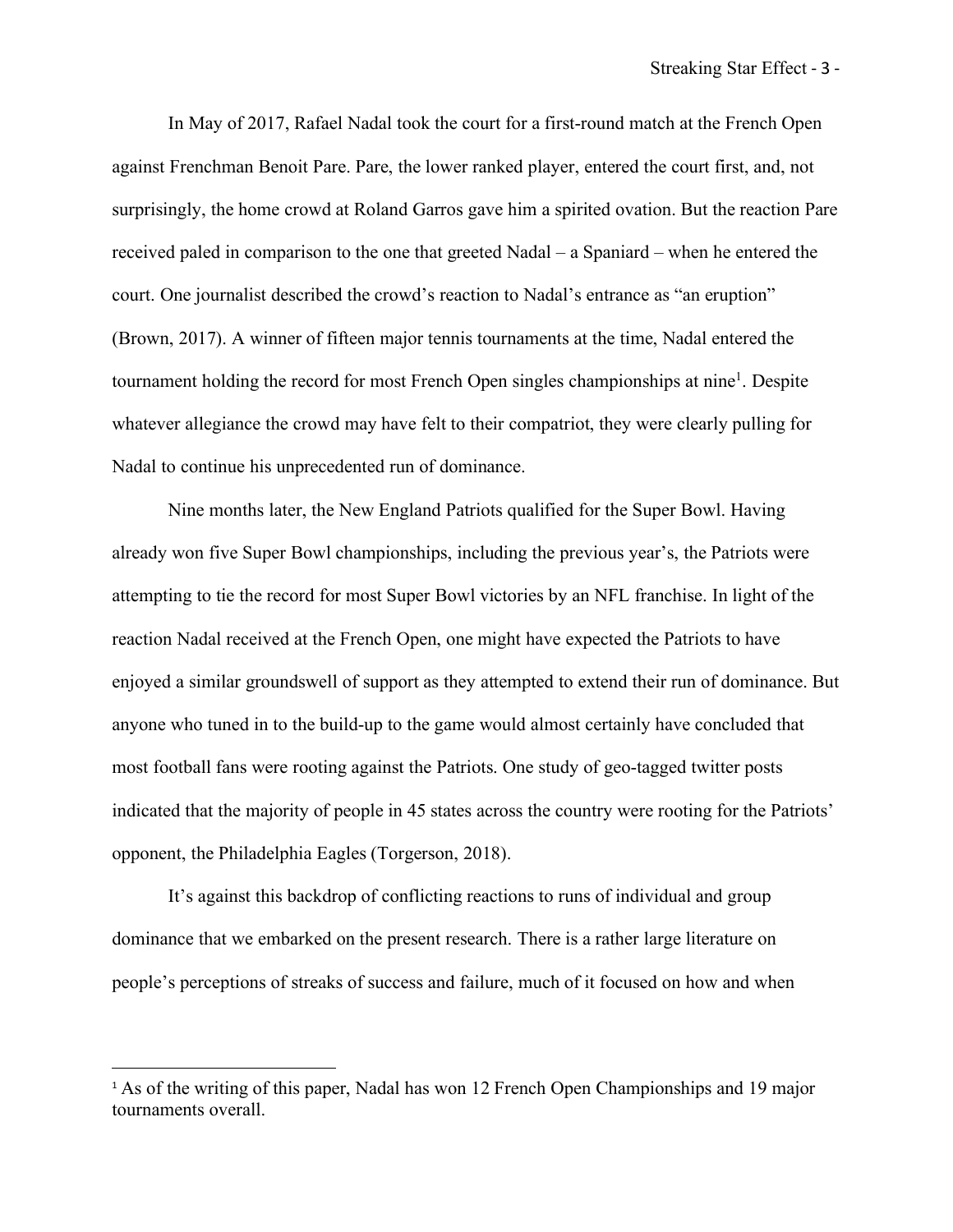streaks are considered likely to continue (for a review, see Oskarson, Van Boven, McClelland, & Hastie, 2009). Likewise, there has been a considerable amount of research on how people perceive individuals and groups differently (Critcher & Dunning, 2014; Hamilton & Sherman, 1996; Small, 2015). Here we take these questions in a new direction by examining how the characteristics of an entity experiencing a period of extraordinary performance influences people's desire to see their success continue. We propose that people have a greater desire to see exceptional performances by individuals (like Nadal) continue more than identical performances by groups (like the Patriots) – a bias<sup>2</sup> we call the Streaking Star Effect.

People have long been fascinated by streaks of success and failure (Gould, 1989; Reifman, 2011) and considerable research has been devoted to understanding people's intuitions about whether or not success is likely to run in streaks. This research has focused on two types of sequences – those thought to be generated by random processes and those thought to be generated by skill. When it comes to randomly-generated outcomes, people expect more alternation between success and failure, and hence fewer long runs of either type, than would be expected by chance (Ayton, Hunt, & Wright, 1989; Bar-Hillel & Wagenaar, 1991; Nickerson, 2002; Tune, 1964). For example, people expect a family with three boys to be more likely to have a girl as their fourth child (Kahneman & Tversky, 1972) and gamblers expect numbers on a roulette wheel to be more likely to pay off if they have not done so for a disproportionate amount of time (Sundali & Corson, 2006).

When it comes to non-random processes, such as sports performance, people tend to expect sequences of continuous success to continue longer than they actually do (Bar Eli, Avugos, & Raab, 2006; Caruso, Waytz, & Epley, 2010; Keohler & Conley, 2003). For instance,

 $\overline{a}$ 

 $2$  By bias, we simply mean "bent" or "tendency" (Webster). We do not mean to suggest that wanting individual streaks to continue more than group streaks violates any normative principle or leads to suboptimal decisions.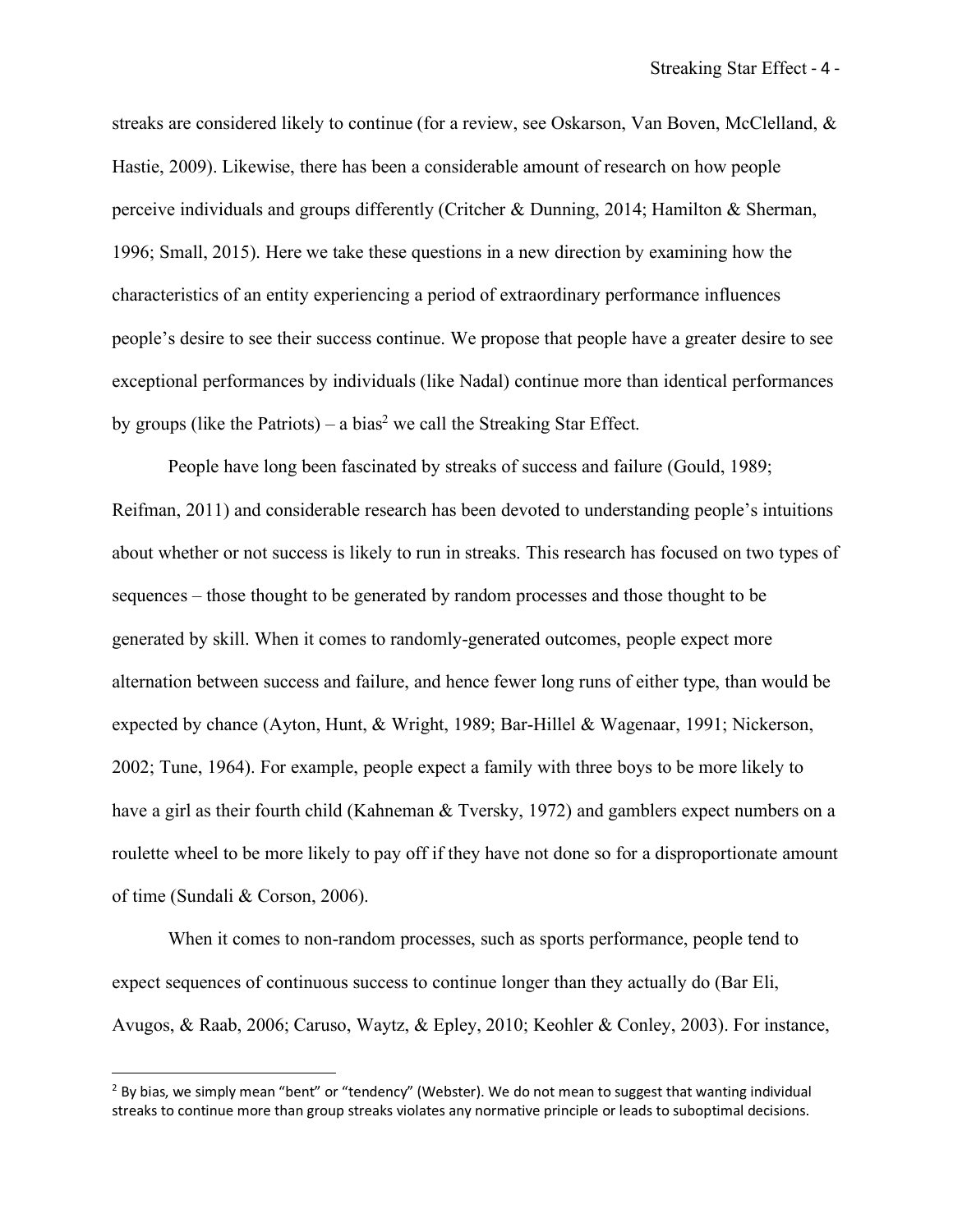people overestimate how likely a basketball player is to hit his next shot if he has hit his previous shot than if he missed his previous shot (Gilovich, Vallone, & Tversky, 1985; Simonsohn, 2020). Other work has documented a belief in "psychological momentum," whereby an entity's future outcomes are thought to be affected by its recent pattern of past performance (Markman & Guenther, 2007; Hubbard, 2014; Petit, Sivanthan, Gladstone, & Marr, 2013). That is, people tend to believe that individual athletes, teams, and businesses that have experienced recent success are more likely to continue that success than they truly are.

Despite these efforts to understand how people's intuitions about streaks comport with reality, no work, to our knowledge, has focused on what drives observers' *desire* to see a streak continue. One factor that may influence whether people want a streak to continue is whether the entity riding the streak is an individual or a group. Research on perceptions of individuals and groups suggests that people tend to perceive individuals more positively than groups (Critcher  $\&$ Dunning 2014). Sears (1983) argued that people are more likely to view a target positively if the target resembles an individual person, a phenomenon he dubbed the "person positivity bias." People also show a bias toward individuals in comparative judgments, often comparing themselves on a positive trait less favorably against an individual than against a larger or more abstract entity such as "the average person" (Alicke, Klotz, Breitenbecher, Yurak, and Vredenburg, 1995). This applies whether the comparison individual is a close relative or a complete stranger (Hoorens & Buunk, 1993). Similarly, people tend to rate the individual faces of a group of unattractive individuals as more attractive than the group as a whole (Miller & Felicio, 1990). In a moral context, people predict that an individual will be more likely to exhibit moral behavior than a group (Crticher & Dunning, 2013). Taken together, research on perceptions of individuals and groups lends credence to our thesis that people may want a period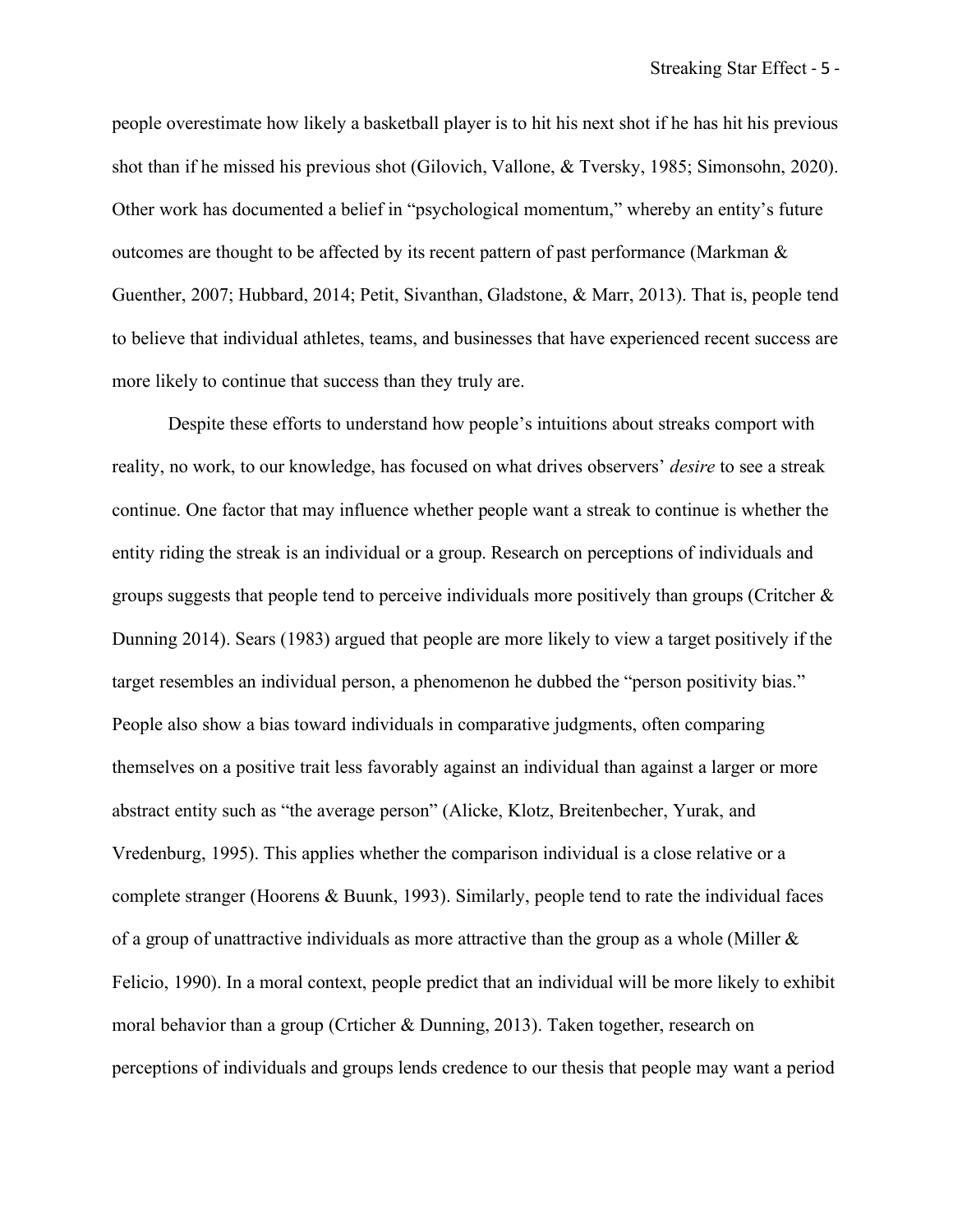of exceptional performance by an individual to continue more than an identical performance by a group.

 Although research suggests that people view individuals more positively than groups, there is no existing work that suggests that people might want to see individuals on a streak win more than a group on a streak. To provide an initial, informal test of our hypothesis, we identified an athlete who is currently on a streak of success in both an individual and a group competition. Jamaican sprinter Usain Bolt has won the gold medal in the 100 meters at the last three Olympics (2008, 2012, 2016). He has also been a member of the team that has won the gold medal in the 4x100 meter relay at those Olympics. In a pre-registered study (As Predicted  $\#20037$ , we recruited two-hundred participants (93 female, 2 non-binary, mean age = 28.63) from Prolific Academic and asked them whether they would rather see Bolt continue his streak in the individual or group event. Many more participants indicated that they would prefer to see Usain Bolt win the gold medal in the 100 meters at the next Olympics (158, 79.0%) than the 4x100 meter relay (42, 21.0%),  $z = 8.20$ ,  $p < .001$ ,  $d = .73$ . This study<sup>3</sup> thus provides initial evidence that people may in fact prefer to see runs of individual dominance continue more than identical runs of group dominance.

## **Being in Awe of Individuals on Streaks**

 $\overline{a}$ 

<sup>&</sup>lt;sup>3</sup> One possible explanation for these results is that people wanted to see Usain Bolt win the 100 meters because they like him and therefore want to see him experience individual success. Indeed, in 2017 Bolt was named by ESPN as the  $7<sup>th</sup>$  most popular athlete in the world. We asked the participants to rate how much they liked Bolt and, to examine whether Bolt's popularity is driving the result reported above, we performed a binomial logistic regression with liking as the independent variable and preference for Bolt to win the 100 meter dash or the 4x100 relay as the dependent variable. The model revealed that liking did not predict preference, *t* < 1, consistent with our pre-registered hypothesis. Although respondents preferred to see Usain Bolt continue his streak in an individual event more than a group event, it appears that factors other than his notable popularity are responsible for this result.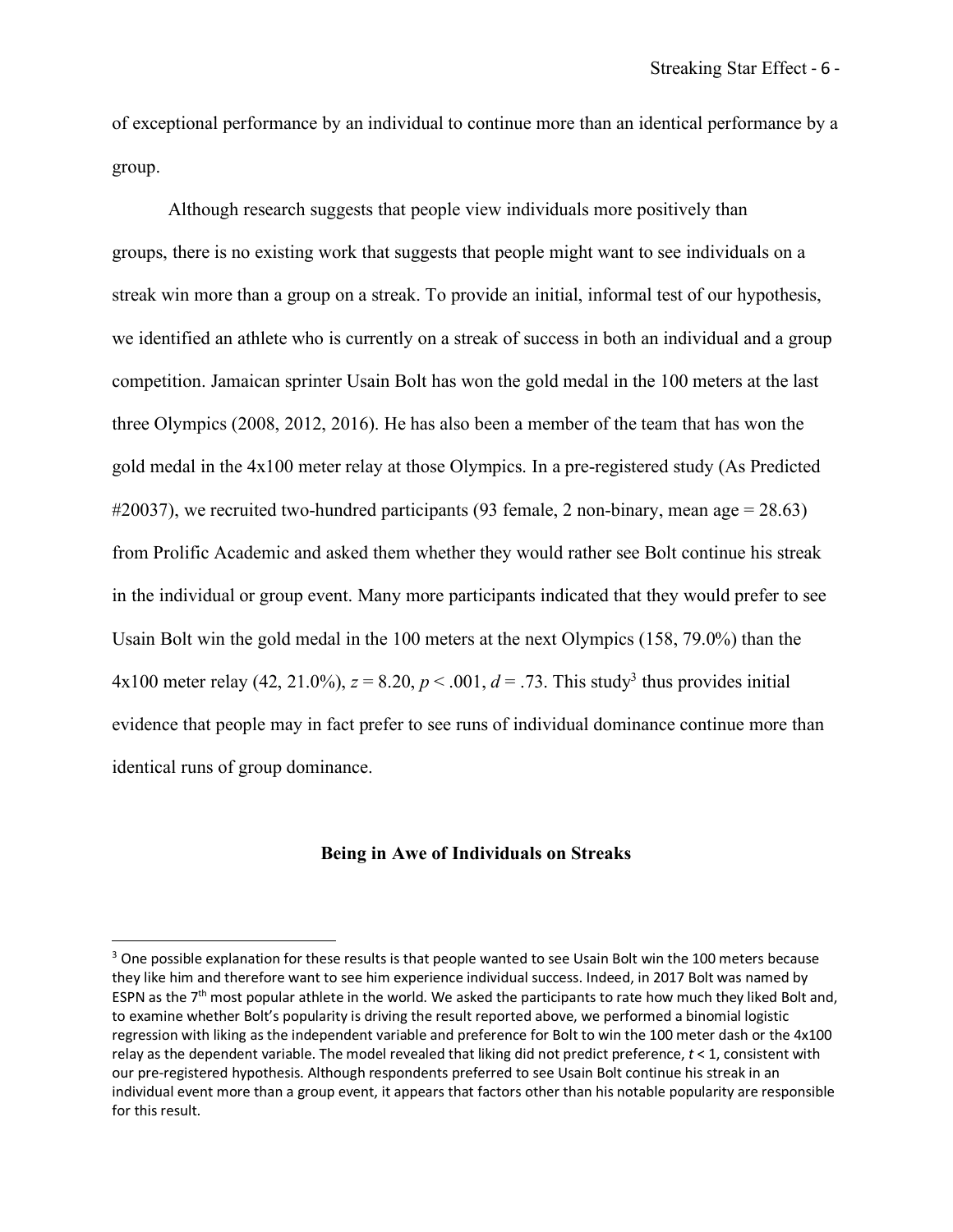One reason, we argue, that people may desire to see individual streaks continue more than group streaks is because they may feel a greater sense of awe at the prospect of a long run of individual success. The experience of awe is characterized by a perception of vastness immenseness in size, scope, number, ability, or hierarchy (fame, authority)—which exceeds a person's existing cognitive structures and thus requires a new schema that expands the person's worldview (Keltner & Haidt, 2003; Shiota, Keltner, & Mossman, 2007). We argue that individual dominance is more likely than group dominance to trigger such processes.

There are several reasons for this. For one thing, individual dominance may be more likely than group dominance to expand our notions of the limits of human potential. Observers confronted with an extreme or unprecedented phenomenon, like a long period of success, are likely to seek to explain it and their explanations are likely to differ depending on whether the target is an individual or a group. Research indicates that people's explanations for the behavior of individuals and groups often differ, with the behavior of individuals more often attributed to dispositional factors and the behavior of groups more often attributed to situational factors (Critcher & Dunning, 2013). There are many possible explanations of group success, such as an unusual collection of talent, effective leadership, good chemistry, or a large payroll (Brown, 1984), all of which can be viewed as the result of a fortuitous combination of situational factors. People's attributions for group success are therefore likely to be not only less dispositional, but less clear or certain as well (Reyes-Jaquez & Echols, 2017; Weary, Tobin, & Edwards, 2010).

In contrast, an individual competitor who achieves dominance over his or her rivals is likely to leave little doubt in the minds of observers as to what is largely responsible for their success. The outsized, consistent success that makes up a period of dominant performance elicits a clear, confident attribution to the successful individual (Kelley, 1967). The concentrated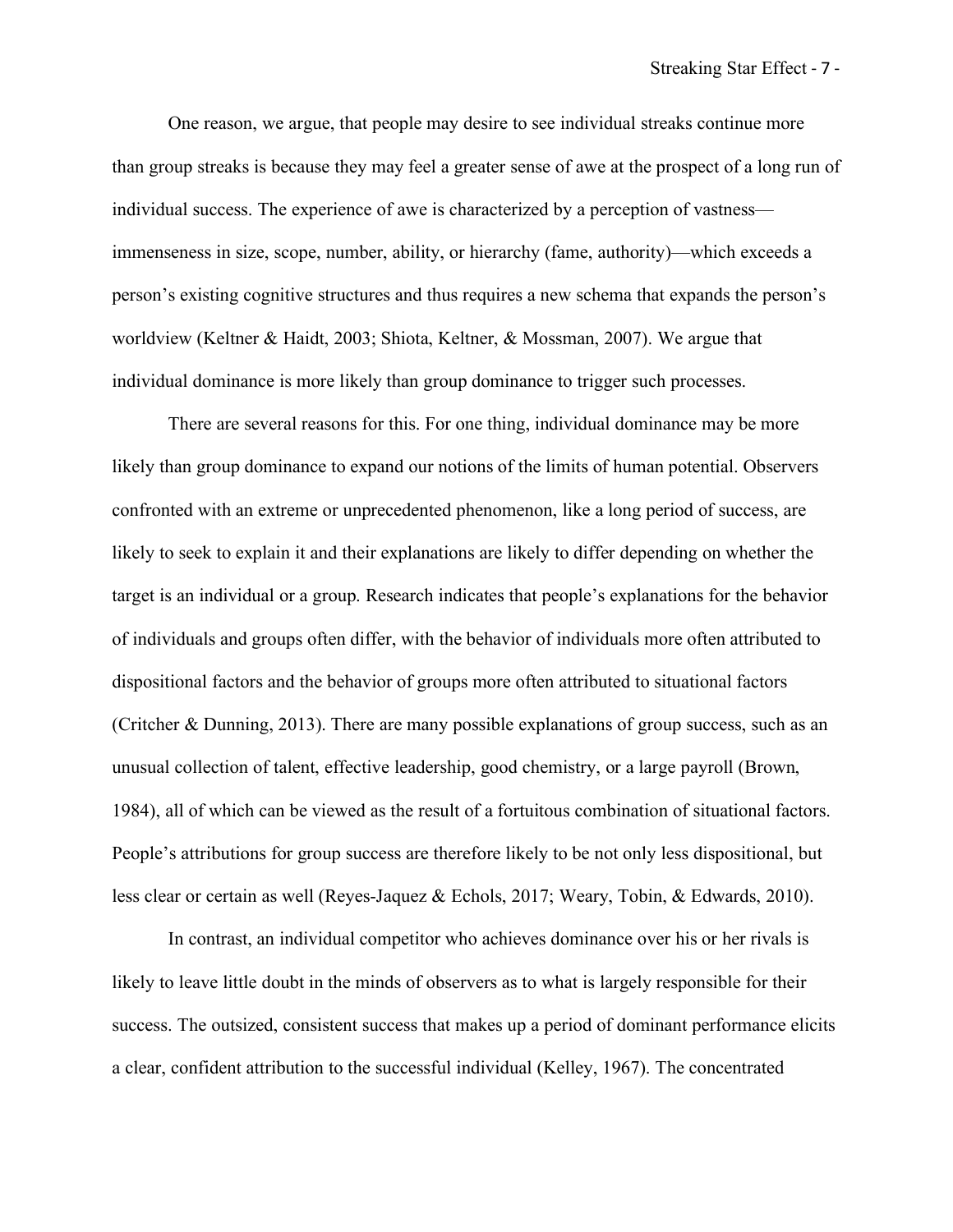"credit" that people assign an individual who achieves a run of dominance is likely, in turn, to prompt observers to believe that they have witnessed an accomplishment that has pushed the limits of human potential and is something unique or extraordinary that couldn't be replicated by others. At the same time, the less clear, more diffuse, and more situational attributions for group success may make observers less inclined to conclude that a group's run of success reflects something awe-inspiring about the special talents of the individuals involved. Thus, individual dominance, more so than group dominance, may be more likely to be seen as pushing the limits of human potential, requiring observers to update their existing schemas about the frontier of human performance. This experience of witnessing an extreme phenomenon and adjusting one's existing schemas to fit it into one's world view reflects the very definition of awe.

The idea that individual dominance is more awe inspiring than group dominance may seem counter-intuitive. Achieving the cohesion necessary for team success can be a considerable challenge (one need look no further than a typical academic faculty meeting). As a result, continued group success may seem more difficult to sustain, which could lead to a greater sense of awe when witnessing continued group success. As plausible as this might seem on the surface, it should be noted that success on difficult tasks does not necessarily lead to greater feelings of awe (Keltner & Haidt, 2003). People complete difficult tasks all the time, but their success rarely generates much awe in observers. Indeed, awe may be more likely to be elicited when observing someone completing a challenging task with *ease* rather than with difficulty. Rafael Nadal, for example, has never appeared to have much difficulty winning the French Open year to year. All he seemingly has to do is prepare for the tournament, stay healthy, and play his style of game. The fact that Nadal's success does not seem especially hard for him has not diminished the awe his feats have inspired in tennis fans around the world. Quite the opposite. Impressive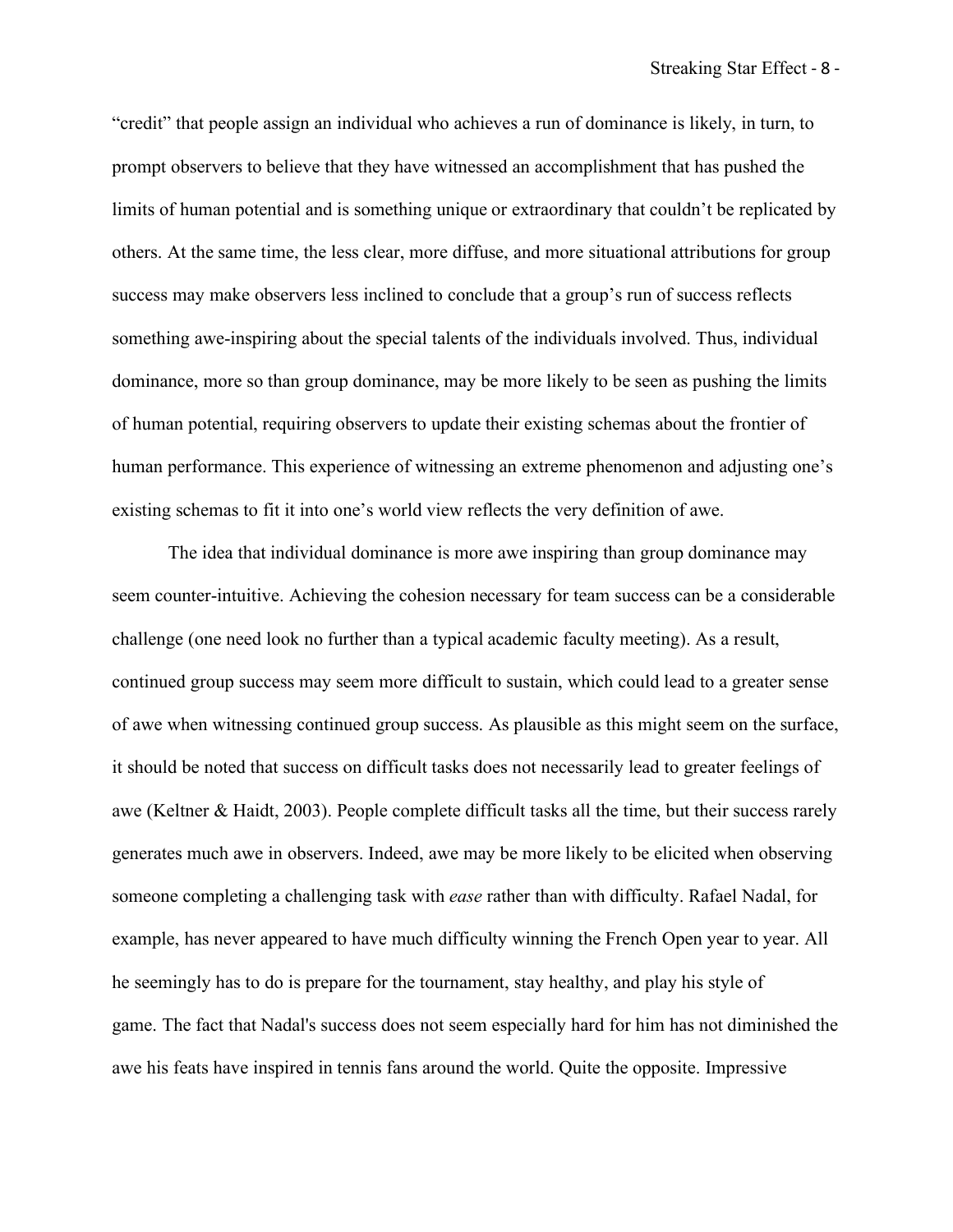human achievements that come easily may be more likely to trigger feelings of awe because they highlight a pronounced discrepancy between the person who pulled it off and the rest of humanity.

Another reason that streaks of individual success may be more likely to inspire awe than equivalent streaks of group success is that people may believe the former are less common and hence more exceptional. After all, in many circumstances, groups are more enduring than individuals and therefore have more opportunities to get on a streak. Although their individual members may change from year to year (and change entirely from generation to generation), the Red Sox are still the Red Sox and Apple is still Apple, and over the long haul each has many opportunities to achieve a sustained run of success. Individuals, in contrast, have relatively short careers and therefore a limited amount of time to establish dominance. Although Rafael Nadal has only a limited number of years to leave his mark on the sport of tennis, the New England Patriots will have the opportunity to do so as long as football is played. Rare events often loom large in judgment (Tversky & Kahneman, 1992; Camerer, 2000), and the smaller window individuals have to sustain a run of success may make such success seem more improbable, which may add to the awe they inspire.

Although the experience of awe can be negative under certain conditions (Gordon et al., 2016), it is typically an uplifting experience that gives rise to a variety of positive outcomes. The experience of awe makes people more likely to help others (Piff, Dietze, Feinberg, Stancato, & Keltner, 2015), less likely to embrace materialistic values (Rudd, Vohs, & Aaker, 2012), more likely to challenge themselves (Rudd, Hildebrand, & Vohs, 2018), and more likely to experience a high degree of well-being (Rudd, et al., 2012). The prospect of witnessing something aweinspiring, then, is something that people should view with eager anticipation. And because we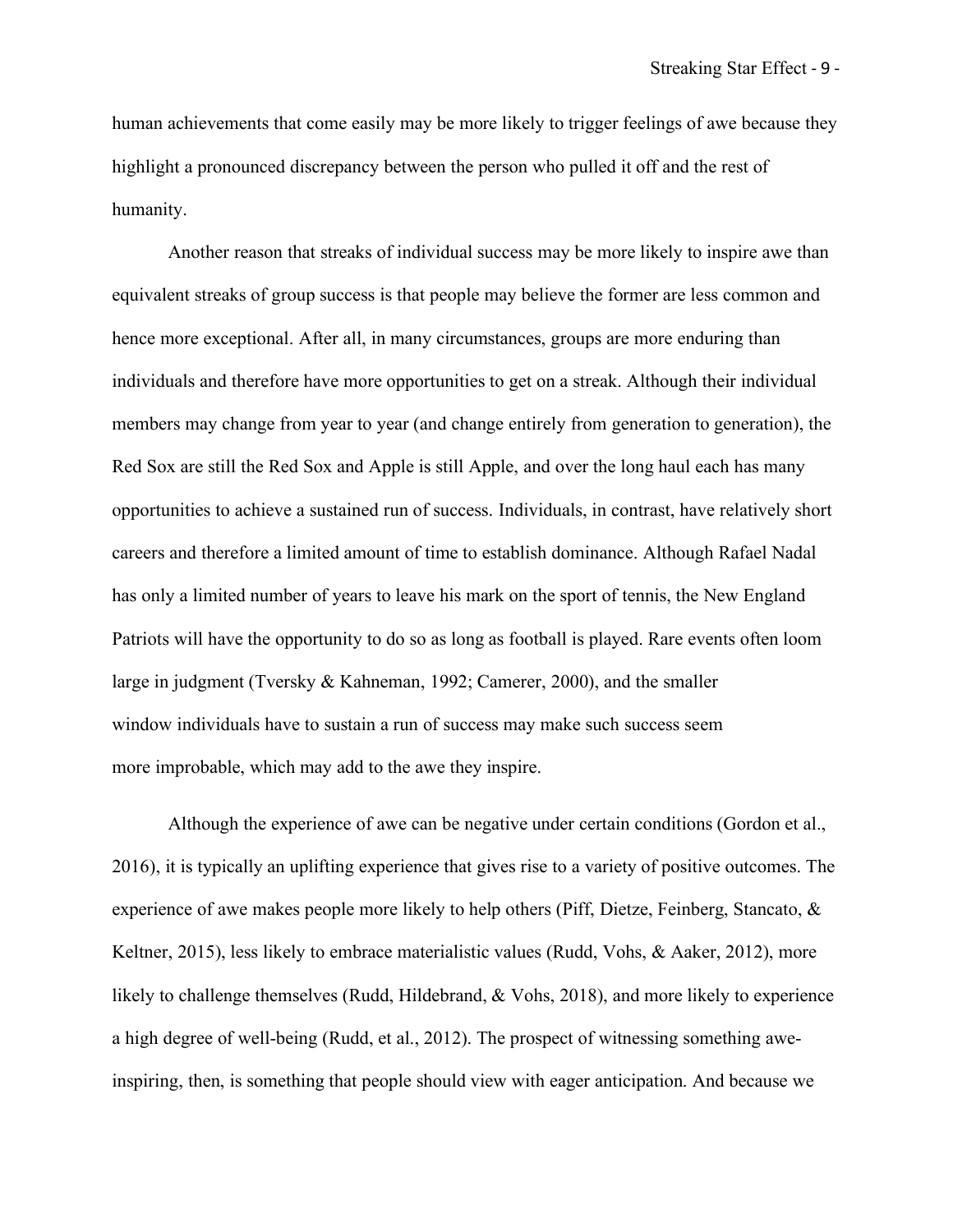expect the experience of awe to be greater when an individual extends a run of successful performance, we expect people to more eagerly root for periods of sustained success by individuals than periods of sustained success by groups.

#### **A Streaking Star Effect? Or an Identifiable** *Victor* **Effect?**

As noted earlier, people tend to view individuals more favorably than groups (e.g. Critcher & Dunning, 2014), and so an alternative explanation for the Streaking Star Effect is that it reflects a general preference to see individuals win more than groups—whether or not the individual or group is riding a period of sustained success. Is dominance necessary for people to want individuals to win more than groups?

Research on the identifiable victim effect suggests that people may prefer to see individuals prosper more than they want to see groups prosper. People tend to allocate more resources to a single, identifiable victim than a statistical group of victims (Cameron & Payne, 2011; Kogut & Ritov, 2005a; 2005b; Small, 2015; Small & Loewenstein, 2003; Small, Loewenstein, & Slovic, 2007; Smith, Faro, & Burson, 2012) and the contributions to business owners seeking microfinance loans tend to be greater for individual business owners than groups of business owners (Galak, Small, & Stephen, 2011). Given these results, it's possible that the bias we have proposed—the Streaking Star Effect—may be just a narrower instance of a broader phenomenon that might be called the Identifiable *Victor* Effect.

Although the literature on people favoring individuals is extensive, we do not believe that the Streaking Star Effect is an artifact of a putative Identifiable Victor Effect. The mechanism we have proposed to explain the Streaking Star Effect—the greater causal clarity and specificity that inspires more awe over sustained individual success—requires a period of exceptional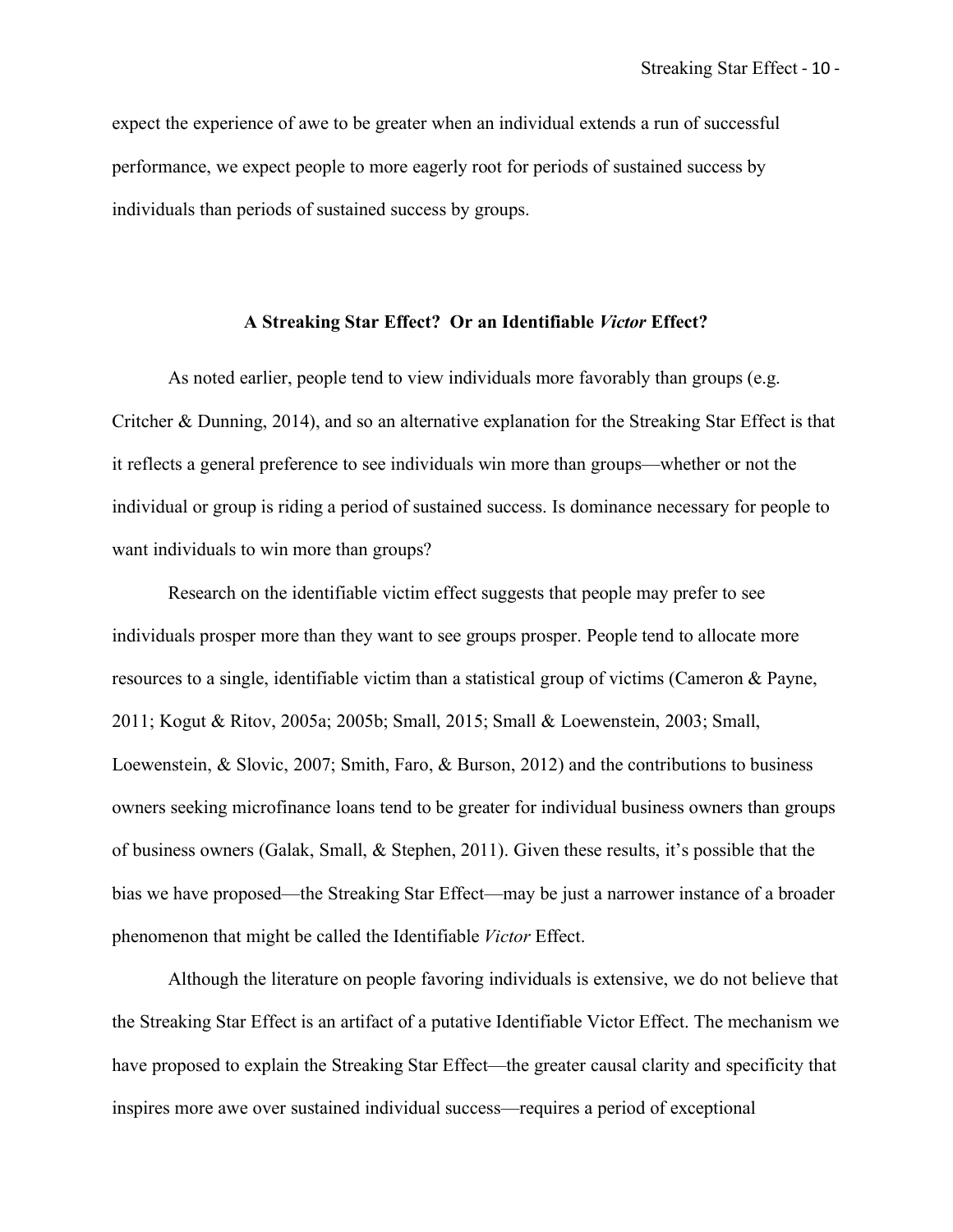performance. Awe is triggered by a sense of vastness, and an inability to accommodate extreme stimuli into existing schemas. Absent an extended period of success, there is no reason to believe that people will feel the sense of unfathomable vastness that elicits awe. It is only the rarest oneoff victory, whether by an individual or a group, that is likely to be similarly hard to accommodate. Accordingly, we examine in Studies 7a and 7b whether there is a general preference for individual over group success, or whether such a preference only (or largely) arises after periods of sustained dominance.

### **Broader Implications of the Streaking Star Effect**

Watching and playing sports consumes a lot of time in both the developed and developing worlds, and it contributes substantially to the world economy, with the global sports market reaching nearly a half trillion dollars in 2018 (Business Wire, 2019). As a result, even if the streaking star effect only impacted fans' interest in seeing individual vs. group streaks continue, it would be a notable psychological phenomenon. But its impact is broader and deeper than that. We have found that it influences collectors' willingness to pay for memorabilia associated with individual and group streaks, and sports fans' willingness to pay for tickets to see an athletic contest in which an individual vs. a team might continue a streak (Walker & Gilovich, in preparation). We suspect that it would also influence fans' willingness to bet on the outcome of contests with individual or group streaks on the line.

But the Streaking Star Effect has influence outside the world of sports as well. It appears in people's interest in seeing individual vs. group streaks continue when it comes to trivia contests (Study 2) and prizes awarded for solving homicide cases (Study 4). More broadly and more importantly, we have found that it can influence peoples' attitudes toward economic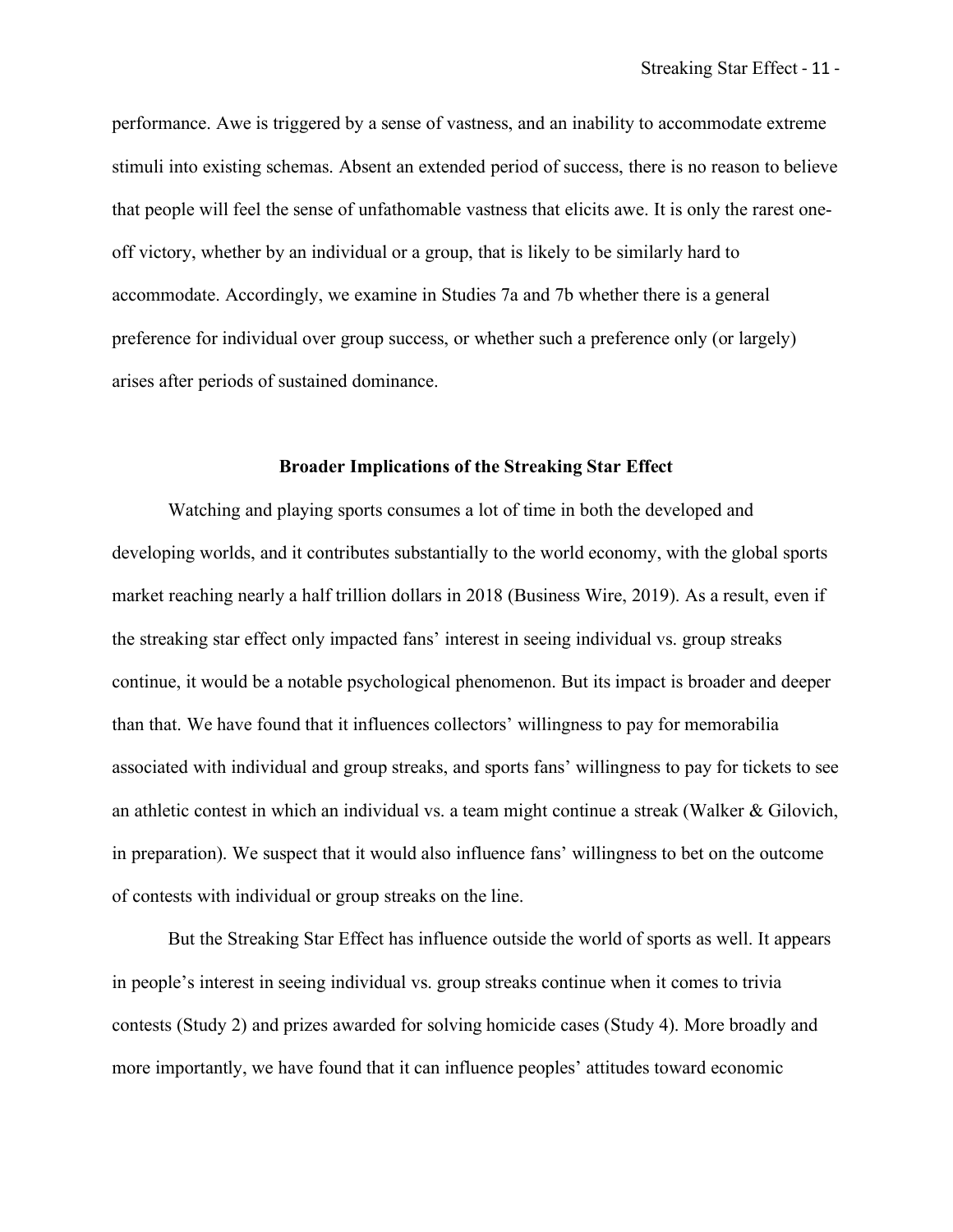inequality (Walker, Tepper, & Gilovich, in preparation). People seem to be more accepting of rising inequality when it is seen as inequality between individuals than inequality between groups or classes of people. The increasing gap between the earnings of an individual CEO and someone who works in the company's cafeteria is less likely to get people out in the streets to protest than a similar increase in the gap between the earnings of CEOs as a class and cafeteria workers generally. We return to this particular manifestation of the Streaking Star Effect in Study 8 and in the General Discussion.

#### **Overview of the Present Research**

We conducted 9 studies to explore the Streaking Star Effect and its underlying psychology. In three initial studies, we examined whether this preference would emerge in domains unfamiliar to participants – an obscure Italian sport (Study 1) and a British trivia competition (Study 2). In Study 3, we ruled out the possibility that individual streaks are preferred because they are simply more impressive due to the fact that individual competitions often draw from a larger pool of competitors than group competitions. We then turned our attention to the mechanism driving this effect. In Study 4, we asked participants to consider a homicide detective who was on an unprecedented streak of solving cases or a homicide department that was on the same streak. We measured participants' desire for the streak to continue and the amount of awe they would feel if it did. Study 5 was a close replication of Study 4 in the context of male and female Olympic speed skating teams, and Study 6 examined the relationship between the Streaking Star Effect, the experience of awe, and the attributions people make for periods of exceptional performance on the part of individuals versus teams. Studies 7a and 7b were designed to investigate whether the Streaking Star Effect is simply a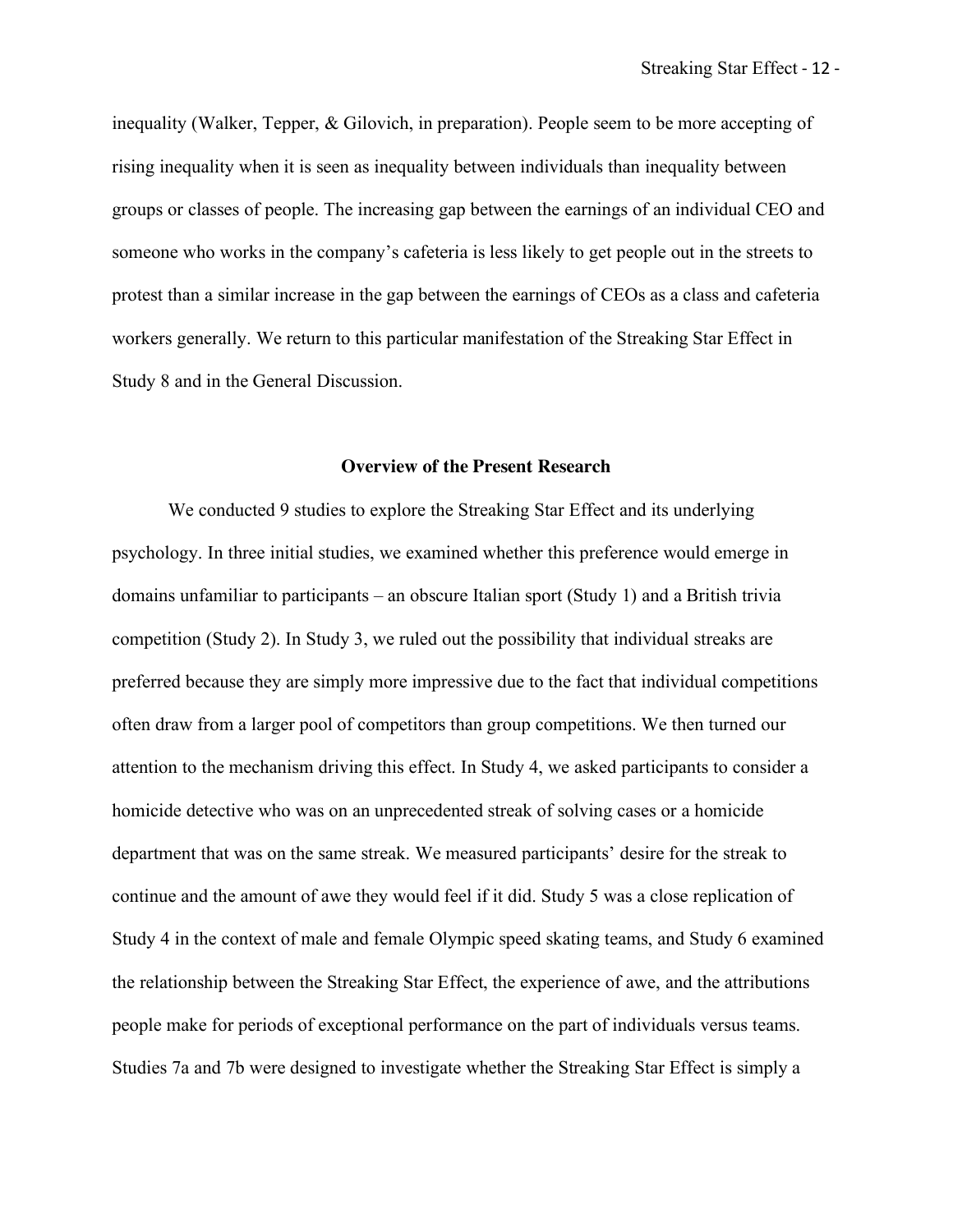variant of the identifiable victim effect—i.e., an identifiable *victor* effect. We find that it is not. Finally, we examine in Study 8 whether the Streaking Star Effect has implications beyond people's desire to see individual streaks continue. In particular, we examine whether it leads people to feel that a successful company run by an individual deserves to be more profitable than an equally successful company run by a group of executives.

We report the results from all conditions and all measures in each study below. No data were excluded from any of the studies except where noted, and sample sizes in all studies were determined before data were collected and analyzed. All materials, data, and analysis for each study are publicly available at the following link: osf.io/9znks. All materials for this study were approved under IRB # 1804007914 by the Cornell Office of Research Integrity and Assurance.

#### **Study 1 – Calcio Fiorntino (Florentine Kick Game)**

Although the degree to which people reported liking Usain Bolt in our pilot study did not predict their preference to see him win the individual event, our participants had likely heard of Bolt and had pre-existing opinions about him. We therefore examined the Streaking Star Effect in Study 1 in a context in which participants had no previous knowledge of the players or even the competition itself. To do so, we relied on an obscure sport, Calcio Fiorntino (the English translation is *Florentine Kick Game*), which is an amateur Italian sport in which teams of 27 players compete against each other to move a ball from one end of a dirt field to another. Although modestly popular in Italy (Calcio games usually draw a couple thousand spectators), it is not played outside of Italy. The defining aspect of Calcio Fiortino is that there are no fouls. Players are allowed to contact each other in any manner, including kicking and punching. The sport has been described as a combination of mixed martial arts and rugby. Because Calcio is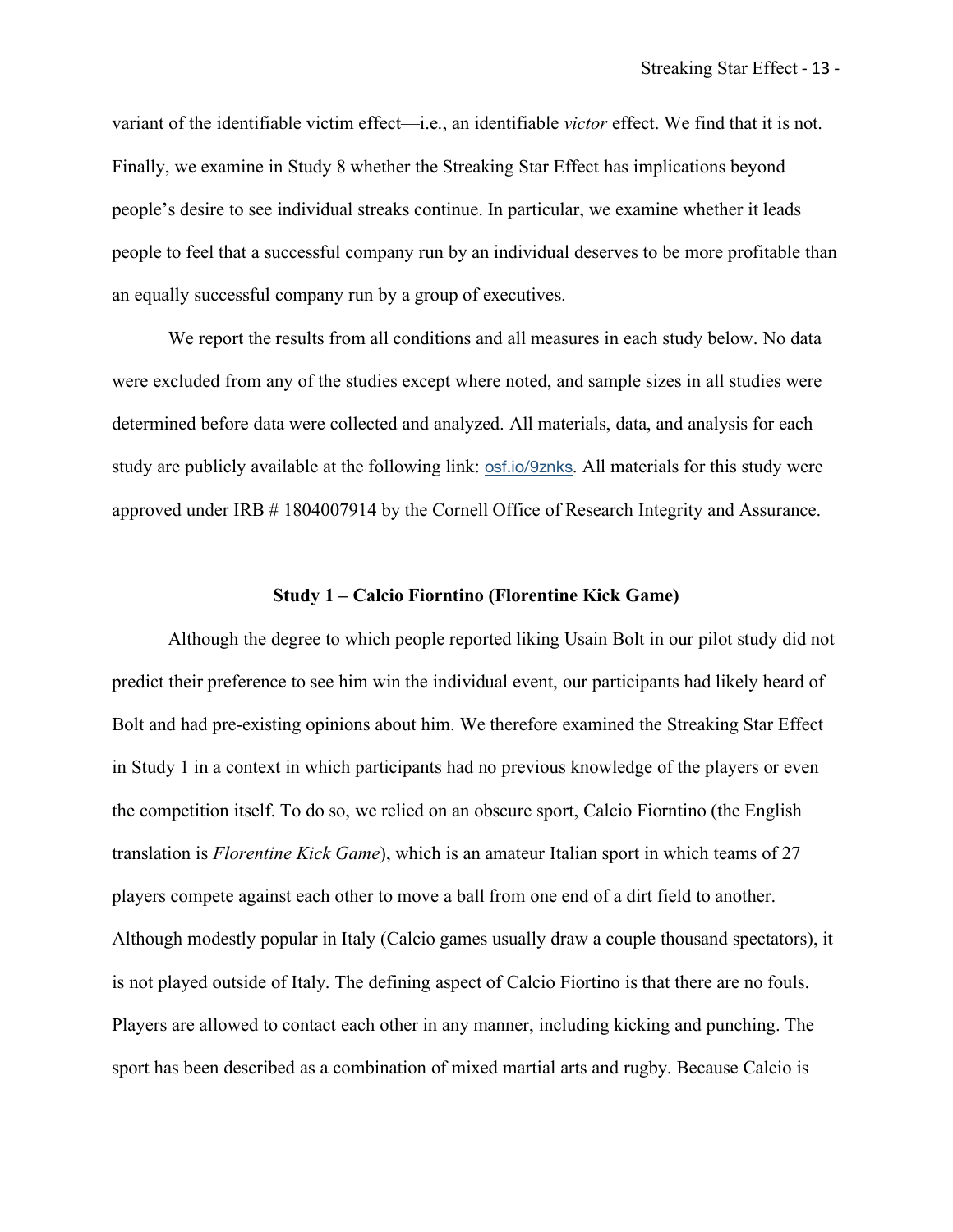largely unknown outside of Italy, it allowed us to test the strength of the Streaking Star Effect when observers had no pre-existing knowledge or feelings about the competitors.

#### *Method*

 $\overline{a}$ 

**Participants.** Two hundred seven American participants (123 female, 1 non-binary, mean age = 34.92)<sup>4</sup> were recruited from Mechanical Turk in exchange for modest compensation. This sample allowed us to detect a significant result for an effect size of *d* = .35 with 80% power.

**Procedure.** In a pre-registered study (As Predicted #20087), all participants read about the history and rules of Calcio Fiorntino and then were randomly assigned to the *team* or *individual* condition. In the *team* condition, participants read that Calcio is traditionally played as a team sport and that the team from Milan is generally recognized as the best in the world. We then asked participants to imagine that Milan had won the Calcio Championship six times in a row, more than any other team, and had once again made it to this season's final. In the *individual* condition, participants read that although Calcio is traditionally a team sport, there is a variant of the sport that is played individually, or "one-on-one." Participants then read about a player, Roberto Moretti, who was said to be the best individual player in the world. We asked them to imagine that Moretti had won the Individual Calcio Championship six times in a row, more than any other player, and to imagine that he had once again made it to this season's final. Participants in both conditions were then asked to imagine that they were in Italy watching the Calcio championships this year. Participants then indicated how much they would be pulling for Moretti/Milan to win this year's championship, how much they would like to see Moretti/Milan extend the record for consecutive championships, how exciting they thought it would be to see

<sup>&</sup>lt;sup>4</sup> In all of our studies, we did not ask our participants to indicate their racial ethnicity. However, we collected data from online survey platforms that collect ethnicity information from their users. The distribution of their participant pool by race is as follows: 70.95% White; 10.50% Asian; 5.80% Latino; 2.52% African American; 10.23% other/unspecified.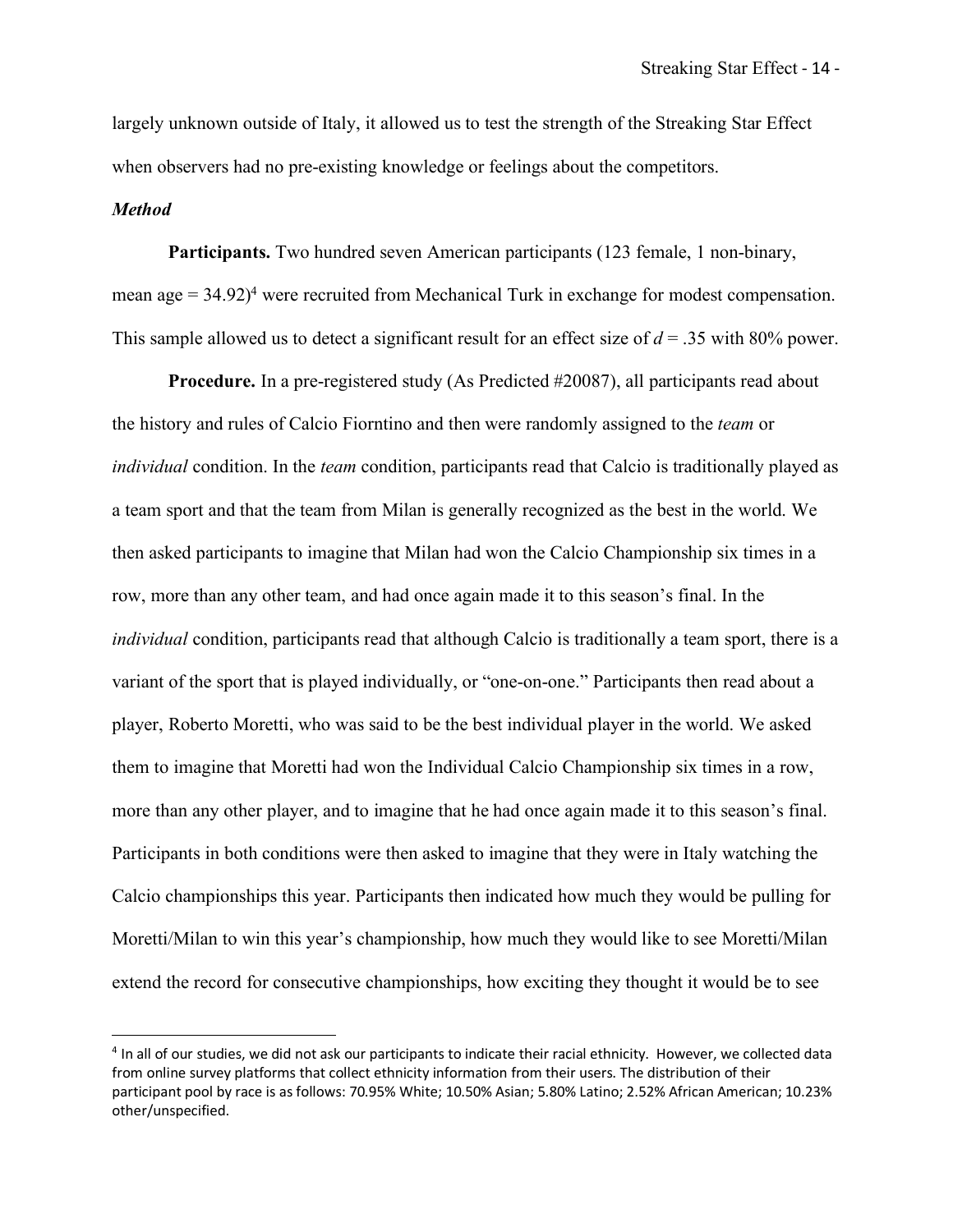Moretti/Milan to extend the record for consecutive championships, and how much they would be thinking to themselves "I want to see this streak come to end," all on a 1 to 9 scale, with higher numbers on all but the last question indicating more interest in the streak continuing—and responses to the last question reverse scored.

**Results.** The four dependent measures were highly correlated (Cronbach's Alpha = .88) and so we averaged them to create a composite measure. A t-test performed on the composite indicated that participants wanted to see Roberto Moretti continue his streak  $(M = 6.62, S.D. =$ 1.72) significantly more than they wanted to see the team from Milan continue its streak (*M* = 5.28, *S.D.* = 2.23), unequal variances *t*(187.82) = 4.99, *p* < .001, *d* = .69. This result indicates that the Streaking Star Effect emerges even when people have no prior knowledge of the event or the individuals/teams involved. 5

#### **Study 2 – The British Quizzing Championship**

We designed Study 2 with two goals in mind. First, we wanted to test the Streaking Star Effect in a domain outside of athletics. Second, we wanted to examine whether the results of Study 1 might be due to participants being asked how much they would root for an identified person in the individual condition while those in the group condition were asked how much they would root for an unidentified group of players. We therefore examined whether the effect would hold when the members of the group on a streak were individually identified. To accomplish

 $\overline{a}$ 

 $5$  A reviewer of a previous version of this paper expressed concern that our stating in the instructions to participants that Calcio Fiorentino is traditionally a team sport may have produced the observed effect. To examine this possibility, we performed an exact replication, but with that phrase removed from the instructions. Despite this change, we obtained similar results, *t*(201) = 2.25, *p* = .02, *d* = .32. We have also run another replication of this study and found in that study as well that participants in the individual condition expressed a greater desire to see the streak continue than those in the group condition, *t*(176) = 3.04, *p* = .003, *d* = .44.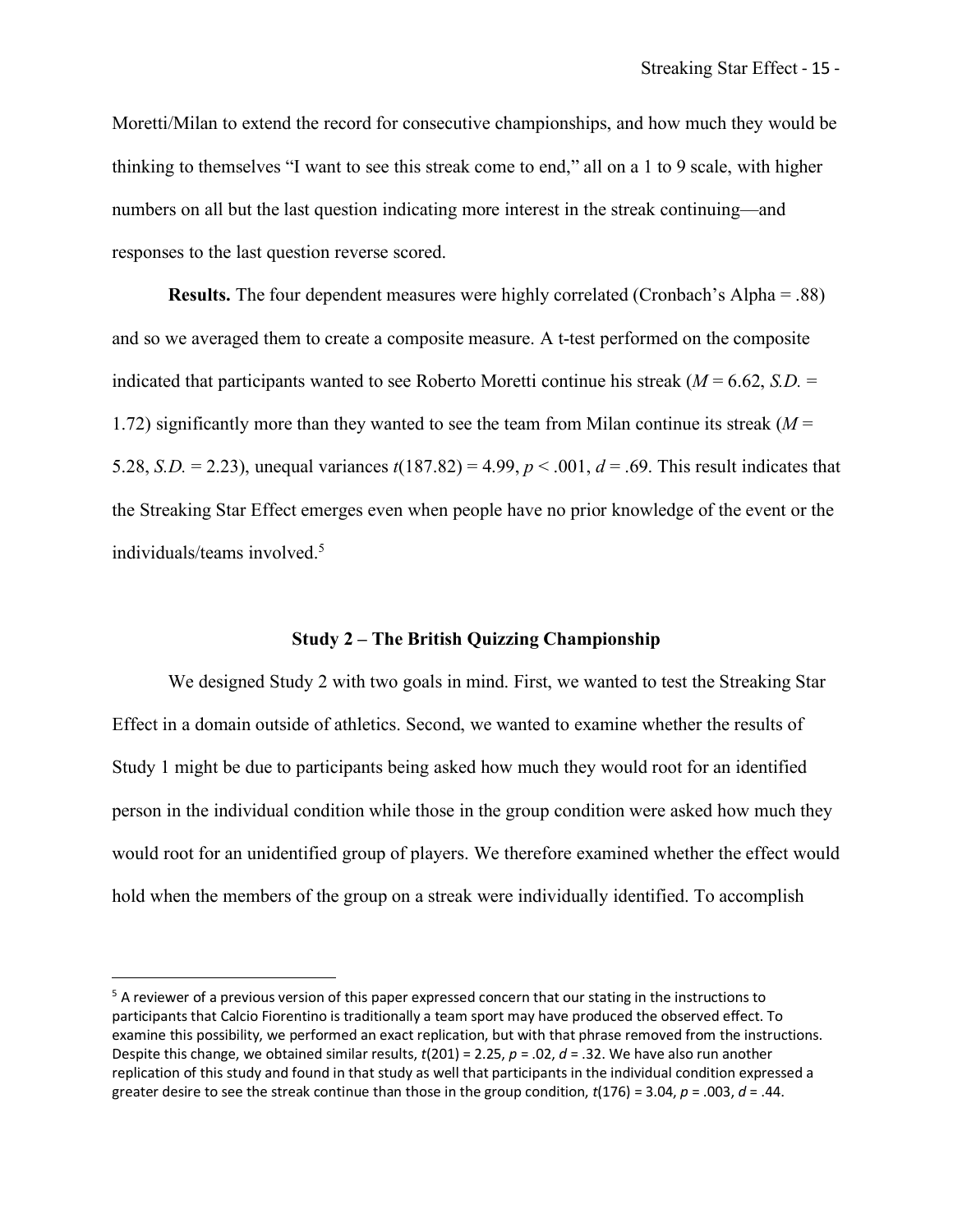these goals, we turned to the preeminent trivia competition in Britain, the British Quizzing Championship (BQC). Every year, 5000 competitors enter the BQC and compete in regional competitions to earn a place in the final. Champions are crowned in both individual and team competitions, a fact that we exploited to test the Streaking Star Effect.

## *Method*

**Participants.** Two hundred one American participants were recruited from Mechanical Turk in exchange for modest compensation. Three of them were excluded for not completing each aspect of the study. That left a final sample of 198 participants (94 female, mean age  $=$ 37.5). This sample allowed us to detect a significant result for an effect size of  $d = 0.36$  with 80% power.

**Procedure.** Participants first read about the history and rules of the British Quizzing Championship (BQC). They were then randomly assigned to the *individual* or *team* condition, at which point they read that over 5,000 individuals/teams enter the competition each year and only 20 individuals/teams earn a spot in the finals. In the *individual* condition, participants read about a competitor in the British Quizzing Championship, Kevin Ashman, who we said had won the last four championships (2013, 2014, 2015, 2016), more than any other player in history, and that he would be competing in this year's final. In the *team* condition, participants read about a team of five competitors—Ian Bayley, David Edwards, Gareth Aubrey, Pat Gibson, and team captain Kevin Ashman—that had won the last four consecutive team quizzing championships, more than any other team, and that their team would be competing in this year's final.

All participants were then asked to imagine that they were in Britain watching the BQC this year. Next, participants answered the same four questions from Study 2 to assess their desire to see the streak continue. They were asked how much they would be pulling for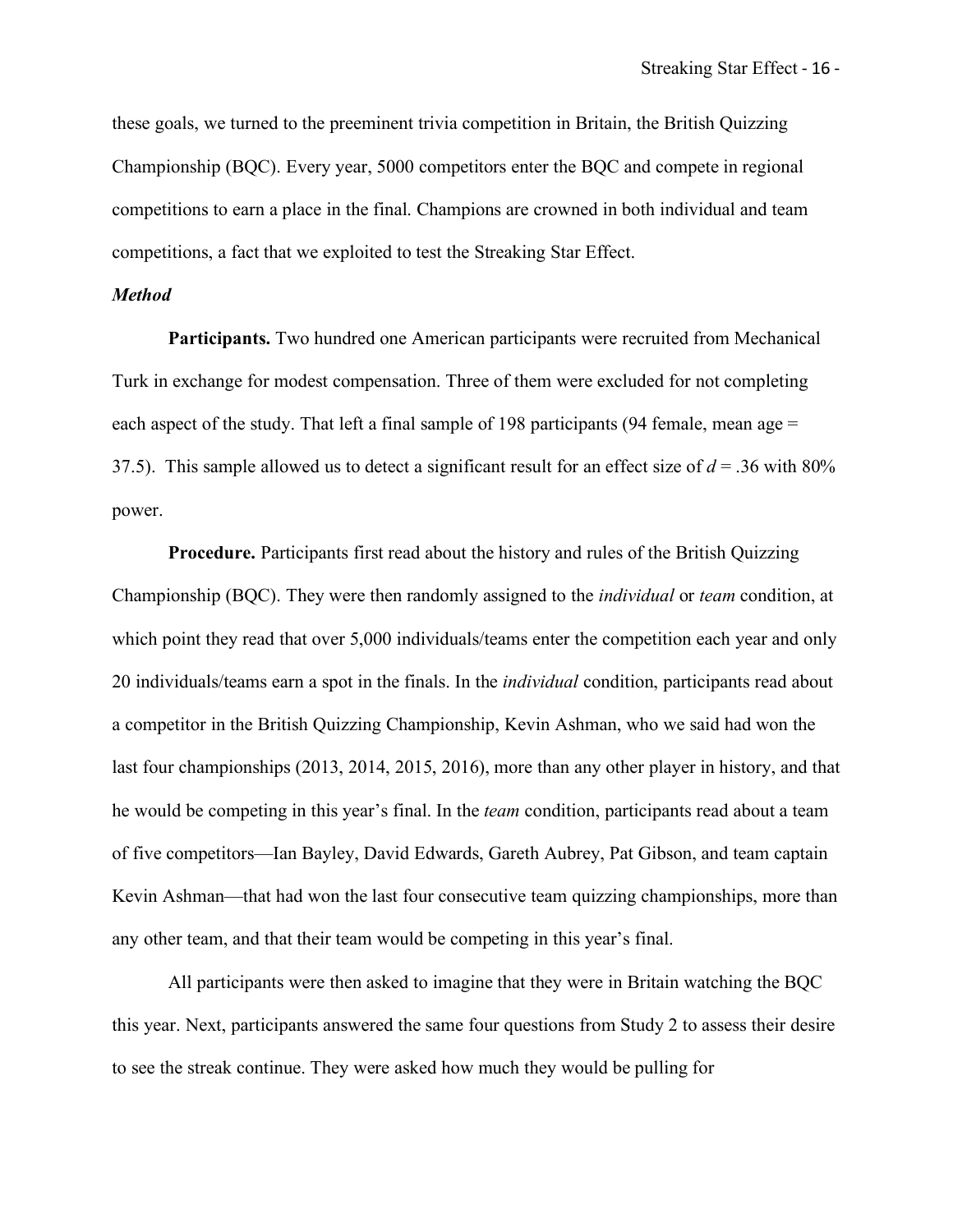Ashman/Ashman's Team to win this year's championship, how much they would like to see Ashman/Ashman's Team extend the record for consecutive championships, how exciting they thought it would be to see Ashman/Ashman's Team extend the record for consecutive championships, and how much they would be thinking to themselves "I want to see this streak come to end," all on a 1 to 9 scale with higher numbers on all but the last question indicating more interest in the streak continuing—and responses to the last question reverse scored.

**Results.** The four questions that measured participants' desire to see the steak continue were highly correlated (Cronbach's Alpha = .92) and so we averaged participants' responses to create a composite measure. A t-test on this composite indicated that participants wanted to see Kevin Ashman continue his streak  $(M = 6.82, S.D. = 1.84)$  more than they wanted to see Kevin Ashman's team continue its streak (*M* = 5.96, *S.D.* = 2.05), *t*(196) = 3.11, *p* = .002, *d* = .44. The Streaking Star Effect thus emerged once again even though the members of the group were identified in the same manner as the individual.

#### **Study 3 – Examining the Impact of the Pool of Individual and Group Competitors**

One possible explanation for the Streaking Star Effect is that individual streaks may be "objectively" more impressive because individual competitions often involve a much larger pool of competitors than team competitions. For example, there are 750 players in Major League baseball, but only 30 teams. Thus, a streak of success by an individual may seem more impressive because the individual in question may have had to vanquish more opponents, or a more select and formidable set of opponents, along the way.

Although it is possible that this feature of many individual and group competitions may contribute to the Streaking Star Effect, we don't believe that that is all there is to the effect, or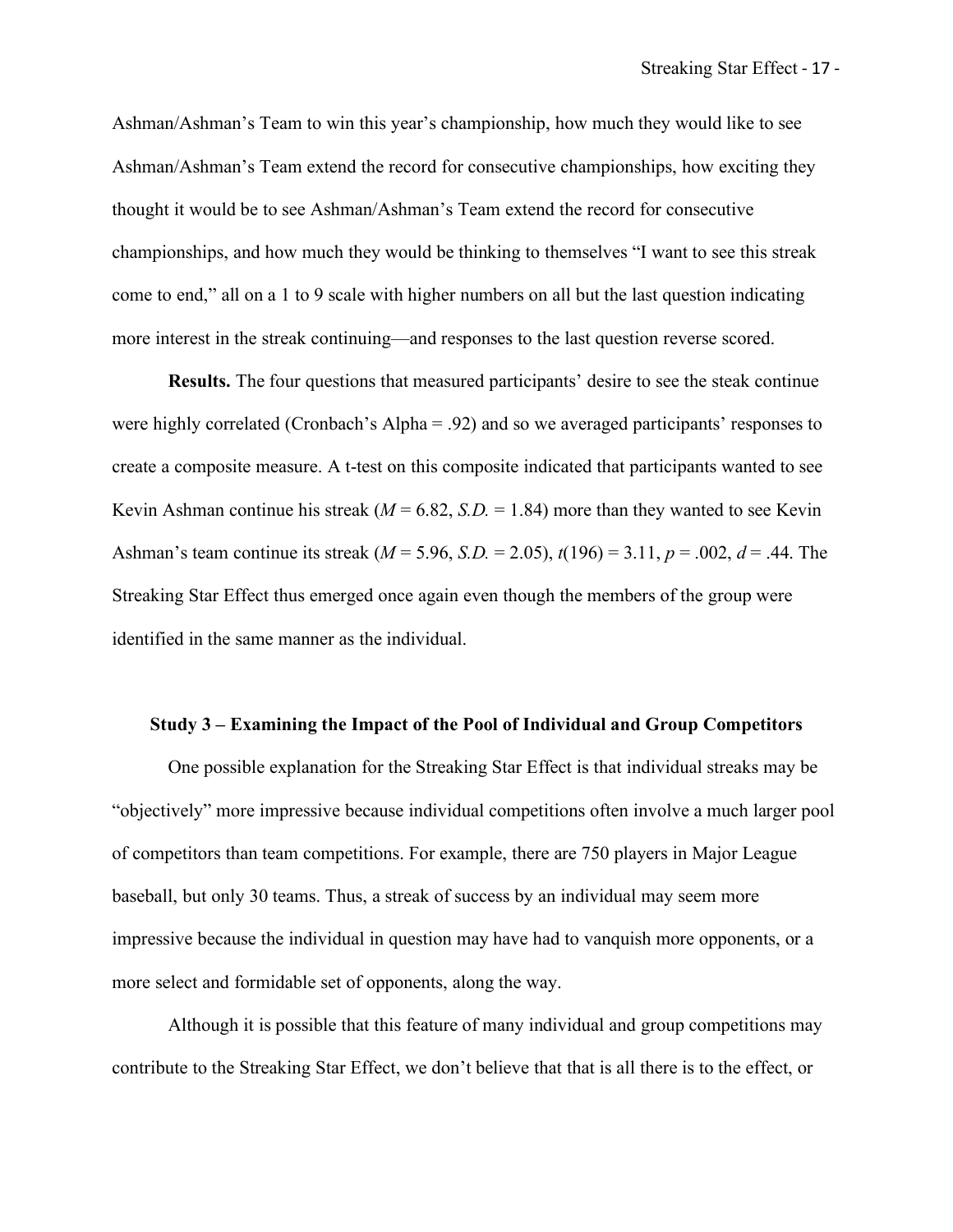that individuals must be seen as battling a larger pool of opponents than groups for the Streaking Star Effect to emerge. Note, for example, that we controlled for the number of competitors in Study 2 by telling participants that over 5,000 individuals or teams entered the British Quizzing Championship. A robust Streaking Star Effect nevertheless emerged even though both the individual and the group that was riding a streak of success were involved in a competition consisting of an equally large number of competitors. Nevertheless, we designed Study 3 to further examine whether people want to see an individual streak continue more than a group streak even when the size of the individual and group competition is held constant.

## *Method*

Participants. One hundred ninety-nine American participants (81 female, 1 gender fluid, mean age = 32.74) were recruited from Prolific Academic in exchange for modest compensation. This sample allowed us to detect a significant result for an effect size of *d* = .36 with 80% power (an effect size smaller than those observed in the first two studies).

**Procedure.** Participants were told that the highest ranked female college tennis players from around the country had been invited to a play a series of tournaments an at academy in Florida over several weeks. It was said that the purpose of the tournaments was to keep the players' skills sharp after the college tennis season was cancelled due to COVID-19. Participants were then randomly assigned to the *individual* or *team* condition. In the *individual* condition, participants were told that the top 16 players in the country had been invited to participate, and that Makenna Jones from the University of North Carolina had won each of the first four tournaments, and was preparing for the next tournament. In the *group* condition, participants were told that four players from each of the top 16 teams from around the country had been invited to participate and represent their school in the tournaments. They were told that all the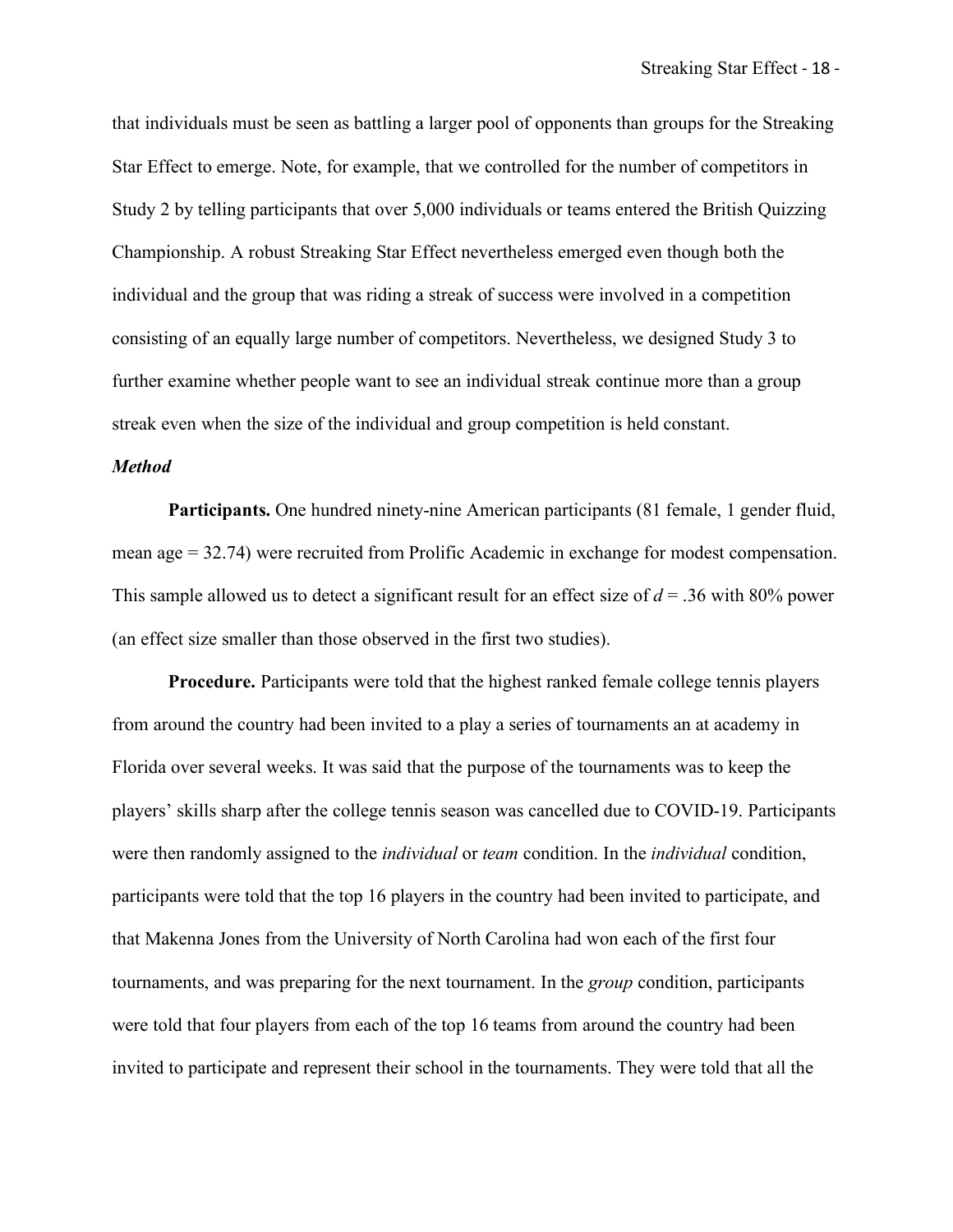players would play a series of singles matches, and the team with the most wins at the end of a given tournament would be declared the winner. Makenna Jones, Sophie Whittle, Ingrid Gamarra, and Eden Richardson from The University of North Carolina were said to have won the first four tournaments, and were preparing for the next tournament. Note that in both the individual and group conditions, the winner had to outperform the same number of competitors—15.

Participants were then asked the same questions from the previous studies to measure how much they would like to see the streak continue: how much they would be pulling for Jones/UNC to win the next tournament, how much they would like to see Jones/UNC win the next tournament, and how exciting they thought it would be to see Jones/UNC win the next tournament. They were also asked to take a moment to think about the size of this particular competition and the number of competitors/teams involved, and to rate, on a 7-point scale from small (1) to large (7), the extent to which they thought it was a large competition with many competitors/teams or a small competition with few competitors/teams.

**Results.** The questions measuring participants' desire to see the streak continue were highly correlated and therefore collapsed into a composite (Cronbach's Alpha = .91). Participants in the *individual* condition indicated that they wanted to see the individual streak continue ( $M =$ 6.35, *S.D.* = 2.02) more than those in the *team* condition ( $M = 5.37$ , *S.D.* = 2.17),  $t(196) = 3.31$ , *p*  $= .001$ ,  $d = .47$ . Notably, they also thought that the individual competition was smaller (*M* = 3.03, *S.D.* = 1.42) than the team competition (*M* = 4.13, *S.D.* = 1.45), *t*(196) = -5.42, *p* < .001, *d* = .77, and the Streaking Star Effect holds when controlling for the perceived size of the competition,  $b = 1.28$ ,  $S.E. = .31$ ,  $t(196) = 4.10$ ,  $p < .001$ .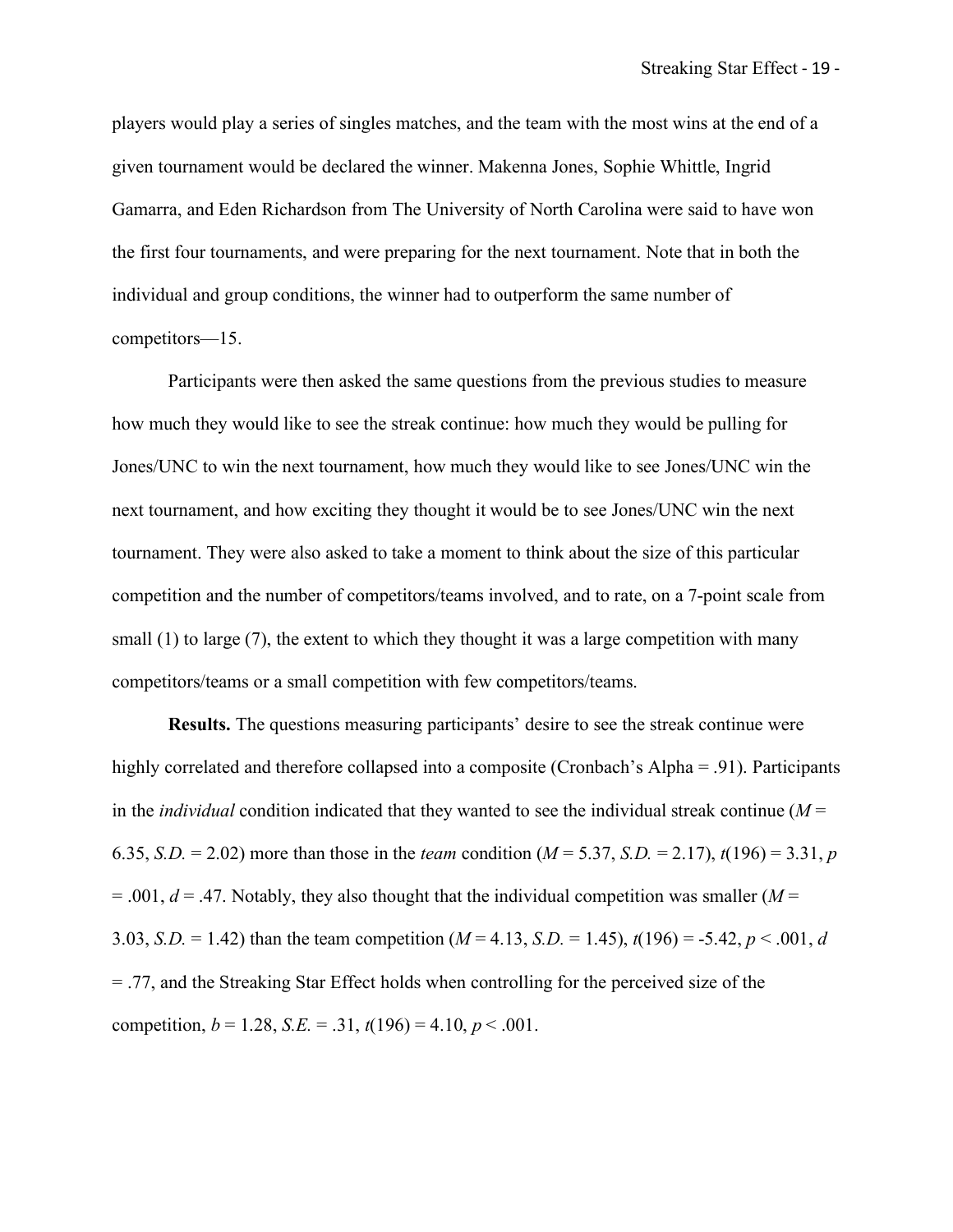Because there may have been some uncertainty about exactly what participants were rating when they rated the size of the competition and the number of competitors involved, we ran an exact replication of this study ( $n = 201$ ), but with the size-of-competition measure replaced with a question asking participants to rate on a 9-point scale the extent to which the competition "drew from a large pool of competitors or a small pool of competitors." A significant Streaking Star Effect emerged once again  $(d = .40, p = .005)$ , but participants in the two conditions did not differ in their assumptions about the size of the pool of competitors from which the individual or team tennis players they read about were chosen  $(t < 1)$ . It is clear that people want to see individual streaks continue more than identical streaks by groups even when the individual competition is not thought to involve a larger pool of competitors than the group competition.

# **Study 4 – Individual Dominance is More Awe Inspiring**

Having established the reliability of the Streaking Star Effect, we turned to the exploration of its underlying causes. We examined whether a streak of individual success inspires greater feelings of awe which, in turn, make people want to see an individual streak continue more than a group streak. We also wanted to test the Streaking Star Effect in a domain that was far removed from sports and games.

### *Method*

**Participants.** Two-hundred five American participants (116 female, mean age = 39.0) were recruited from Mechanical Turk in exchange for modest compensation. This sample allowed us to detect a significant result for an effect size of *d* = .35 with 80% power.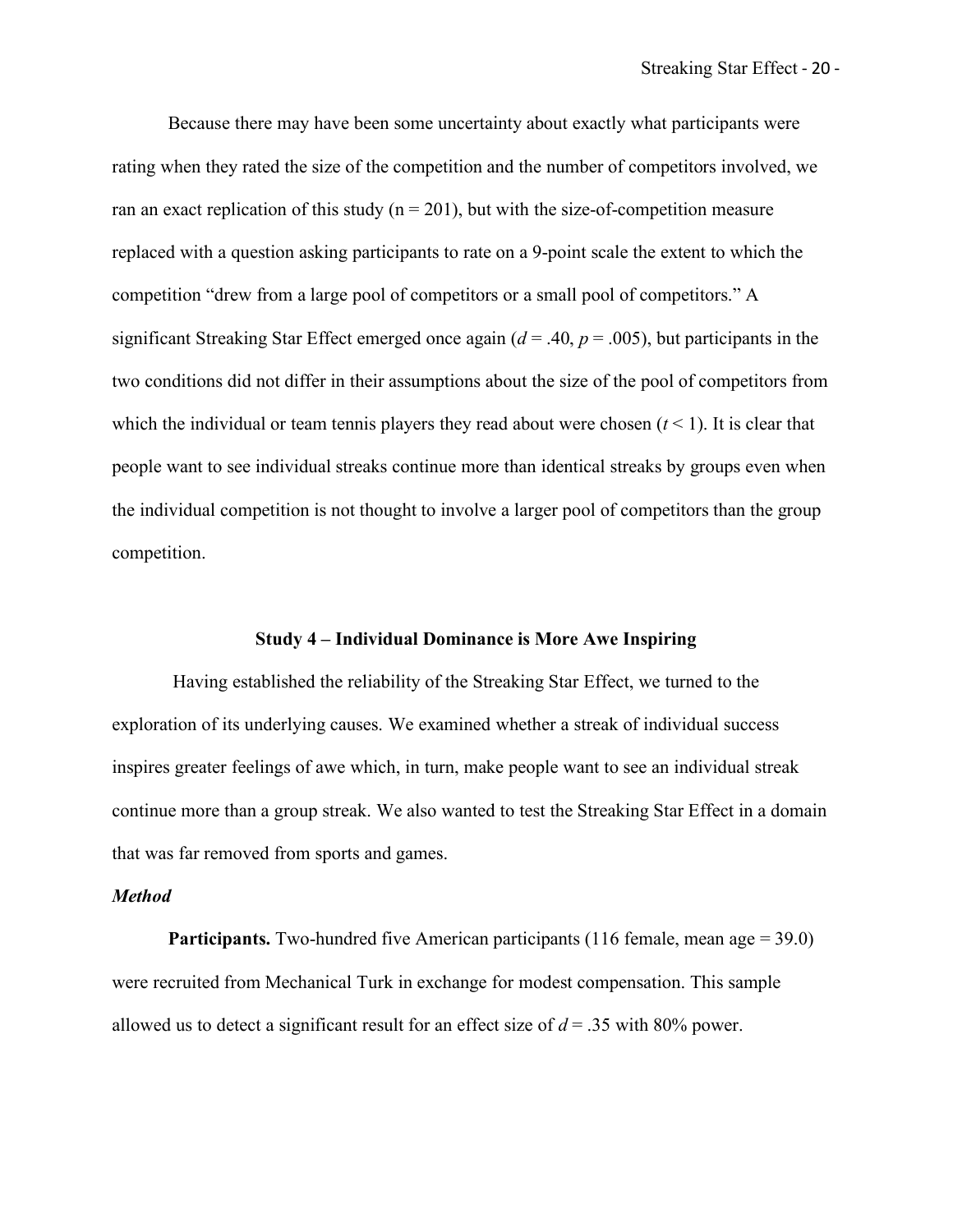**Procedure.** All participants read about the (real) law enforcement entity, the National Association of Police Organizations (NAPO), that hands out awards to police officers and police departments. Participants were then randomly assigned to the *individual* or *group* condition. In the *individual* condition, participants read about an award that NAPO gives out every year to the best homicide detective in the country based on closure rate on assigned homicide cases. They then read about Detective Edwin Sorensen who was said to have won the award each of the last four years and was also being evaluated for the award this year. Detective Sorensen was described as working for either the Kansas City or Los Angeles Police Department.6 In the *group* condition, participants read about an award that NAPO gives out to the best homicide department in the country based on closure rate on assigned homicide cases. Participants read that either the Kansas City or Los Angeles Police Department had won the award four years in a row and was also under review for the award this year. We then asked all participants to imagine that they were watching the NAPO awards live this year.

Participants were then asked the same four questions from Studies 2-4 that measured their desire to see the streak continue. Participants indicated how much they would be pulling for Sorensen or the KC/LA Police Department to win the award, how much they would like to see Sorensen or the KC/LA Police Department win the award again, how exciting they thought it would be to see Sorensen or the KC/LA Police Department win the award again, and how much they would be thinking to themselves "I want to see this streak come to end," all on a 1 to 9 scale, with higher numbers on all but the last question indicating more interest in the streak continuing—and responses to the last question reverse scored.

 <sup>6</sup> We manipulated the city police department—Kansas City or Los Angeles—simply for the sake of generality.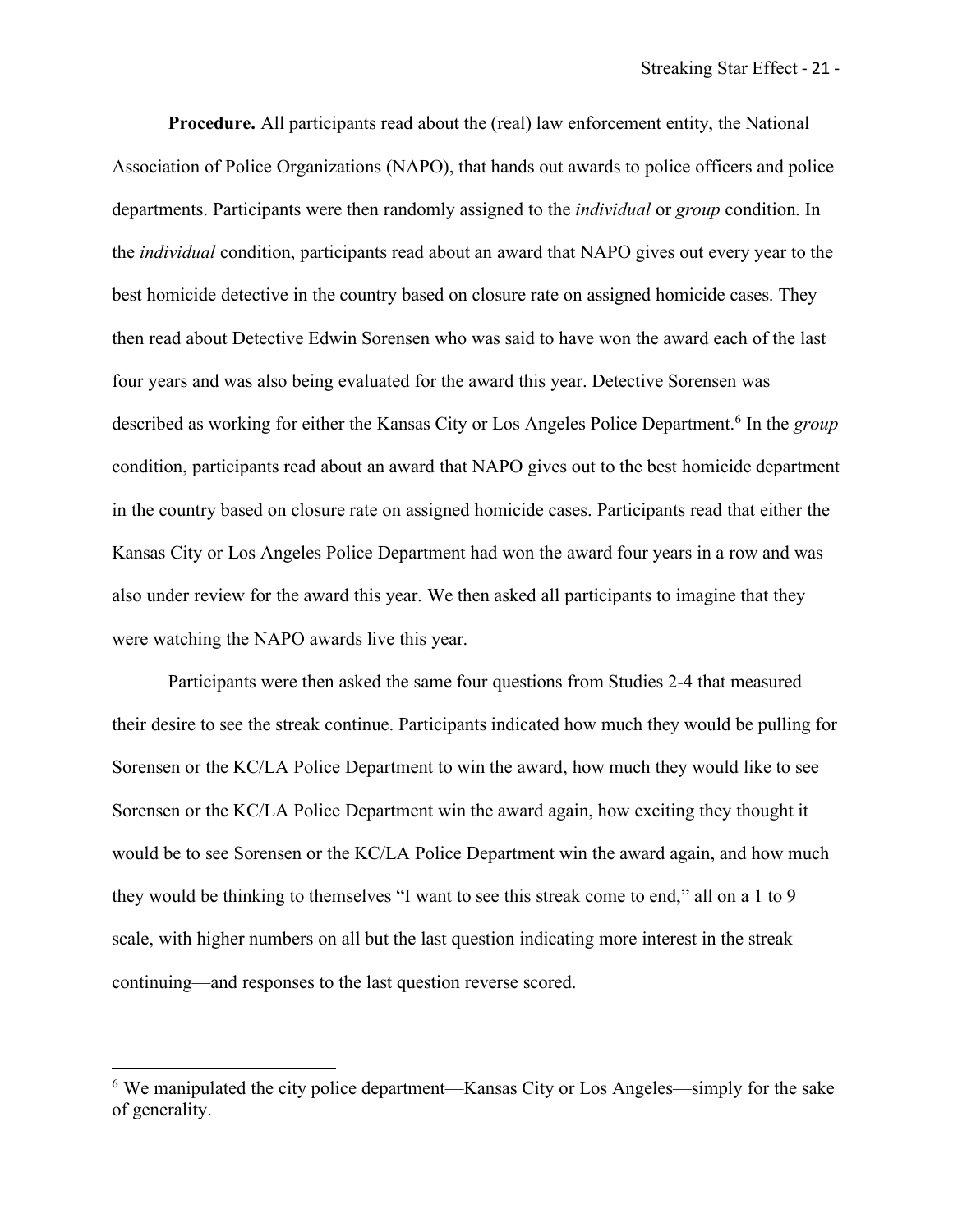Next, participants indicated the extent to which they would feel three awe related emotions if the streak were to continue. Using a scale from previous work (Steller, Gordon, Anderson, Piff, McNeil, & Keltner, 2018), participants indicted on a 1 (not at all) to 9 (a great deal) scale how much awe, amazement, and wonder they would feel if the streak were to continue. To distinguish any effect of awe from general positive emotion, participants also indicated how happy and amused they would feel, and how much compassion they would feel, if the streak were to continue, all on a 1 (not at all) to 9 (a great deal) scale.

### *Results*

Participants' responses to the four questions that tapped participants' desire to see the streak continue were averaged to create a composite measure (Cronbach's Alpha = .82). A 2 (condition: individual, group) x 2 (city: Los Angeles, Kansas City) analysis of variance (ANOVA) on the composite measure yielded a main effect of condition, no main effect of city  $(F<1)$ , and no interaction  $(F<1)$ . Participants who read about the success of the individual detective wanted to see him extend his streak of consecutive awards  $(M = 6.36, SD = 1.54)$  more than participants who read about the success of one of the police departments ( $M = 5.75$ ,  $SD =$ 1.83),  $F(1, 201) = 6.67$ ,  $p = .01$ ,  $d = .36$ .

Next, the three questions that assessed the amount of awe participants would feel if the streak were to continue were averaged to form a composite measure of awe (Cronbach's Alpha = .74). A 2 (condition: individual, group) x 2 (city: Los Angeles, Kansas City) analysis of variance (ANOVA) on this composite measure yielded a main effect of condition, no main effect of city  $(F<1)$ , and no interaction  $(F<1)$ . Participants indicated that they would feel more awe if the detective were to continue his streak of success ( $M = 6.55$ ,  $SD = 1.77$ ) than if the police department were to continue its streak  $(M = 5.73, SD = 2.23), F(1, 201) = 8.55, p = .004, d = .41.$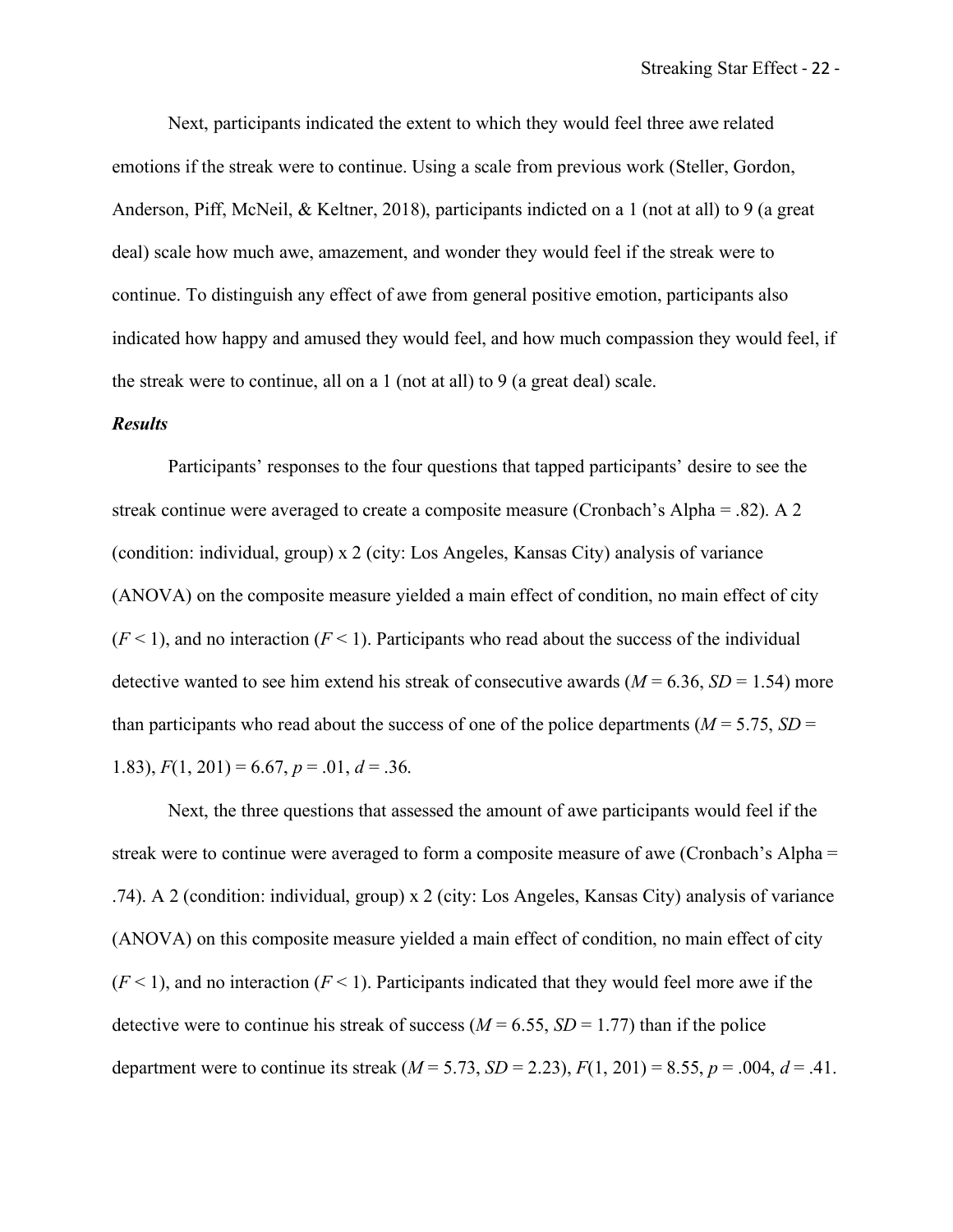The three questions that assessed the degree of positive emotion participants would feel if the streak were to continue were likewise averaged to create a composite measure of positive emotion (Cronbach's Alpha = .79) and analyzed using the same model. There was no main effect of condition, no main effect of city, and no interaction (all  $F$ 's < 1).

Further analysis provided support for our hypothesis that feelings of awe are at least partly responsible for the Streaking Star Effect. Participants indicated they would feel more awe if the individual were to continue his streak than if the group were to do so,  $b = .82$ ,  $SE = .28$ ,  $t(203) = 2.93$ ,  $p = .004$ . When both condition and the composite awe measure were simultaneously entered into a regression predicting participants' desire to see the streak continue, condition was no longer a significant predictor,  $b = .22$ ,  $SE = .20$ ,  $t(202) = 1.10$ ,  $p = .27$ , whereas awe significantly predicted desire for the streak continue ( $b = .47$ ,  $SE = .05$ ,  $t(202) = 9.73$ ,  $p <$ .001 ). A Preacher and Hayes (2008) bootstrapping procedure (with 10,000 iterations) revealed that the indirect effect of condition through awe was significant,  $95\%$  CI = [.117, .380],  $p = .005$ , indicating that awe was a significant mediator of the effect of condition on participants' desire to see the streak continue. (See Figure 1.)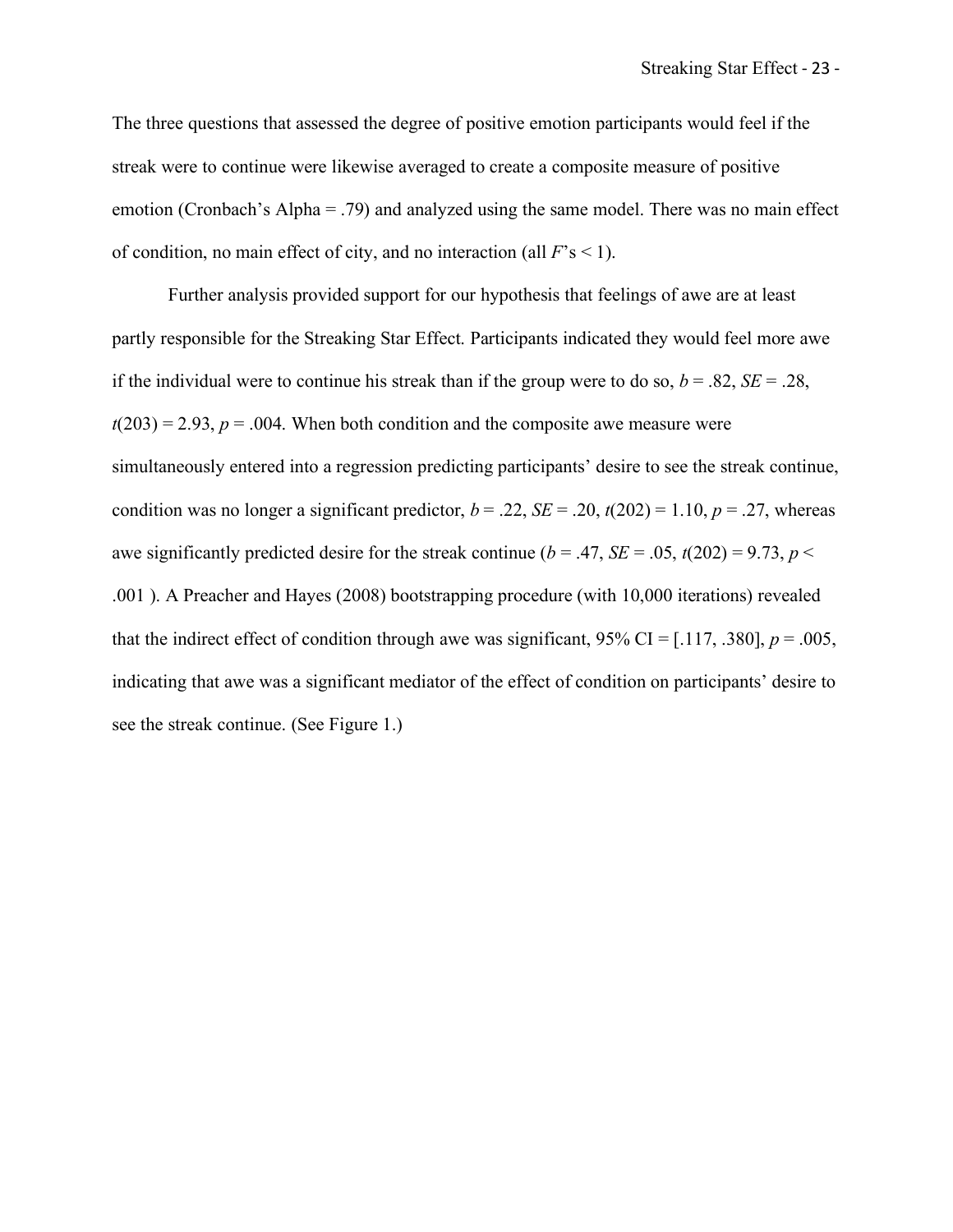

Figure 1 – Awe Mediates the Streaking Star Effect

In a domain entirely removed from sports and games, participants again preferred to see an individual on a streak of success continue that streak more than a group on an identical streak. Individual success generated greater feelings of awe than group success, which mediated that effect. Unlike awe, general positive emotion did not differ by condition.

# **Study 5 – Individual Dominance on the Part of Men and Women is More Desired and Awe Inspiring than Team Dominance**

We designed Study 5 with two goals in mind. First, we wanted to further examine the impact of the experience of awe in the Streaking Star Effect (i.e., we wanted to conduct a conceptual replication of Study 4). Second, we found in Study 3 that the Streaking Star Effect applies to female competitors as well as male competitors, but wanted to examine whether awe is the main driver of the effect regardless of the competitors' gender. We predicted that we would

<sup>\*\*</sup> *p* <.01, \*\*\* *p* <.001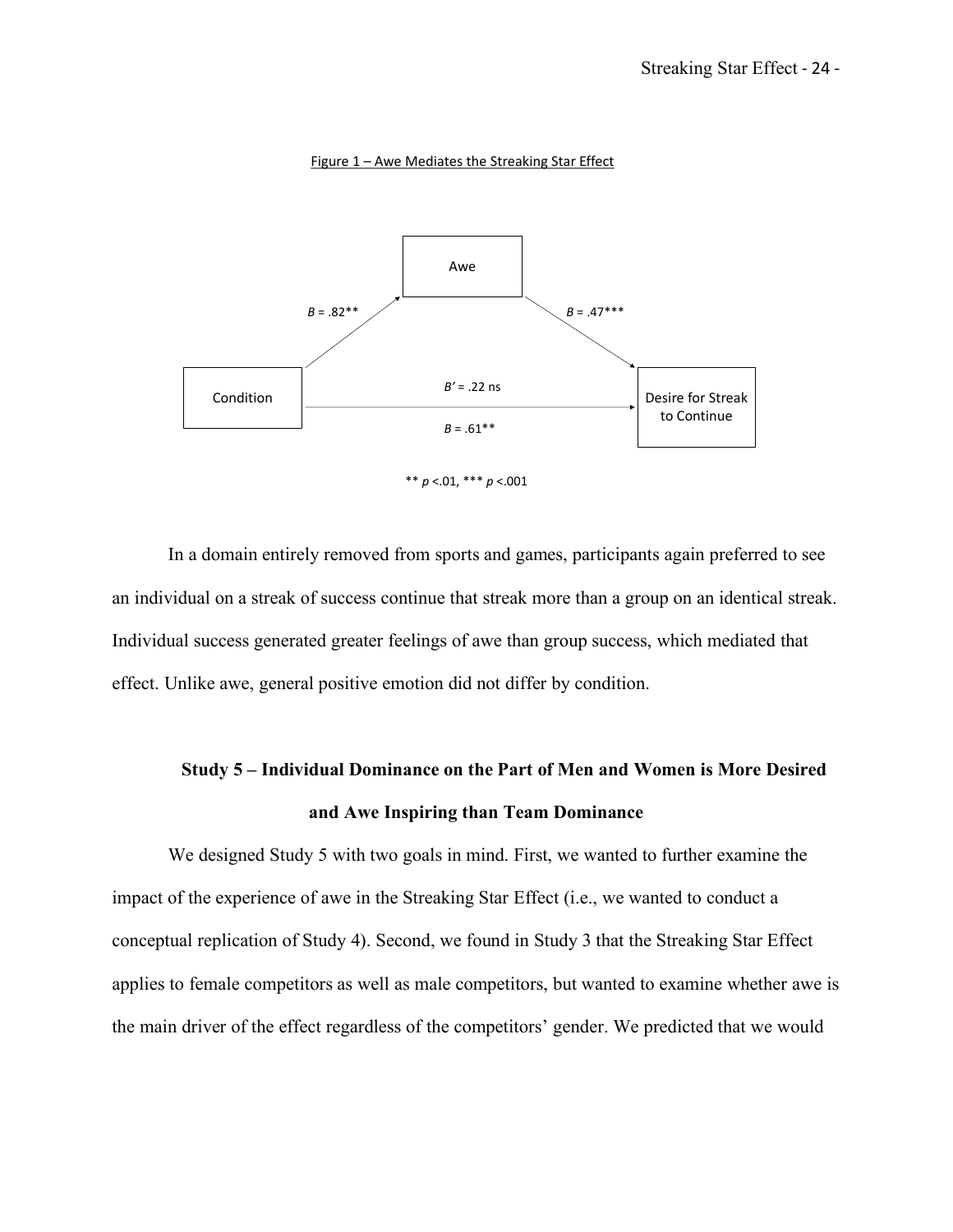see no difference in the magnitude of the Streaking Star Effect, nor the impact of the experience of awe, regardless of whether the actors in question were male or female.

#### *Method*

**Participants.** Four-hundred four American participants  $(201 \text{ female, mean age} = 34.75)$ were recruited from Prolific Academic in exchange for modest compensation. This sample allowed us to detect a significant result for an effect size of *d* = .35 with 80% power.

**Procedure**. Participants read a brief history of the sport of speed skating and were then randomly assigned to read about an individual speed skater from Switzerland or about Switzerland's speed skating team. The individual was described as either a male, Aaron Kramer, or a female, Anna Kramer. The team was described as Switzerland's men's or women's team. Participants were told that the skater or team they read about had won the gold medal at the last three Winter Olympics and planned to compete in the upcoming Winter Olympics. All participants were asked to imagine they were watching the speed skating events at the upcoming Olympics live, and to indicate how much they would be pulling for Kramer/Switzerland to win the gold medal, how much they would like to see Kramer/Switzerland win the gold medal, and how excited they would be to see Kramer/Switzerland win the gold medal, all on a 1 (not at all) to 9 (extremely) scale. Next, participants indicated how much awe, wonderment, and amazement they would feel if Kramer/Switzerland were to win the gold medal this year, also on a 1 (not at all) to 9 (a great deal) scale.

**Results**. The three questions that measured participants' desire to see the streak continue were highly inter-correlated (Cronbach's Alpha = .91) and were therefore averaged to create a composite measure. The mean values of this composite for each condition are presented in Figure 2. These data were analyzed using a 2 (condition: individual, team) x 2 (athlete gender: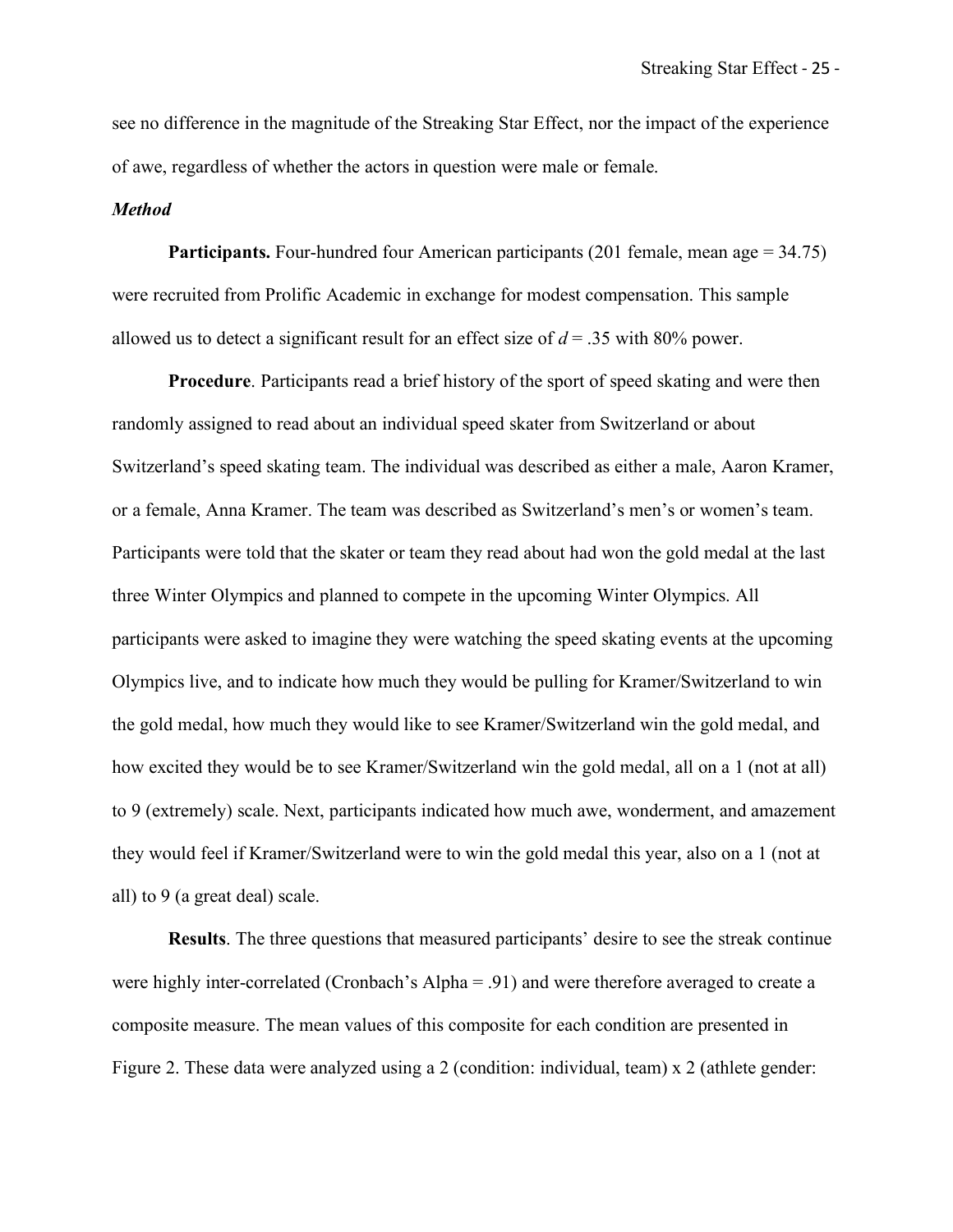male, female) analysis of variance (ANOVA) which yielded the predicted main effect of condition,  $F(1, 400) = 41.51$ ,  $p < .001$ , with participants wanting to see the individual athlete continue his or her run of dominance ( $M = 6.80$ ,  $SD = 1.98$ ) more than the team continue its streak ( $M = 5.51$ ,  $SD = 2.01$ ). There was no significant main effect of gender ( $F < 1$ ) or interaction  $(F \le 1)$ . Exploring these results further, a planned contrast indicated that participants who read about an individual male on a run of dominance wanted to see that dominance continue  $(M = 6.66, SD = 1.93)$  more than participants who read about a team of males on a run of dominance  $(M = 5.56, SD = 2.04)$ ,  $t(399) = 3.94, p < .001, d = .55$ . A parallel contrast revealed that the Streaking Star Effect emerged just as robustly (if not more so) for female actors. Participants who read about an individual female on a run of dominance wanted to see that dominance continue ( $M = 6.92$ ,  $SD = 2.02$ ) more than participants who read about a female team on a run of dominance  $(M = 5.47, SD = 1.98)$ ,  $t(399) = 5.06, p < .001, d = .72$ .



Figure 2 – Desire for Continuation of Male and Female Dominance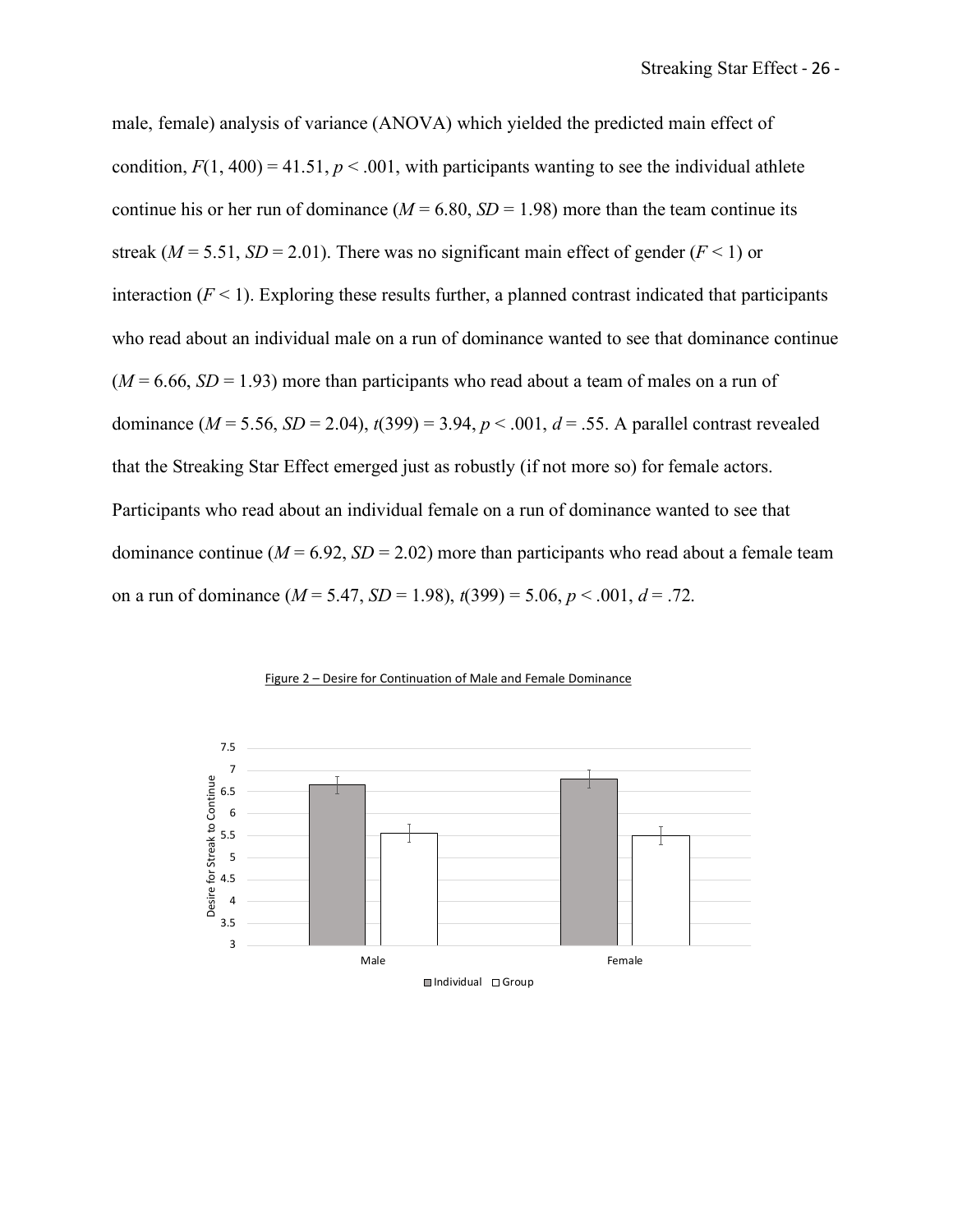The three questions measuring the degree of awe participants would feel if Kramer/Switzerland were to win at the next Olympics were also highly inter-correlated (Cronbach's alpha = .93) and were therefore averaged to create a composite index. The composite was likewise analyzed using a 2 (condition: individual, team) x 2 (athlete gender: male, female) analysis of variance (ANOVA) which yielded a main effect of condition, with participants being more in awe of the prospect of the individual athlete continuing a run of dominance ( $M = 6.53$ , SD = 2.02) than the prospect of the team continuing its streak ( $M = 5.56$ , SD = 2.22),  $F(1, 400) = 21.02$ ,  $p < .001$ . There was no significant main effect of gender,  $F < 1$ , or interaction,  $F(1, 400) = 1.70$ ,  $p = .19$ . Exploring these results further, a planned contrast revealed that participants were more in awe at the prospect of an individual male athlete continuing his dominance at the next Olympics ( $M = 6.41$ ,  $SD = 2.06$ ) than a team of male athletes doing so  $(M = 5.72, SD = 2.22)$ ,  $t(400) = 2.32, p = .02, d = .32$ . A parallel contrast indicated that participants were also more in awe at the prospect of seeing an individual female athlete continue her run of dominance ( $M = 6.64$ ,  $SD = 1.98$ ) than a female team doing so ( $M =$ 5.39,  $SD = 2.21$ ,  $t(400) = 4.17$ ,  $p < .001$ ,  $d = .60$ .

As in Study 4, anticipated feelings of awe appeared to be responsible for the Streaking Star Effect. We conducted two mediation analyses, one for female and one for male athletes, to examine whether anticipated feelings of awe might differentially drive the Steaking Star Effect for male and female actors. With regard to female athletes, participants indicated they would feel more awe if an individual female were to continue her streak than if the team of female athletes were to do so,  $b = 1.25$ ,  $SE = .30$ ,  $t(198) = 4.22$ ,  $p < .001$ . When both condition and the composite awe measure were entered simultaneously into a regression predicting participants' desire to see the streak continue, condition was a significant predictor ( $b = .64$ ,  $SE = .22$ ,  $t(198) =$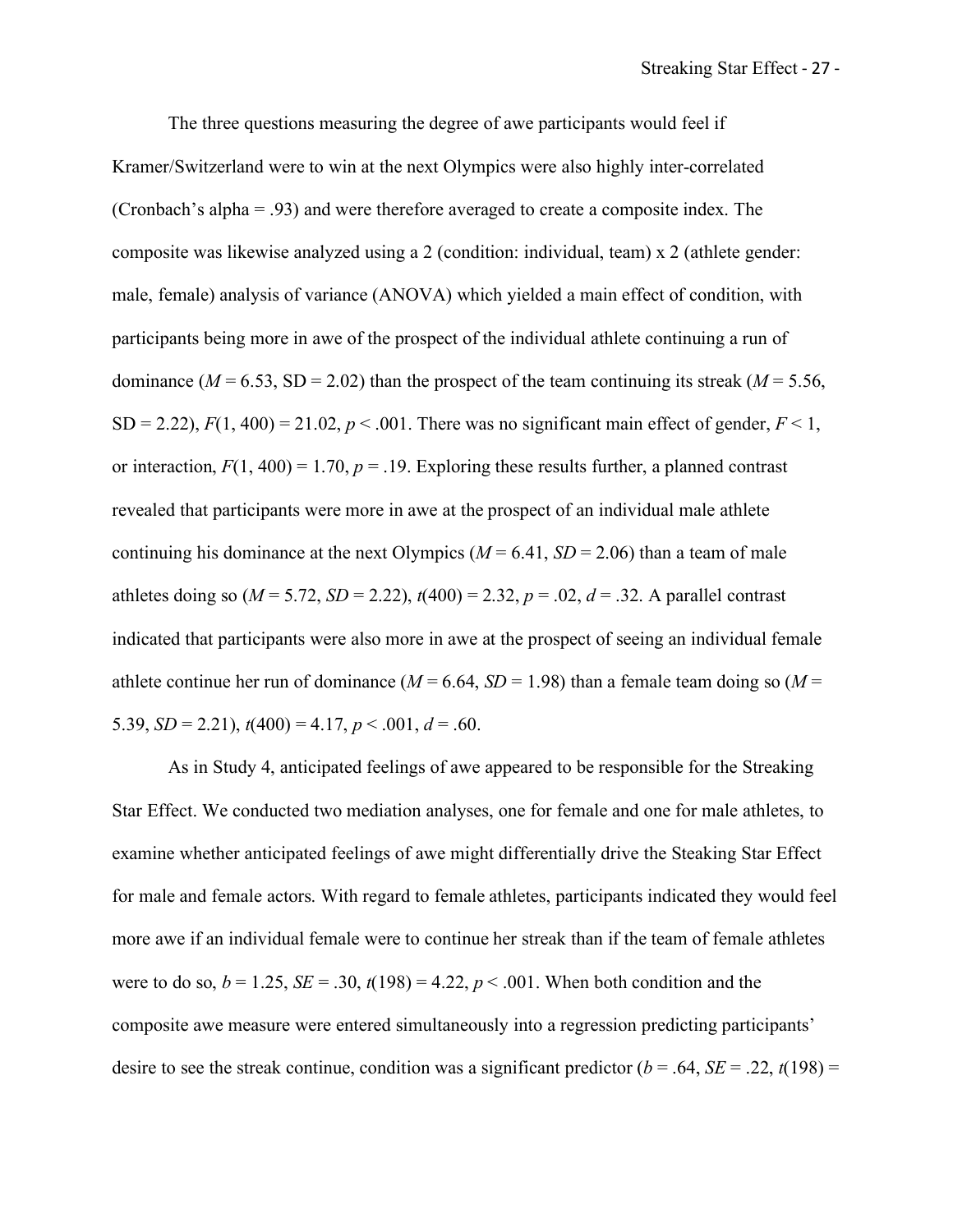2.97,  $p = .003$ ), as was awe ( $b = .65$ ,  $SE = .05$ ,  $t(198) = 13.25$ ,  $p < .001$ ). A Preacher and Hayes (2008) bootstrapping procedure (with 10,000 iterations) revealed that the indirect effect of condition through awe was significant,  $95\%$  CI = [.431, 1.24],  $p < .001$ , indicating that awe was a significant mediator of the effect of condition on participants' desire to see the streak continue for female athletes.

Anticipated feelings of awe were also responsible for the Streaking Star Effect for male athletes. Participants indicated they would feel more awe if an individual male athlete were to continue his streak than if the group of male athletes were to do so,  $b = .69$ ,  $SE = .30$ ,  $t(198) =$ 2.97,  $p = 0.02$ . When both condition and the composite awe measure were simultaneously entered into a regression predicting participants' desire to see the streak continue, condition was a significant predictor ( $b = .71$ , *SE* = .22,  $t(198) = 3.18$ ,  $p = .002$ ), as was awe ( $b = .57$ , *SE* = .05,  $t(198) = 11.02$ ,  $p < .001$ ). A Preacher and Hayes (2008) bootstrapping procedure (with 10,000 iterations) revealed that the indirect effect of condition through awe was significant,  $95\%$  CI = [.061, .750],  $p = 0.01$ , indicating that awe was a significant mediator of the effect of condition on participants' desire to see the streak continue for male athletes.

This study provides further support for the Streaking Star Effect. Participants again wanted to see an individual continue a streak of dominance more than a group on an identical streak. This was true for both male and female actors. These results were driven by the greater sense of awe that participants expected to feel at the prospect of seeing an individual streak continue than a group streak continue, providing additional evidence for the mechanism we argue is responsible for the Streaking Star Effect. Indeed, awe was an equally strong driver of the Streaking Star Effect for male and female competitors.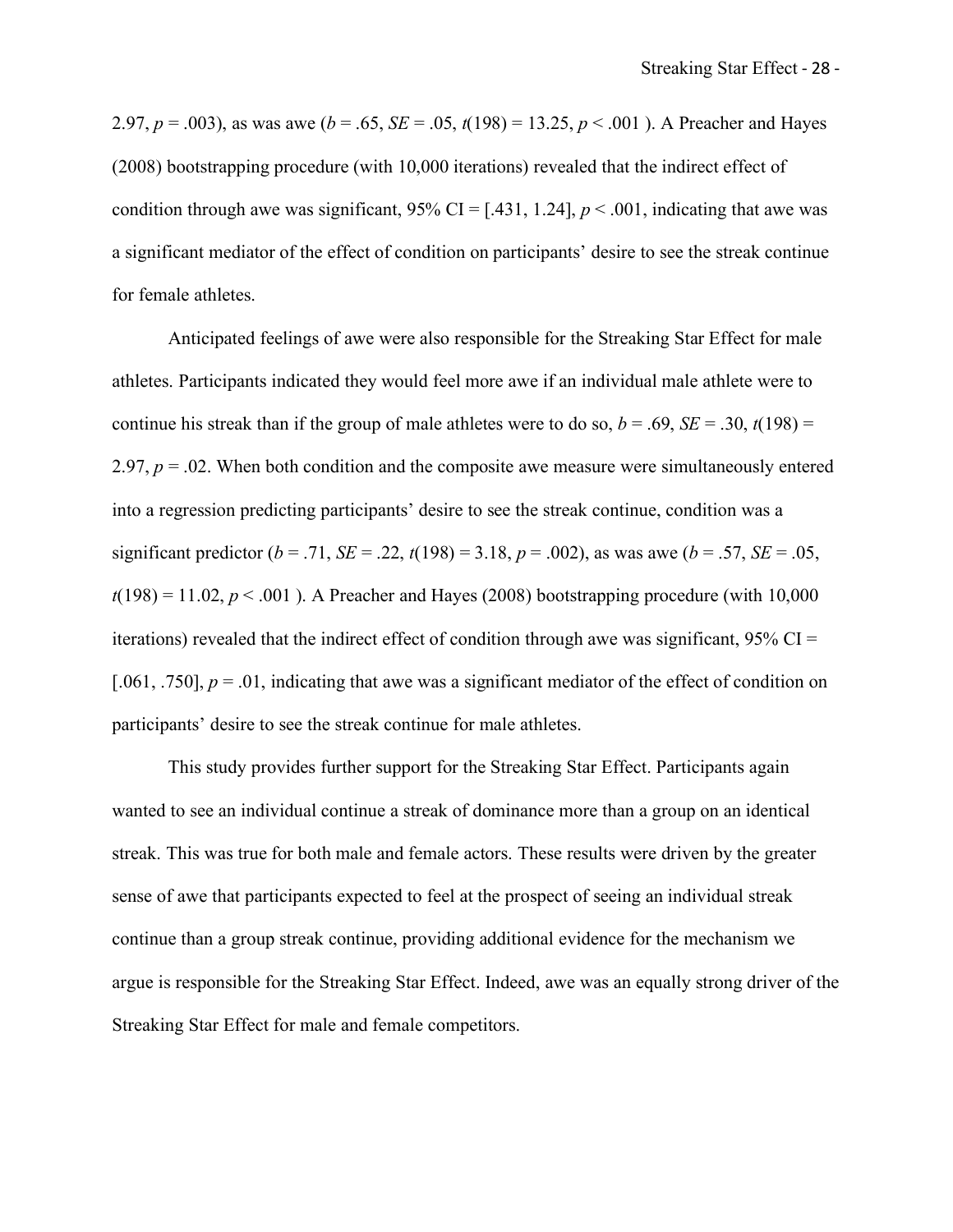### **Study 6 – Why Individual Dominance Inspires More Awe than Group Dominance**

Thus far we have presented consistent support for the Streaking Star Effect across five studies and have provided evidence from two studies that the effect is due in large part to the fact that a run of individual success tends to inspire more awe than a run of group success. But why is a run of individual success more awe inspiring? As we noted earlier, continued individual success tends to be attributed to the individual who continues to succeed (Kelley, 1967). The reason for continued group success is harder to pin down. It could be due to the extraordinary efforts of one particular group member, but even if there is such a person, it can be hard to know how decisive his or her efforts really are. It might instead be due to effective leadership, a fortunate confluence of talents, unusual cohesion on the part of all members, or some combination of all of these factors. The result is that continued individual success is more clearly and precisely attributed to the individual; the causes of continued group success are more ambiguous and more diffuse. The attribution of extraordinary success to the individual performer is what, we contend, inspires awe and, in turn, leads to the desire to see the extraordinary success continue.

**Participants.** Two-hundred two American participants (95 female, 1 gender fluid, mean age = 35.68) were recruited from Prolific Academic in exchange for modest compensation. This sample allowed us to detect a significant result for an effect size of  $d = 0.35$  with 80% power.

**Procedure**. The procedure for Study 6 was identical to that of Study 5 with two exceptions. First, participants only read about male skaters in this study. Second, after participants indicated the amount of awe they would feel if the run of dominance were to continue, they completed an attribution measure. Participants were first asked to write a short paragraph explaining the success of either Aaron Kramer or the Swiss Speed Skating Team.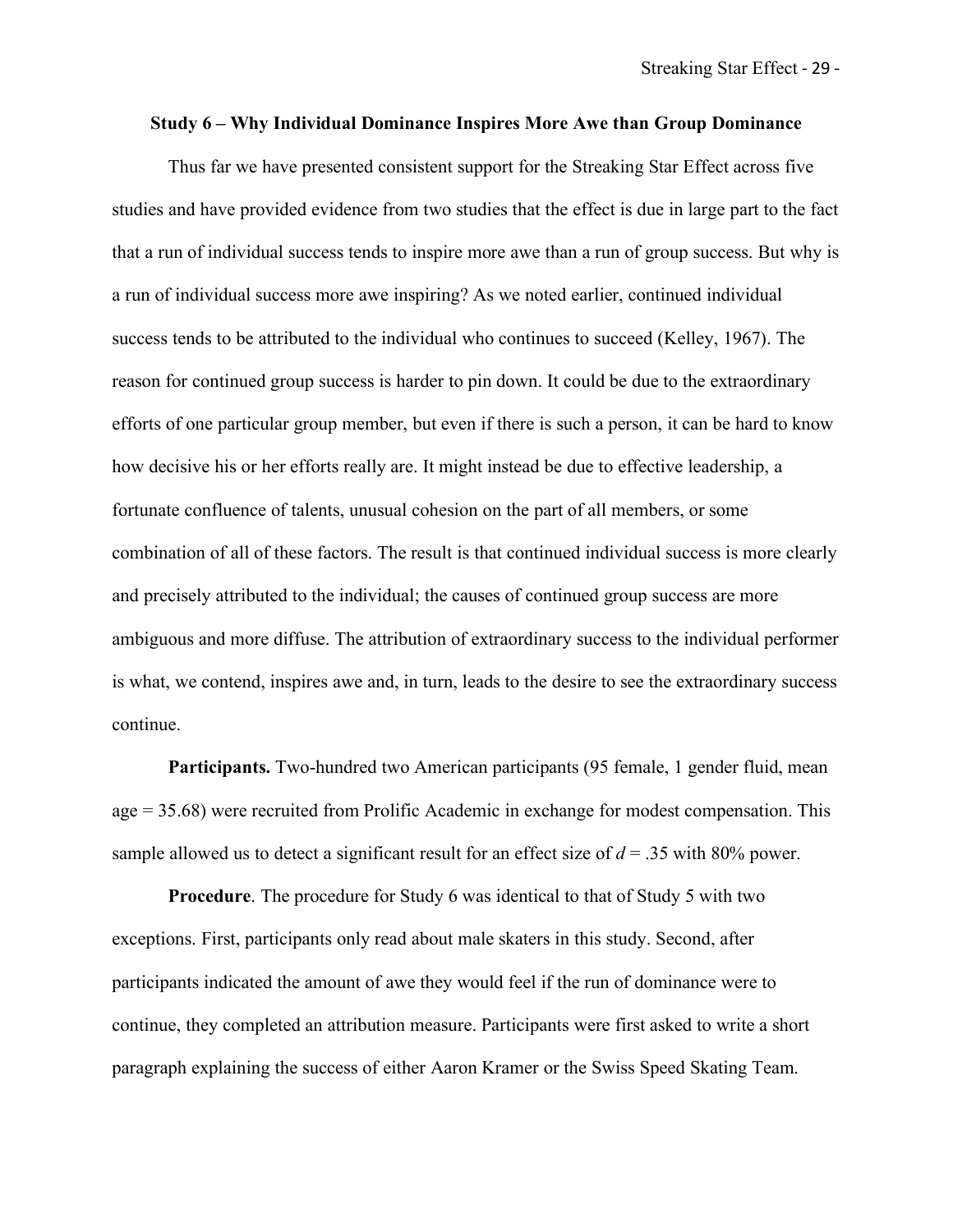They were then asked to summarize (in a couple of words) each of the causal factors they identified in their written explanation, listing the most significant factor first, followed by the next most significant factor, and so on. Next, they indicated how significant they thought each factor they had listed was in the success of Kramer/The Swiss Team by assigning a percentage score to each factor, such that higher percentages indicated that that factor played a larger role in the success of Kramer/The Swiss Team. The percentage scores assigned to the different factors were required to add up to 100%. Participants then indicated whether each factor represented a dispositional or situational reason for success, on a scale from 1(this factor describes a reason for success that is due entirely to personal characteristics) to 9 (this factor describes a reason for success that is due entirely to circumstances).

**Results.** The three questions that measured participants' desire to see the steak continue were highly correlated (Cronbach's Alpha = .92) and so we averaged them to create a composite measure. A t-test on this composite indicated that participants wanted to see Aaron Kramer continue his streak ( $M = 6.85$ ,  $S.D. = 1.95$ ) more than they wanted to see the team from Switzerland continue its streak (*M* = 5.84, *S.D.* = 2.01), *t*(199.83) = 3.63, *p* < .001, *d* = .51. The three questions that measured participants' awe over the prospect of seeing the streak continue were highly correlated (Cronbach's Alpha = .90) and so we averaged them to create a composite measure. A t-test on this composite indicated that participants would be more in awe of Aaron Kramer continuing his streak ( $M = 6.75$ ,  $S.D. = 1.90$ ) than of the Swiss team continuing its streak  $(M = 5.77, S.D. = 2.00), t(199.44) = 3.55, p < .001, d = .50.$ 

Next, we assessed the extent to which participants were inclined toward dispositional or situational attributions for the success of the individual or group. To do so, we took each of the attribution ratings that a given participant assigned to the factors he or she had listed for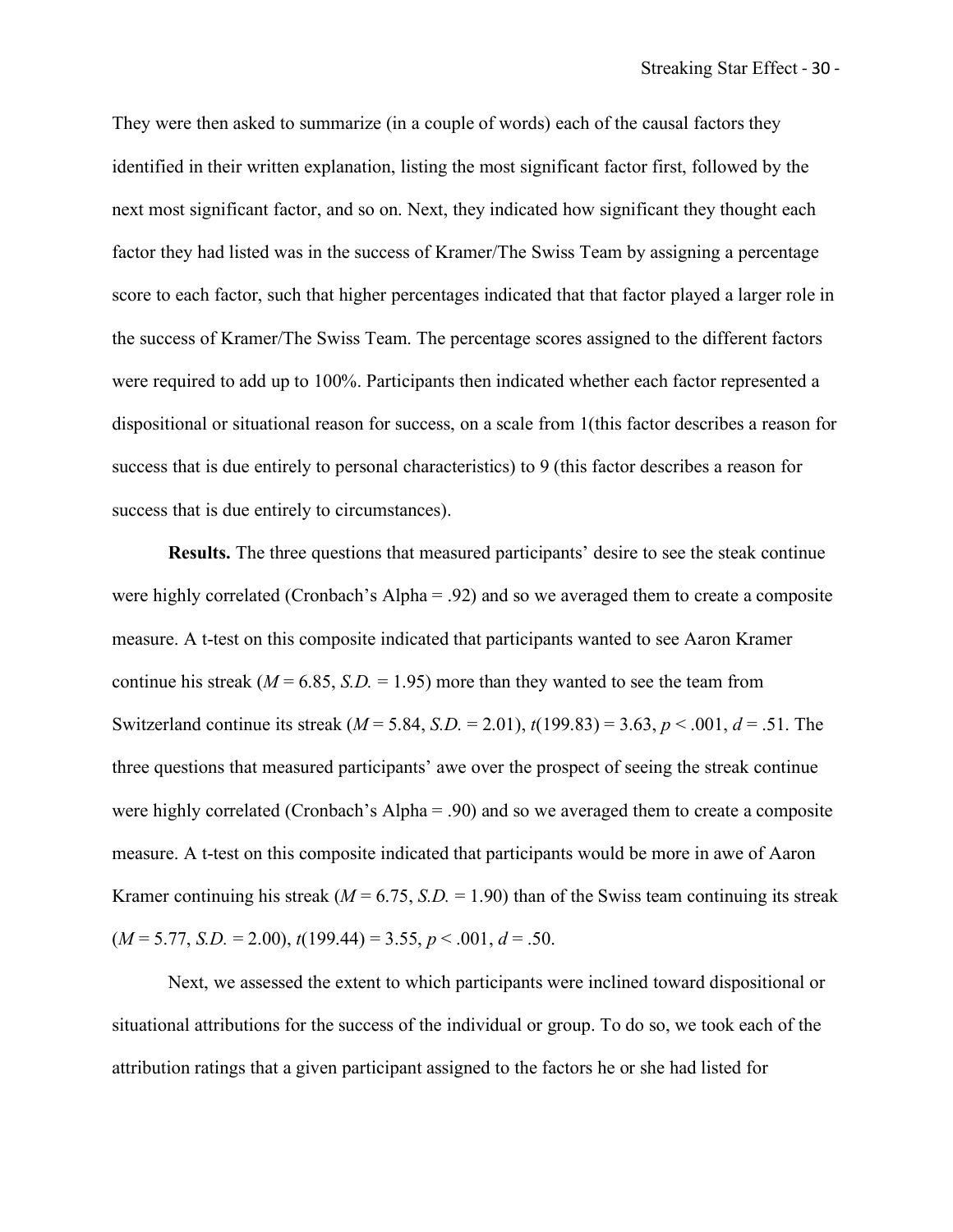Kramer's/the Swiss team's success and weighted that rating by the significance score that that participant assigned to each factor. For example, one participant said that "determination" was responsible for 60% of Aaron Kramer's success and "natural ability" was responsible for the remaining 40%, and assigned an attribution rating of "2" and "1" respectively. This yielded a dispositional/situational impact score of 1.6 (2 x  $.6 + 1$  x  $.4$ ; with higher numbers corresponding to greater attribution to circumstances). This procedure yielded an overall attribution index for each participant that was weighted by the significance he or she assigned to each factor. An analysis of these attributional impact indices across conditions indicated that participants were more inclined to make dispositional attributions for the success of Aaron Kramer (*M* = 3.35, *S.D.*  $= 2.04$ ) than for the success of the Swiss Team ( $M = 5.11$ , *S.D.* = 2.15),  $t(199.36) = -5.98$ ,  $p <$  $.001, d = .84.$ 

To investigate the relationship between the awe people feel at the prospect of the streak continuing and the attributions they make for the success of the individual or group, we fitted the data to a structural equation model using the Levaan R package. See Figure 3 for a summary of the results. As we observed in Studies 4 and 5, awe was a significant mediator of the Streaking Star Effect. The indirect effect from condition to awe to the desire for the streak to continue was significant ( $b = .36$ ,  $SE = .18$ ,  $z = 2.03$ ,  $p = .04$ ). The indirect effect from condition to attribution to the desire for the streak to continue was not significant  $(z < 1)$ . However, the indirect effect from attribution to awe to the desire for the streak to continue was significant ( $b = .227$ ,  $SE = .05$ ,  $z = 2.82$ ,  $p = .005$ ). This result suggests that the greater dispositional attributions people make to explain a period of dominance by an individual as compared to a group increases the awe they expect to feel at the prospect of seeing that dominance continue, which in turn leads to a greater desire to see that individual dominance continue.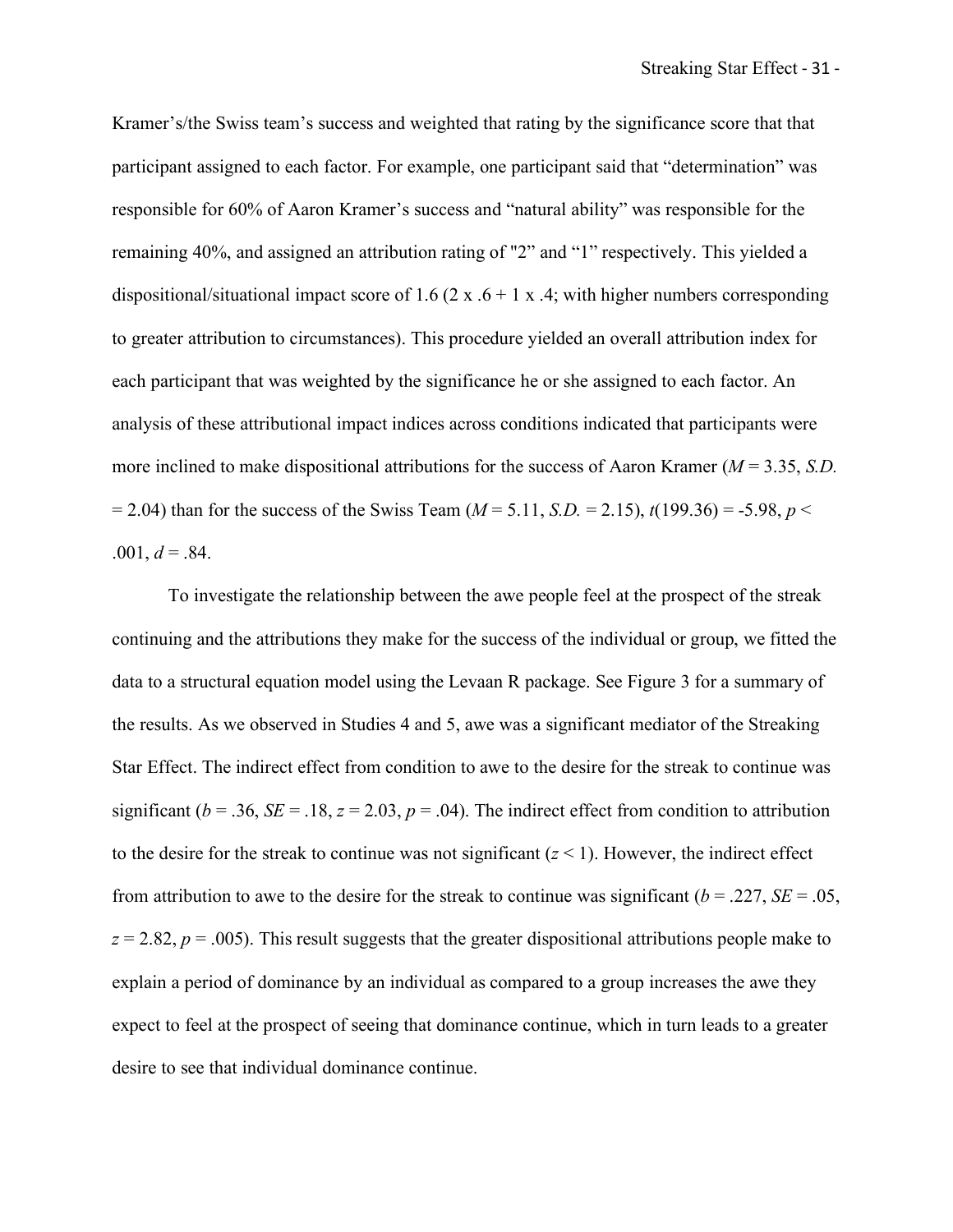

Figure 3 – Relationship Between Attribution, Awe, and Desire for the Streak To Continue

These results therefore provide clear support for our thesis. Runs of individual success call attention to the *individual* and thereby prompt dispositional attributions (Taylor & Fiske, 1975; Robinson & McArthur, 1982; Smith & Miller, 1979). An individual run of successful performance is therefore awe-inspiring because the accomplishment is not diluted: the attributional "credit" is assigned entirely to the individual. It is harder, in contrast, to discern what might be the cause of group success: How much of the success is due to one group member versus another; how much is due to good leadership; how much is due to group "chemistry"; and so on. This diminished causal clarity reduces the experience of awe, and hence how much one wants to see a period of group dominance continue.

## **Studies 7a and 7b – Not Simply an Identifiable** *Victor* **Effect**

We have presented evidence that people want streaks of exceptional performance by individuals to continue more than equivalent streaks by groups. But is a long period of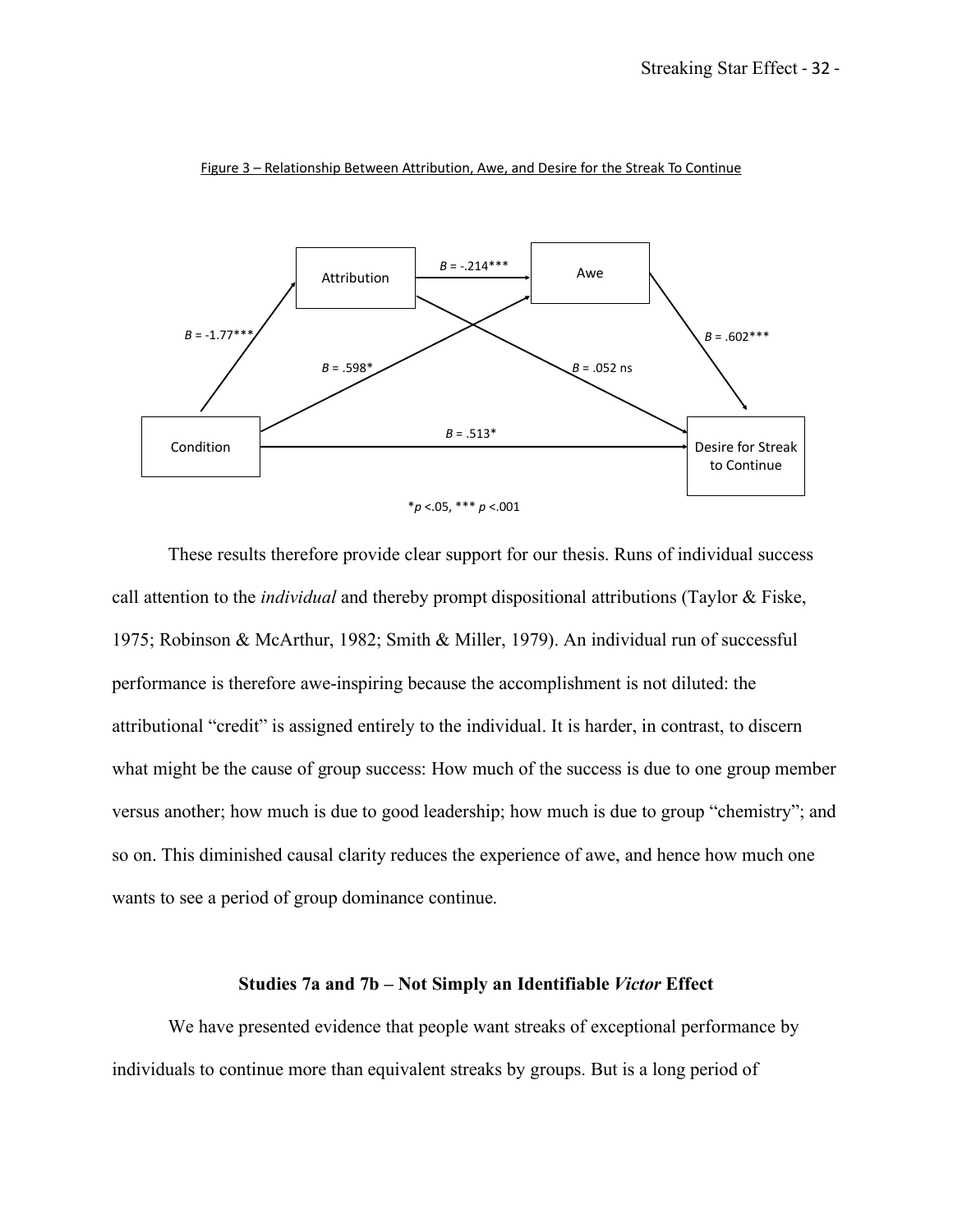exceptional performance necessary for people to want to see an individual win more than a group? The studies presented thus far are unable to rule out the possibility that the Streaking Star Effect is simply an artifact of a more general desire to want to see individuals win more than groups—a preference we might call the Identifiable Victor Effect. We conducted Study 7a to determine whether the Streaking Star Effect is separate and distinct from such an Identifiable Victor Effect. Our expectation was that the mechanisms that we have identified as being responsible for the Streaking Star Effect would only be activated by a streak of success or a prolonged period of exceptional performance. We therefore predicted that the Streaking Star Effect would emerge as a distinct phenomenon. Study 7b was a conceptual replication designed to test the robustness of the findings from Study 7a.

#### *Method*

**Participants.** Two hundred two American participants were recruited on Mechanical Turk for study 7a. Five participants were excluded for failing to complete all aspects of the study, leaving a final sample of 197 (99 female, mean age = 34.86). Two hundred twenty-five participants were recruited on Mechanical Turk for study 7b. Eight participants were excluded for failing to complete every aspect of the study, leaving a final sample of 217 (117 female, mean age = 35.08). These samples allowed us to detect a significant result for an effect size of *d*  $=$  .34 (Study 7a) and d  $=$  .36 (Study 7b) with 80% power.

**Procedure.** In all of the studies reported thus far, we manipulated whether it was an individual or a group that was said to be on a streak of dominant performance. In these two studies, that individual/group manipulation was crossed with whether or not such a streak was mentioned. This allowed us to examine whether participants are more interested in the continuation of an individual streak than a group streak (i.e., our main finding in all previous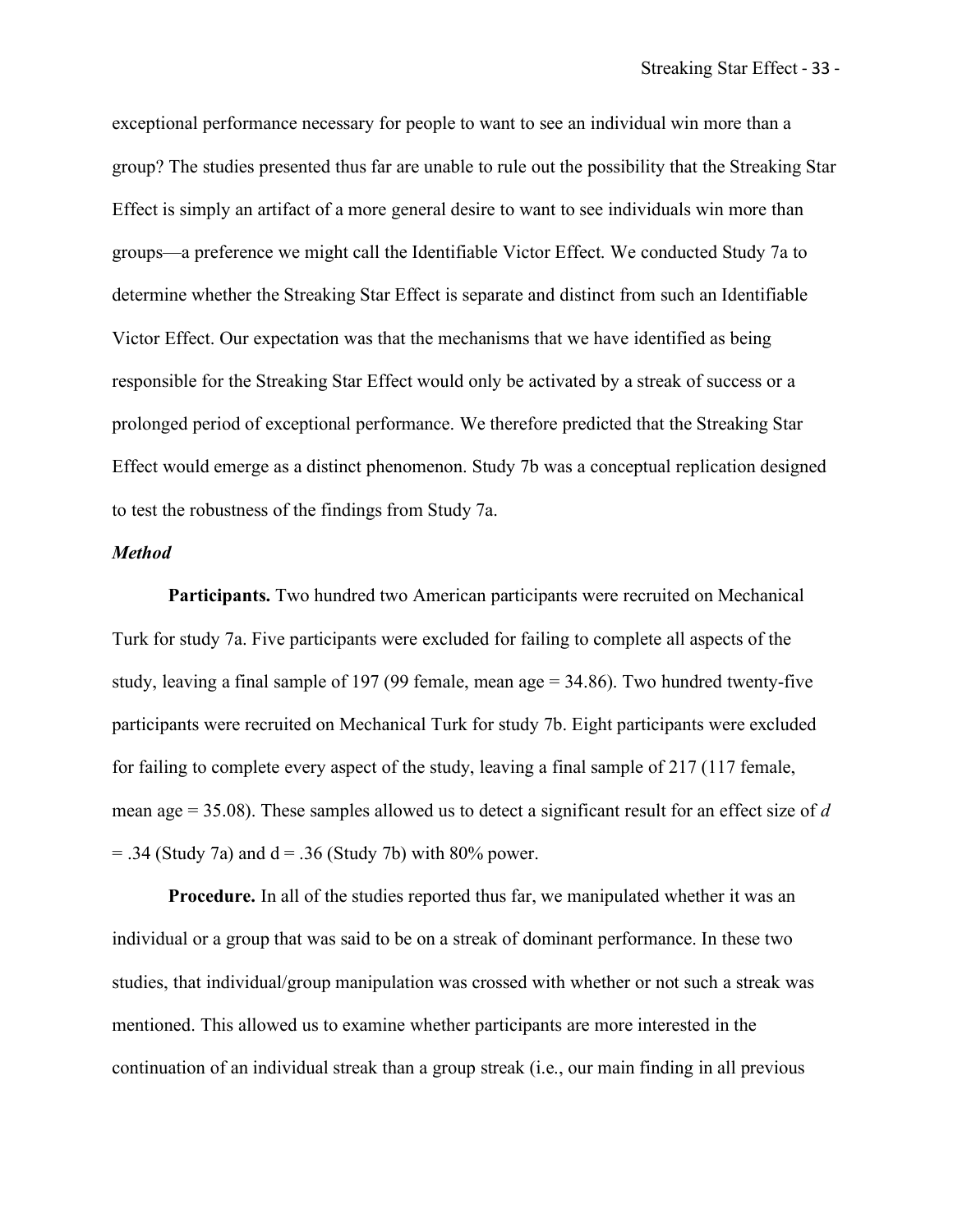studies) and whether they are more interested in seeing an individual succeed than a group succeed when neither is on a streak.

In all other respects, the procedure for Study 7a was the same as that for Study 6 except we did not measure the attributions that participants made for the success of the competitors. In Study 7b, participants read a brief history of the sport of badminton and were then randomly assigned to either the individual or team condition. In the *individual* condition, participants read about a badminton player from Denmark, Thomas Layborn, who was said to have won a gold medal in the sport at the last three Olympics and was planning to compete in the next Olympics. In the *team* condition, participants read about a badminton team from Denmark that was said to have won a gold medal in the sport at the last three Olympics and was planning to compete in the next Olympics. All participants were then asked to imagine that they were watching the badminton event live at the next Olympics.

After reading the stimulus materials (about speed skating in Study 7a and badminton in Study 7b), all participants were asked the same three questions from the earlier studies that assessed their desire to see the streak continue. Participants in Study 7a (like those in Study 6) were asked how much awe they would feel if the streak were to continue using the same scale used in that study.

## *Results*

**Study 7a**. The three questions that measured participants' desire to see the streak continue were highly inter-correlated (Cronbach's Alpha = .81) and therefore averaged to create a composite measure. The composite was analyzed using a 2 (condition: individual, team) x 2 (prior performance: streak, no information) analysis of variance (ANOVA), which yielded a main effect of condition,  $F(1,193) = 17.03$ ,  $p < .001$ , a marginally significant main effect of prior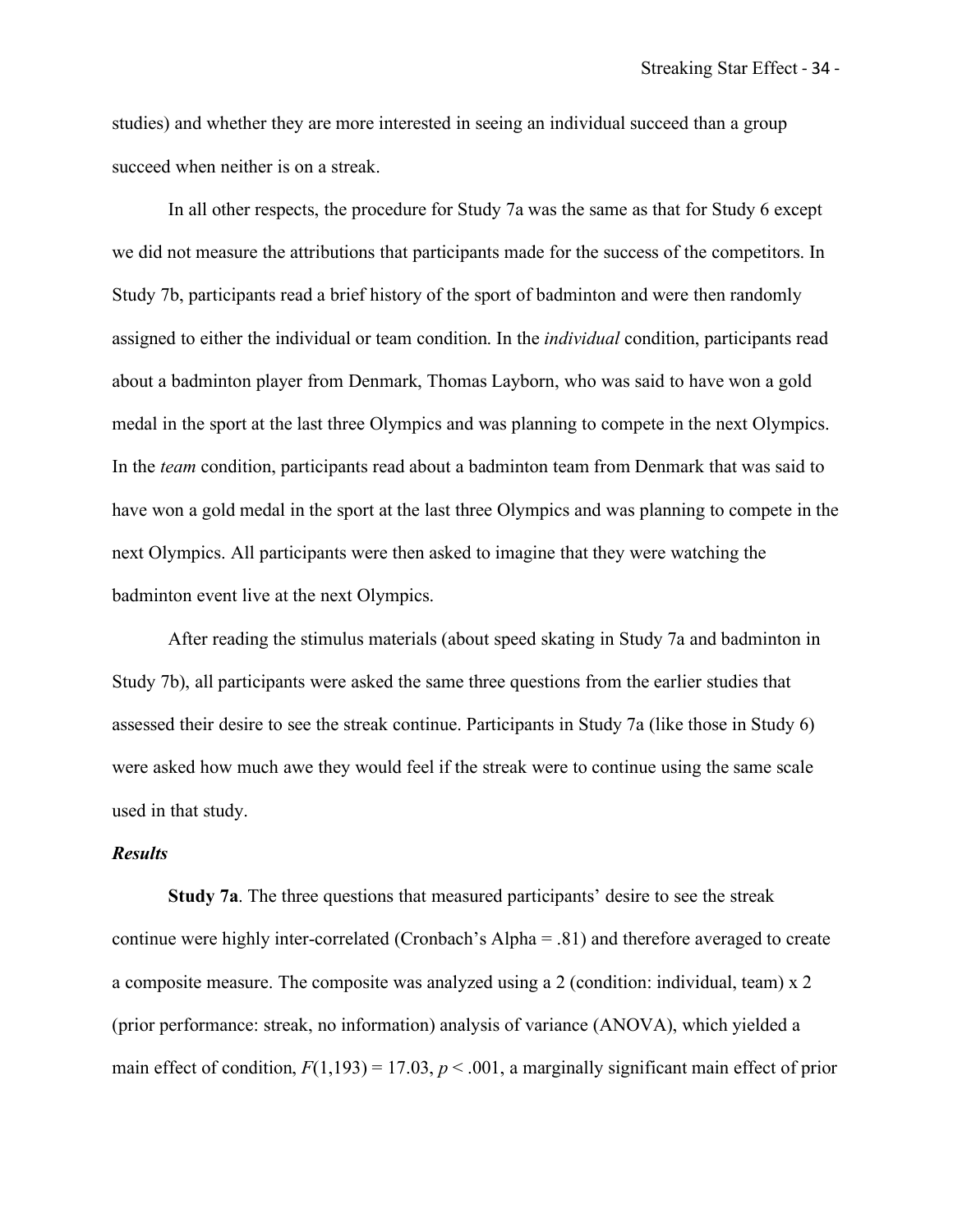performance,  $F(1,193) = 2.99$ ,  $p = .09$ , and a marginally significant interaction,  $F(1,193) = 2.81$ ,  $p = 0.10$ . Exploring these results further (see Figure 4), when we examined the responses of participants in the streak conditions only, a planned contrast revealed that, as in our previous studies, participants who read about an individual on a streak wanted to see the streak continue  $(M = 6.82, SD = 1.82)$  more than participants who read about a team on a streak  $(M = 5.18, SD = 1.82)$ 2.14),  $t(193) = 4.07$ ,  $p < .001$ ,  $d = .83$ . A parallel contrast on the data from the *no information* conditions yielded a marginally significant Identifiable Victor Effect: Participants who read about an individual who was not known to be on a streak wanted to see that individual win (*M* = 5.85, *SD* = 2.09) marginally more than those who read about a group that was not known to be on a streak ( $M = 5.16$ ,  $SD = 1.95$ ),  $t(193) = 1.69$ ,  $p = .09$ ,  $d = .35$ . Testifying to the existence of the Streaking Star Effect, further analysis revealed that those participants who read about an individual on a streak wanted to see that individual win at the next Olympics ( $M = 6.82$  *SD* = 1.82) significantly more than the individual who was not known to be on a streak (*M* = 5.85, *SD*  $(2.09)$ ,  $t(193) = 2.40$ ,  $p = 0.02$ ,  $d = 0.31$ . Being on a streak matters.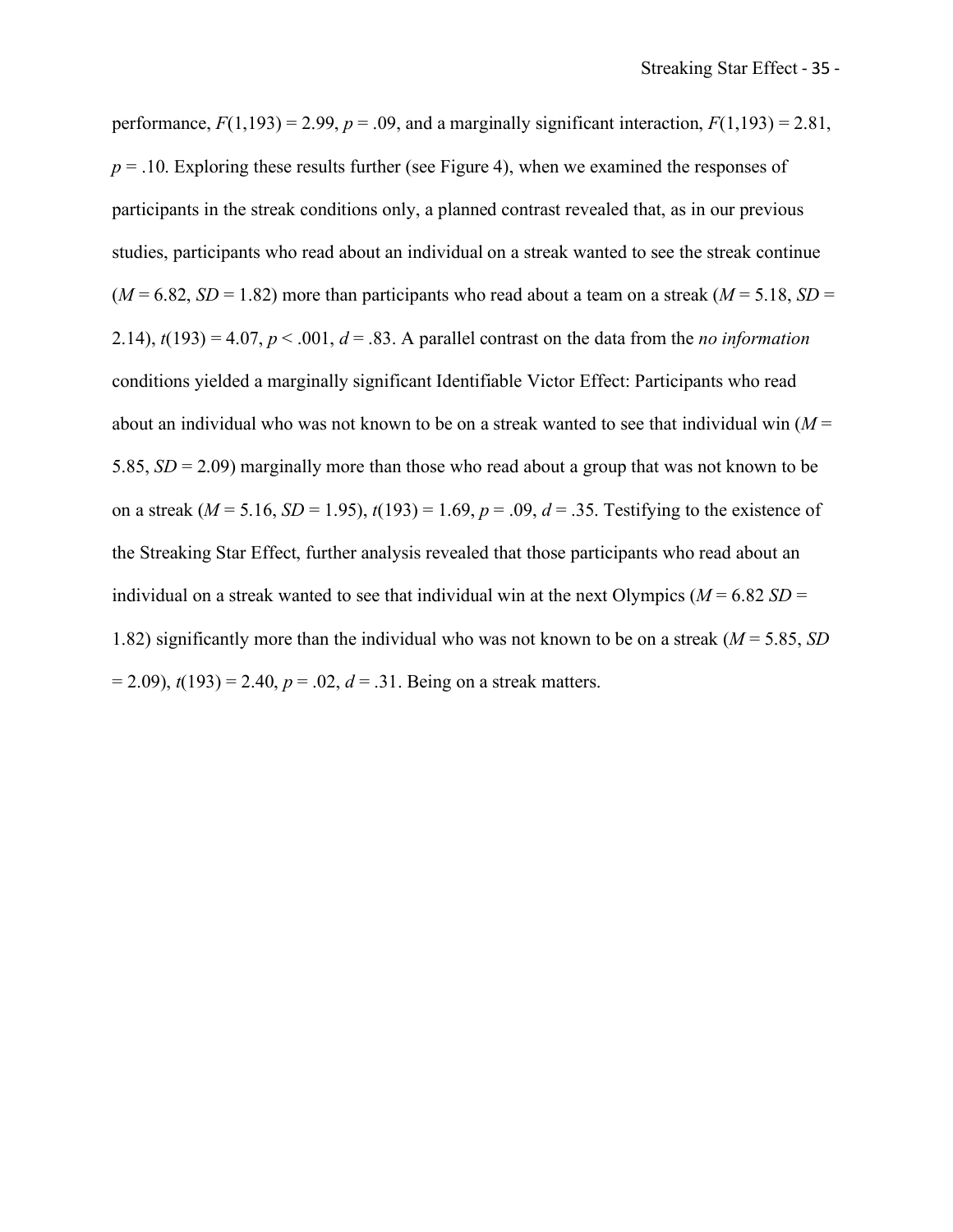

Figure 4 – Streaking Star Effect vs Identifiable Victor Effect in Study 7a

The three questions measuring the degree of awe participants would feel if Kramer/Switzerland were to win at the next Olympics were also highly inter-correlated (Cronbach's alpha = .98) and therefore averaged to create a composite index. The composite was likewise analyzed using a 2 (condition: individual, team) x 2 (prior performance: streak, no information) ANOVA which yielded a significant main effect of condition, *F*(1, 193) = 11.46, *p*  $\leq$  0.01, but no significant main effect of prior performance,  $F(1, 193) = 1.20$ ,  $p = 0.27$ , or interaction,  $F \leq 1$ . A planned contrast on the data from the streak conditions revealed that participants were more in awe at the prospect of seeing an individual continue a winning streak at the next Olympics ( $M = 6.35$ ,  $SD = 2.26$ ) than a team continuing a streak ( $M = 4.89$ ,  $SD =$ 2.54),  $t(193) = 3.16$ ,  $p = .002$ ,  $d = .61$ . However, participants felt only marginally more awe at the prospect of an individual who was not on a streak winning the gold medal at the next Olympics ( $M = 5.75$ ,  $SD = 2.23$ ) than a group that was not on a streak winning ( $M = 5.01$ ,  $SD =$ 2.15),  $t(193) = 1.60$ ,  $p = .11$ ,  $d = .34$ .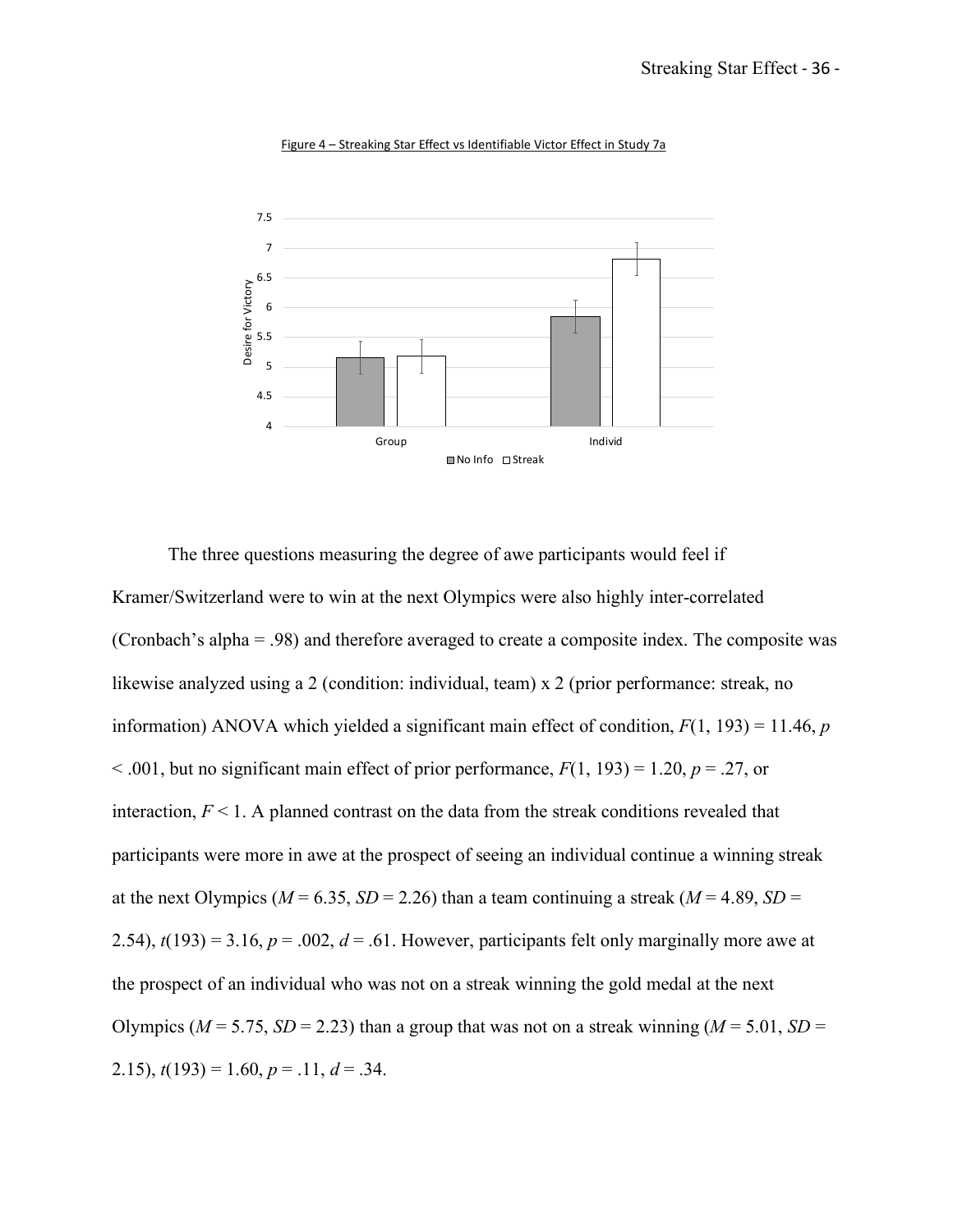Replicating the results of Studies 4-6, we found that awe mediated the observed difference in participants' desire to see a victory on the part of an individual versus a team continue their streak of success. Participants indicated they would feel more awe if the individual was to continue his streak than if the group was to continue their streak,  $b = 1.46$ ,  $SE = .48$ ,  $t(97)$  $= 3.03$ ,  $p = .003$ . When both condition (individual vs. group) and the composite measure of awe were simultaneously entered into a regression predicting desire to see the streak continue, condition remained a significant predictor  $(b = .69, SE = .26, t(96) = 2.67, p = .01)$  and awe was also significantly related to the desire to see the streak continue ( $b = .65$ ,  $SE = .05$ ,  $t(96) = 12.35$ ,  $p < .001$ ). A Preacher and Hayes (2008) bootstrapping procedure (with 10,000 iterations) revealed that the indirect effect through awe was significant,  $95\%$  CI = [.329, 1.60],  $p = .002$ , indicating that, for those who read about a streak, awe was a significant mediator of the effect of the individual/team manipulation on people's desire to see the streak continue.

**Study 7b**. The three questions assessing participants' desire to see the streak continue were highly inter-correlated (Cronbach's Alpha = .94) and were therefore averaged to create a composite measure. The composite was then analyzed using a 2 (condition: individual, team) x 2 (prior performance: streak, no information) ANOVA, which yielded a significant main effect of condition,  $F(1, 214) = 7.27$ ,  $p = .008$ , no significant main effect of prior performance,  $F(1, 214)$  $= 2.34$ ,  $p = .12$ , and a marginally significant interaction,  $F(1, 214) = 3.59$ ,  $p = .059$ . Further analysis revealed that the Streaking Star Effect again emerged for those who were told that the player(s) was(were) on a streak, but not for those who were not told that the player(s) was(were) riding a streak (see Figure 5). A planned contrast indicated that participants wanted the individual on a streak to win  $(M = 6.43, SD = 2.03)$  more so than they did the team on a streak  $(M = 5.05, SD = 2.62)$ ,  $t(214) = 3.27, p = .001, d = .59$ . However, unlike in Study 7a, we found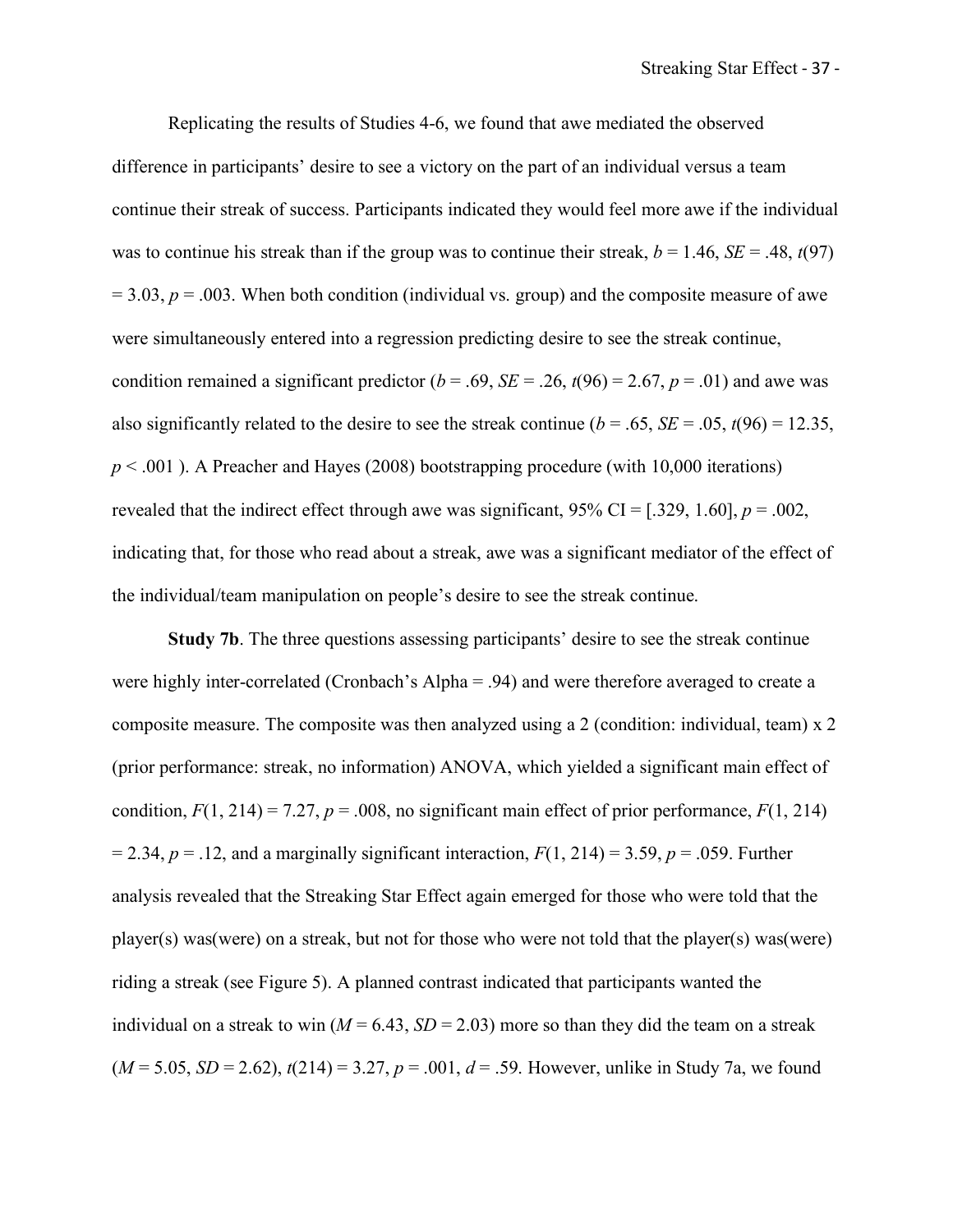no evidence for an Identifiable Victor Effect: the relevant planned contrast on the data from participants who were not told anything about a streak indicated they did not want the individual to win the contest ( $M = 5.38$ ,  $SD = 2.05$ ) any more than they wanted the team to win ( $M = 5.13$ ,  $SD = 2.01$ ),  $t \le 1$ . As in Study 7a, participants wanted to see the individual on a streak win (*M* = 6.43,  $SD = 2.03$ ) significantly more than the individual about whose prior performance they had no information (*M* = 5.38, *SD* = 2.05), *t*(214) = 2.44, *p* = .02, *d* = .51.



Figure 5 – Streaking Star Effect vs Identifiable Victor Effect in Study 7b

**Meta-Analysis**. Readers' confidence in the reliability of the predicted interaction might (and should) be diminished by the fact that it was only marginally significant in both Studies 7a and 7b. To provide a more telling estimate of the reliability of this result, we therefore performed a meta-analysis of the interaction effect across both studies using Stouffer's method. This yielded an overall significant interaction between condition (individual, team) and prior performance (streak, no information),  $z = 2.04$ ,  $p < .05$ . It appears that people want to see individuals on a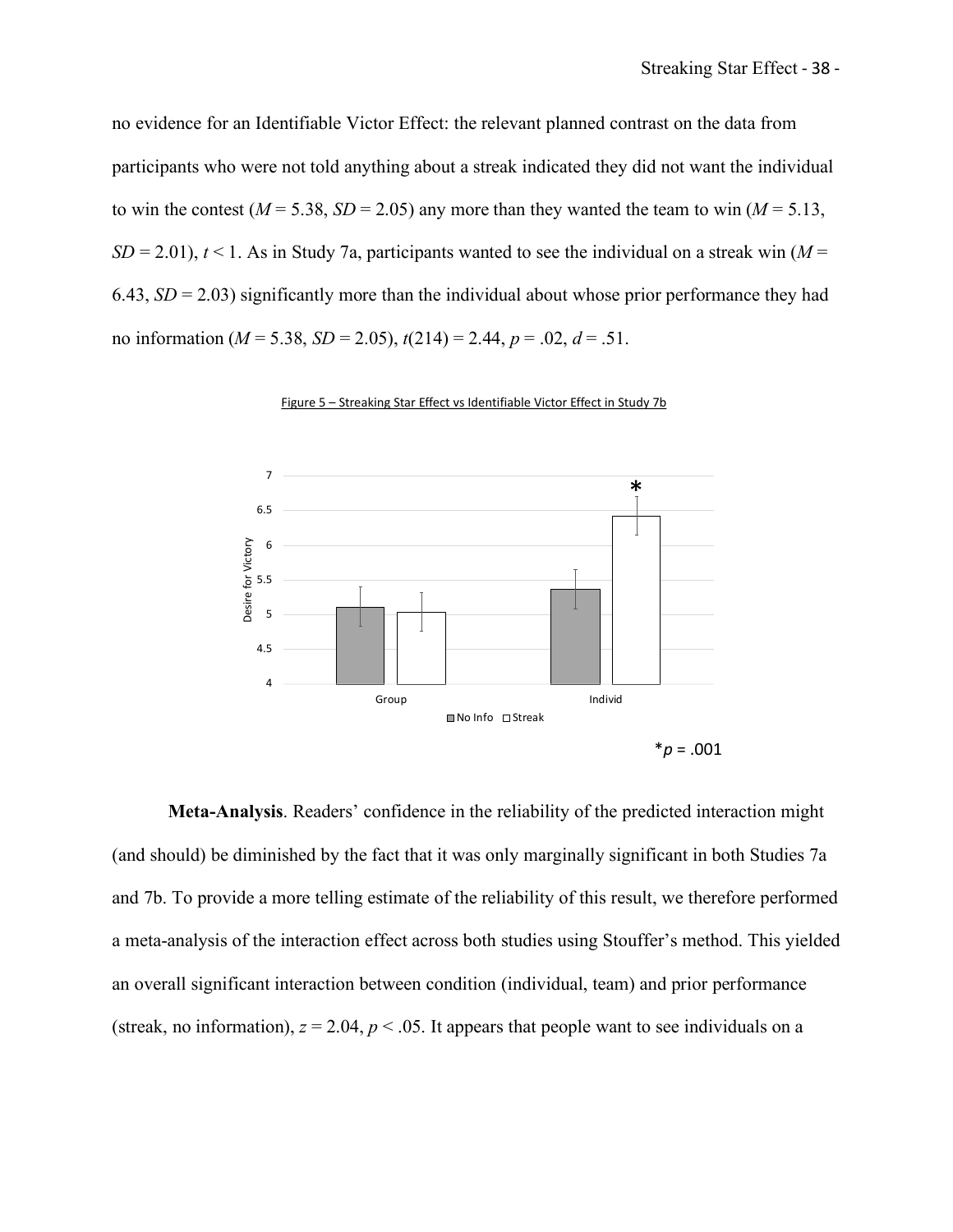streak continue their run of exceptional performance significantly more than any general interest in seeing individuals succeed more than groups.

**Discussion.** Taken together, Studies 7a and 7b provide evidence that the Streaking Star Effect is not simply an extension of the Identifiable Victim Effect, or an Identifiable *Victor*  Effect. Replicating earlier studies, participants in Study 7a wanted to see an individual on a streak win more than a group on a streak, a difference that was mediated by awe. These same participants wanted to see an individual who was not known to be on a streak win marginally more than a group that was not known to be on a streak, showing weak evidence for an Identifiable Victor Effect. However, they also wanted to see the individual on a streak win significantly more than the individual not known to be on a streak, suggesting that the Streaking Star Effect is something beyond an Identifiable Victor Effect. Additionally, the indirect effect of awe on participants' desire to see a victory for the individual not known to be on a streak versus the group not known to be on a streak was not significant.

Study 7b bolstered the results of Study 7a. Participants in Study 7b also wanted the individual on a streak to win more than the group on a streak. However, participants in that study provided no evidence that they wanted to see a victory on the part of an individual more than a team when neither was known to be on a streak. Thus, unlike in Study 7a, we found no evidence for an Identifiable Victor Effect. In sum, these results indicate that the Streaking Star Effect is unlikely to be an artifact of identifiability, and is instead a distinct phenomenon resulting from its own set of psychological processes.

There are other features of these studies which serve to further differentiate the Streaking Star Effect from previous work on identifiability. The Identifiable Victim Effect has been shown to be reduced significantly when the group being evaluated is more entitative (Smith, Faro, &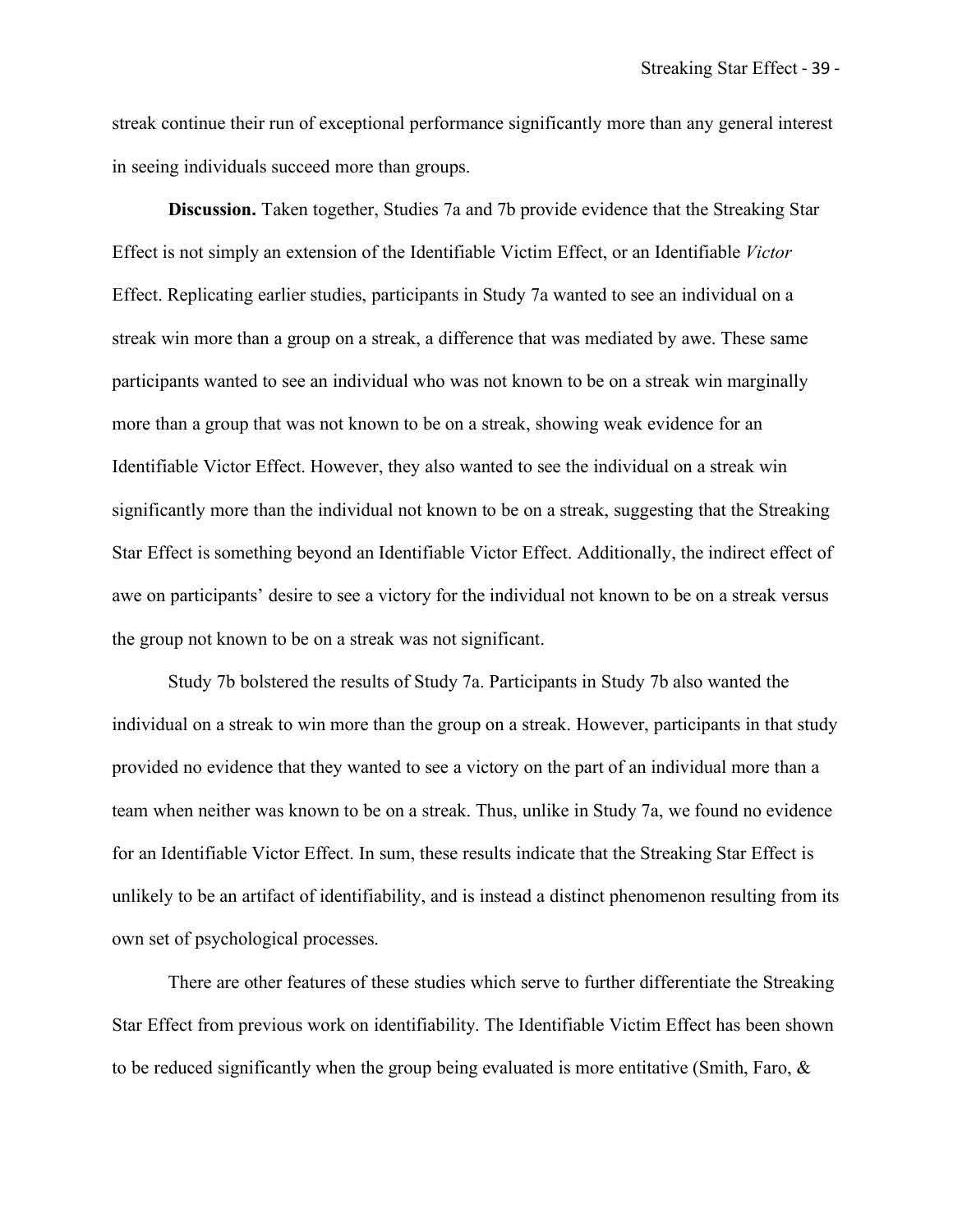Burson, 2012). That is, when the victims in question are described as being members of a family or members of a team, people do not show the same preference to help individuals more than groups. Note that the groups our participants were asked about are highly entitative. Olympic teams, regional football teams, and police departments are all highly entitative groups that would likely reduce the preference people show toward individuals over groups. We find robust evidence of people preferring to see individuals succeed over groups in our studies even when the groups in question are highly entitative.

# **Study 8 – A Company Run by a successful Individual Is Thought to Deserve Greater Market-Share Than a Company Run by a successful Group**

Although most of the evidence we have presented in support of the Streaking Star Effect has come from the world of sports, we believe that it exists far beyond the track, the arena, the court, or the rink. Indeed, we have already shown how it affects people's judgments about successful police detectives versus police departments. But the effect may be especially consequential in the business world, where some companies are seen as having succeeded due to a singular, visionary CEO, such as Steve Jobs and Apple, Warren Buffet and Berkshire Hathaway, Bill Gates and Microsoft, and Jeff Bezos and Amazon. The success of other companies—such as IBM, Exxon-Mobil, or Samsung—is seen as the product of the insights and talents of a group of executives and employees. Regardless of whether the success of such companies as Apple or Berkshire Hathaway really can be attributed mainly to the efforts of their CEOs, the public's *perception* that it can may lead to more favorable impressions of these companies, even leading people to feel awestruck by the companies' success. As a result, we might expect people to consider a company whose success is driven largely by a single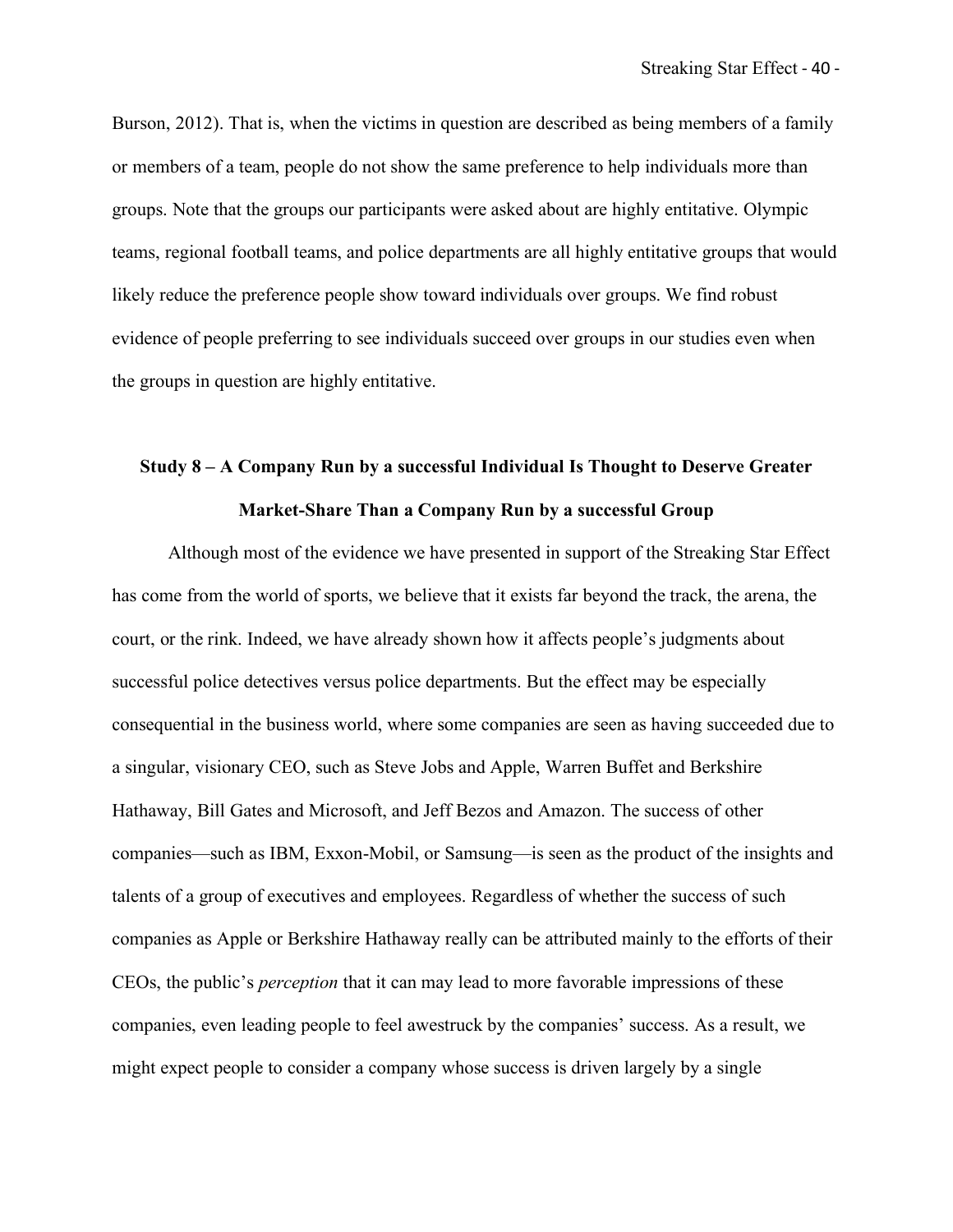individual as more deserving of continued success than a company whose success is credited to a group of executives and employees.

One way that people may favor a company with a successful CEO is through a greater tolerance for the company to grow at the expense of its competitors. Some markets are dominated by one or two companies; in others, market share is more evenly distributed among a larger set of competitors. The evidence presented thus far for the Streaking Star Effect leads us to predict that a highly successful company whose success is thought to be driven by its CEO may be seen as deserving greater market share than a company whose success is thought to be driven by a group of executives. We tested this possibility by describing to participants a Fortune 500 company whose success was widely attributed to its CEO or to a group of executives and asked them to indicate what percentage of the market they thought it would be fair for the company to control.

#### *Method*

**Participants.** One hundred ninety-nine American participants (99 female, mean age = 32.50) were recruited from Prolific Academic in exchange for modest compensation. This sample allowed us to detect a significant result for an effect size of  $d = 0.36$  with 80% power.

**Procedure.** Participants read about the (real) electronic components manufacturer AVnet, one of the 350 largest companies in America. In the *CEO condition*, participants were told that the CEO of AVnet, Robert Eisen, had guided the company for the last couple of decades, making a series of shrewd and successful decisions that led to Avnet's great success. In the *group condition*, participants were told that a group of executives had guided the company for the last couple of decades, making the same series of shrewd decisions. All participants were then asked to indicate the percentage of the electronic components market they thought AVnet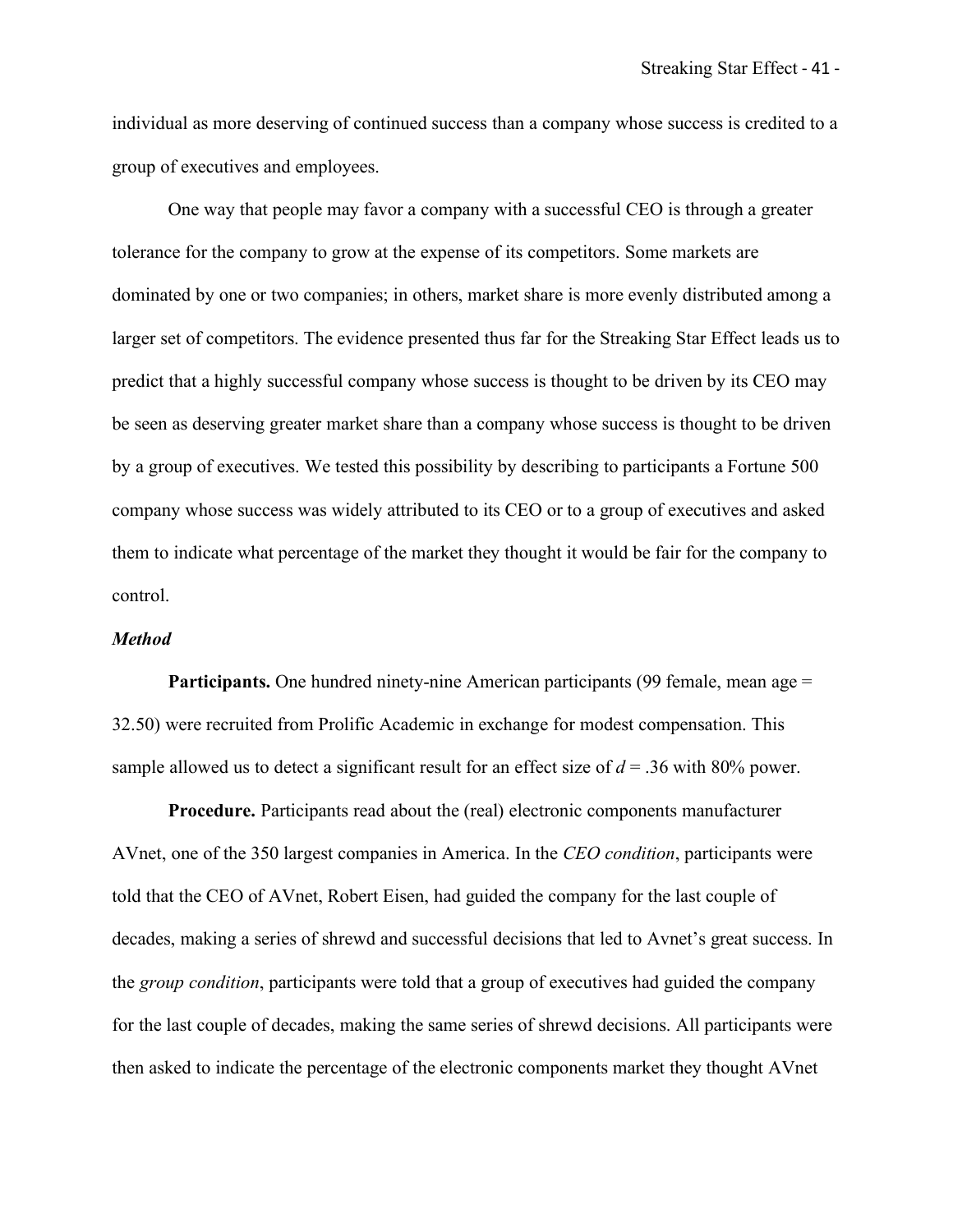should have using a sliding scale from  $0\%$ -100%. Participants then provided their age, gender, and political orientation on a scale from 1 (liberal) to 9 (conservative).

*Results*. As predicted, participants who were told that AVnet's success could be attributed to its CEO thought that it is was appropriate for the company to command a greater share of the market ( $M = 49.05$ ,  $SD = 21.81$ ) than participants who were told that the company's success was due to a group of executives  $(M = 41.27, SD = 25.57)$ ,  $t(196.02) = 2.26, p = .02, d =$ .33. This difference remained significant when participants' responses were analyzed in a linear model that controlled for political orientation,  $b = 7.98$ ,  $t(196) = 2.38$ ,  $p = .019$ . Although political conservatives thought that AVnet should have a greater market share in general,  $b =$ 2.80, *t*(196), *p* = .008, political orientation did not interact with experimental condition, *t* <1.

#### **General Discussion**

Although past research has examined the existence of streaks of success and failure in a great many domains, researchers have not examined the conditions that influence whether or not observers want a given streak to continue. The present work was designed to fill that gap. In 9 studies, participants consistently displayed a greater desire to see an individual continue a streak of success than a group riding an identical streak. Individual streaks tend to be seen as more clearly attributable to the talents and efforts of the individuals involved, which inspires feelings of awe that people presumably enjoy and would like to continue.

All of the studies we report here except for Study 8 have examined this Streaking Star Effect in the context of uninterrupted streaks, but we suspect that the same psychology applies to periods of dominance that don't qualify as pure streaks. The results of Study 8 support that suspicion. Note that the mechanism we have identified as responsible for the Streaking Star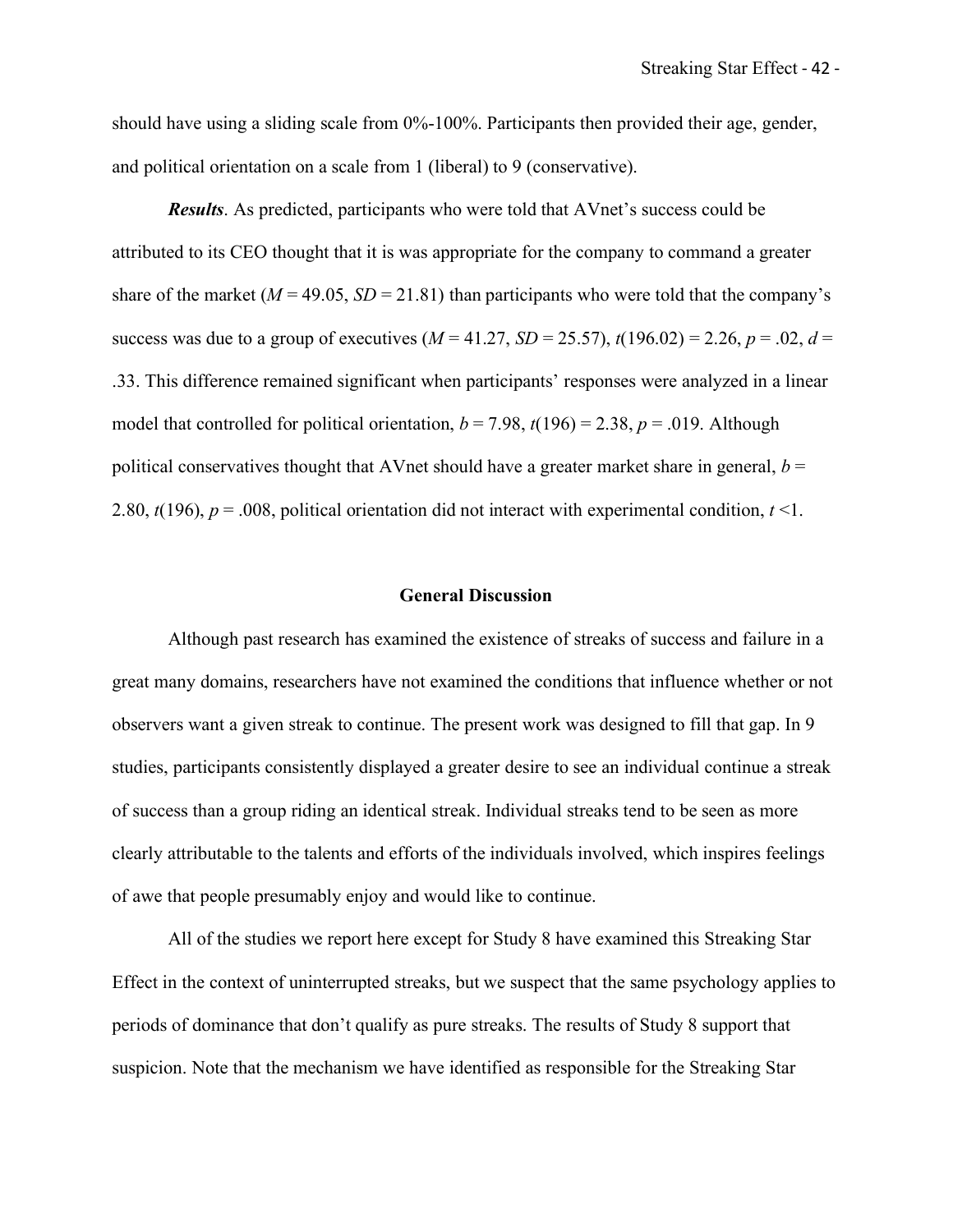Effect is likely to be engaged even when there are gaps in an individual's stretch of dominance. A sustained period of dominance may still generate more clear attributions when an individual (rather than a group) is dominating, even if the dominance is not perfectly continuous. Individual dominance, then, is more likely to inspire feelings of awe than group dominance whether perfectly continuous or not.

Indeed, it is possible that the Streaking Star Effect may even be enhanced when an individual suffers a break in their streak of dominance. People believe that it is much more difficult to re-start a streak than to keep one going (Markman & Guenther, 2007), and successful athletes, like nearly all heroes in fiction, tend to elicit more affection and experience an increase in popularity when they face challenges (Howe & Parker, 2012). Tennis legend Roger Federer has commented on this element of his storied career. After dominating tennis for many years, he suffered a couple of injuries and went 4 years without winning a major tournament. This appears to have increased fans' desire to see him win, as Federer noted to a reporter: "People saw me struggling a little bit more, and they thought of me as being more human. Since then my popularity has really gone up…" (Otway, 2018). More generally, the disruption of a streak may increase people's desire to have a dominant individual restore the feelings of awe they once enjoyed. People may enjoy a team's return to glory as well, but since team success tends to inspire less awe than individual success, we suspect that the desire to witness that return tends to be less pronounced. But that is something that will have to be clarified by further research.

Although we have explored at great length a condition that dictates whether people prefer a run of dominance to continue, we have not examined people's thoughts and feelings about streaks of failure. Do people want individual losing streaks to *dis*-continue more than they want group losing streaks to end? To find out, we asked 200 participants on Mturk to imagine that an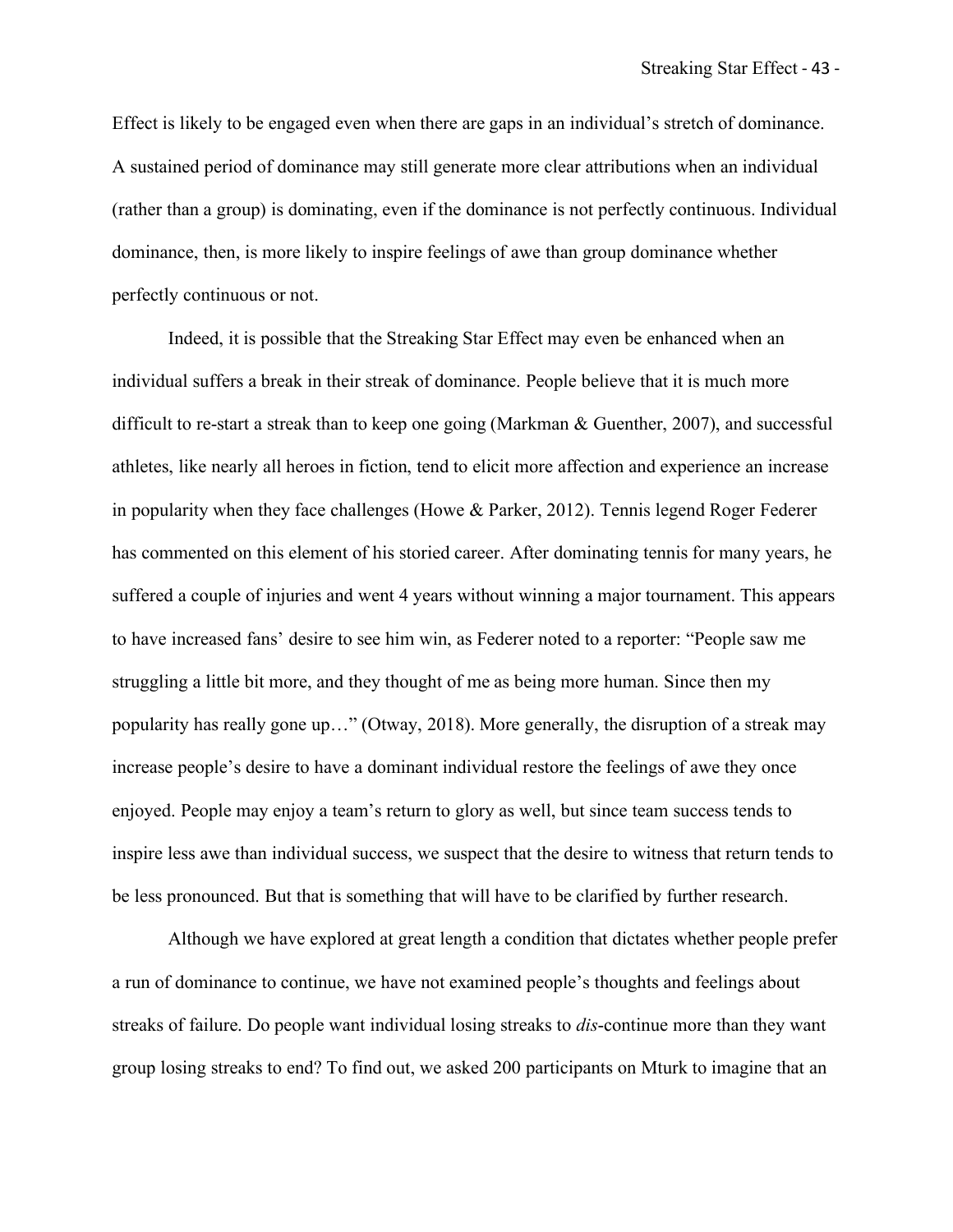individual Calcio player or a Calcio team had failed to qualify for the playoffs for 6 consecutive years. We then asked the respondents how much they would like to see the losing streak come to an end. One the one hand, it may be awe inspiring to see a team on a run of futility finally break through with a critical victory. As an example, for over 100 years, the Chicago Cubs had suffered the longest championship drought of any professional baseball team. But in 2016, they made it to the World Series and defeated the Cleveland Indians. The national reaction leading up to the World Series indicated that fans everywhere were pulling for the Cubs to end their run of futility. Although anecdotes like this suggest that people may have a strong desire to see groups end streaks of futility, research indicates that people have a soft spot for long-suffering individuals as well (Small & Loewenstein, 2015). As a result, we did not expect a difference in participants' desire to see the losing streak end, whether it was an individual or a group that was reeling. And that is just what we found  $(t < 1)$ .

Although we have demonstrated that the Streaking Star Effect results from the attributions people make for individual versus group success and the resultant greater feelings of awe that that individual success tends to inspire, there may be other processes at work that strengthen the effect. One possibility that has suggested itself as we've conducted these studies is that people may be less inclined to think about (and therefore feel sympathy for) those individuals who continually lose out to an individual competitor than those teams that lose, time and time again, to a rival. That is, there may be a more reflexive link between team competitors than individual competitors. Thinking about the New England Patriots, for example, may automatically call to mind the Buffalo Bills, New York Jets, or the Los Angeles Rams —teams (and their fans) who've had to suffer through watching too many New England Super Bowl victory parades. Although there are memorable individual rivalries such as Ali-Fraser, Nicklaus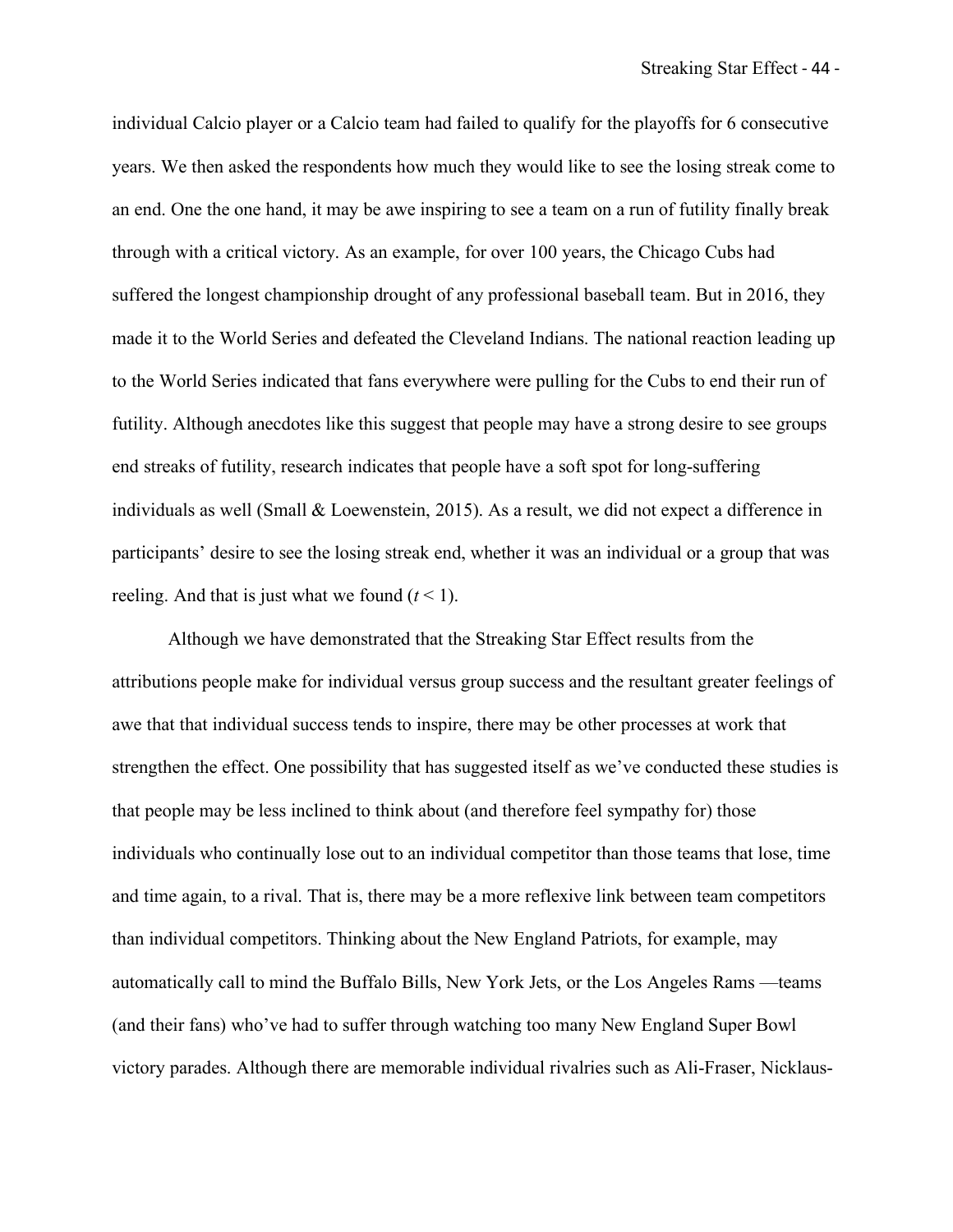Palmer, or Federer-Nadal, they are not as long-lasting as group rivalries—indeed they *can't* be as long lasting given the brevity of an individual competitor's career. As a result, a victory by one individual may be less likely to trigger thoughts about the other.

In support of this idea, when we surveyed 100 sports fans and asked them to name the biggest sports rivalries they could recall, the overwhelming majority (88%) of those mentioned were team rivalries (e.g. Yankees-Red Sox, Ohio State-Michigan, Duke-North Carolina, Lakers-Celtics). Dominant teams are therefore more tightly linked to their rivals than dominant individuals. To be sure, more needs to be done to examine the meaning and implications of this apparent differential linkage between individual and team rivals<sup>7</sup>—including whether and how much it contributes to the Streaking Star Effect.

Beyond the role played by the attributions people tend to make for individual versus group success and the resultant feelings of awe that are inspired by individual dominance, there are likely to be a number of moderators of the Streaking Star Effect. In each of our studies, we obtained evidence supporting the Streaking Star Effect among Western participants. One may wonder whether this effect holds among non-WEIRD participants. In particular, would this effect hold among participants from interdependent cultures that prioritize teamwork and the subordination of the individual's aspirations to those of the group (Markus & Kitayama, 1991; Nisbett, 2003)? There is reason to believe that it would not: People in interdependent cultures may be awestruck at the delicate teamwork that gives rise to extended periods of group dominance, weakening or reversing the effects we obtained in our studies. In addition, people in interdependent cultures tend to make greater situational attributions for the behavior of

 $\overline{a}$ 

<sup>7</sup> The survey results just cited, for example, might simply reflect the fact that team sports are more popular than individual sports and so respondents had an easier time thinking of team rivalries than individual rivalries.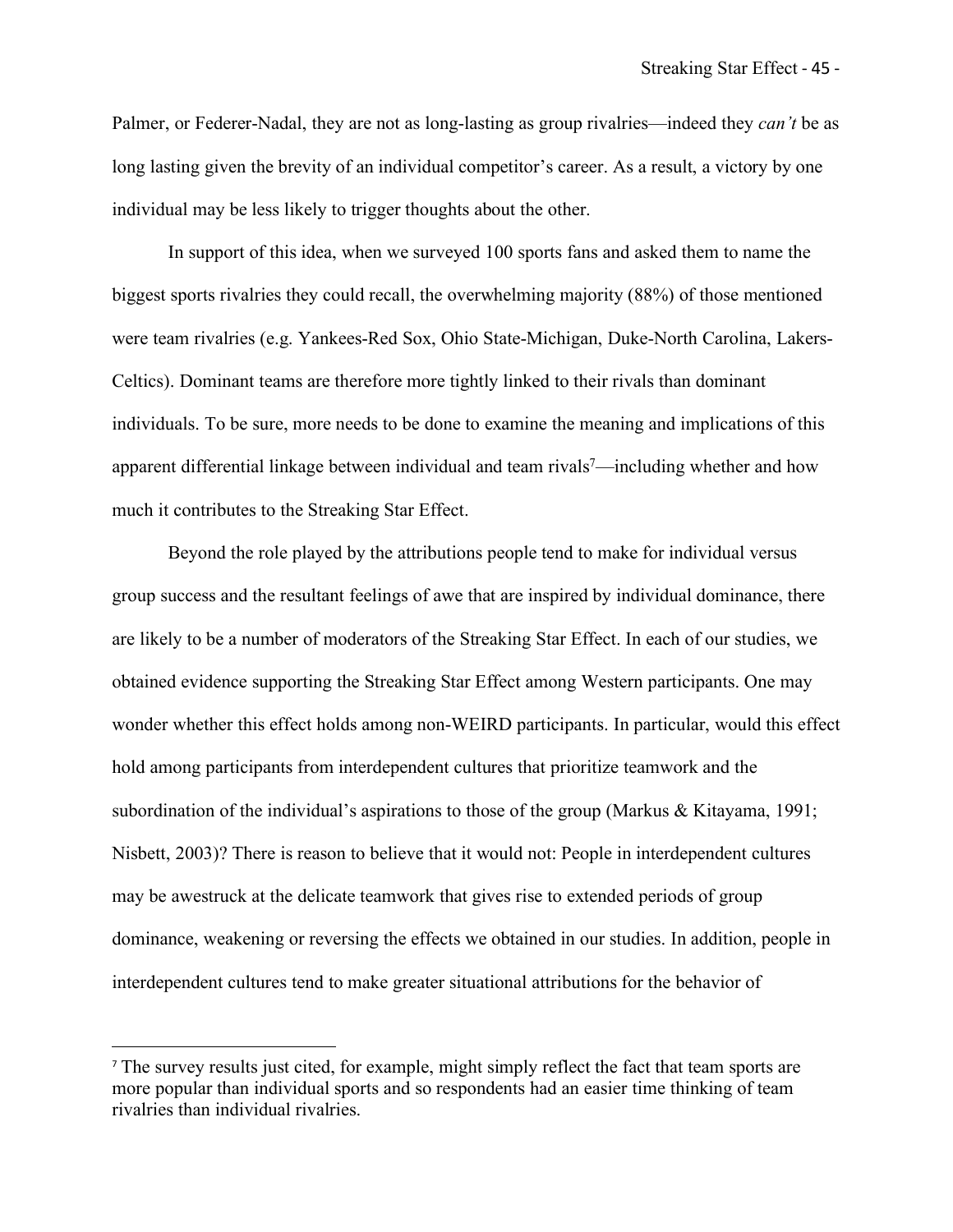individuals, which can lessen the amount of awe elicited by individual dominance (Morris  $\&$ Peng, 1994). In our previous studies, participants attributed significant runs of dominance more to the personal qualities of the individual than to advantageous circumstances, a result that could be moderated by having an interdependent mindset.

To probe this potential boundary condition, we ran two tests of the Streaking Star Effect with Chinese participants (in China). Using the same procedure from Study 1 ( $n = 200$ ), we found that participants wanted to see the individual streak continue  $(M = 7.03, S.D. = 1.76)$  more than the group streak  $(M = 6.71, S.D. = 1.96)$ , although the difference did not reach significance,  $t(195) = 1.22$ ,  $p = .22$ ,  $d = .17$ . In a second study (n = 184), using the same procedure from Study 7b, we found that participants wanted to see the individual streak continue (*M* = 5.78, *S.D.* = 1.91) more than the group streak  $(M = 5.12, S.D. = 2.19)$ , this time to a statistically significant degree,  $t(178) = 2.19$ ,  $p = .03$ ,  $d = .32$ . A meta-analysis of the results of these two studies using Stouffer's method was marginally significant,  $z = 1.84$ ,  $p = .07$ .

Judging solely from the results of these two studies with Chinese participants, there is reason to believe that the Streaking Star Effect may not be limited to WEIRD individuals. At the same time, this evidence suggests that the strength of the effect varies by culture. A metaanalysis of our results indicates that the effect was larger among the WEIRD participants in Studies 1-8 ( $d = 0.52$ , 95% CI [.431, .618]) than it was in the two studies we conducted in China  $(d = .23, 95\% \text{ CI}$  [.032, .433]). Thus, although we obtained evidence for the Streaking Star Effect in both WEIRD and non-WEIRD cultures, the effect appeared to be weaker in the latter and more research is clearly needed to examine the reliability of that difference and to explore further the exact nature of the Streaking Star Effect in non-WEIRD cultures.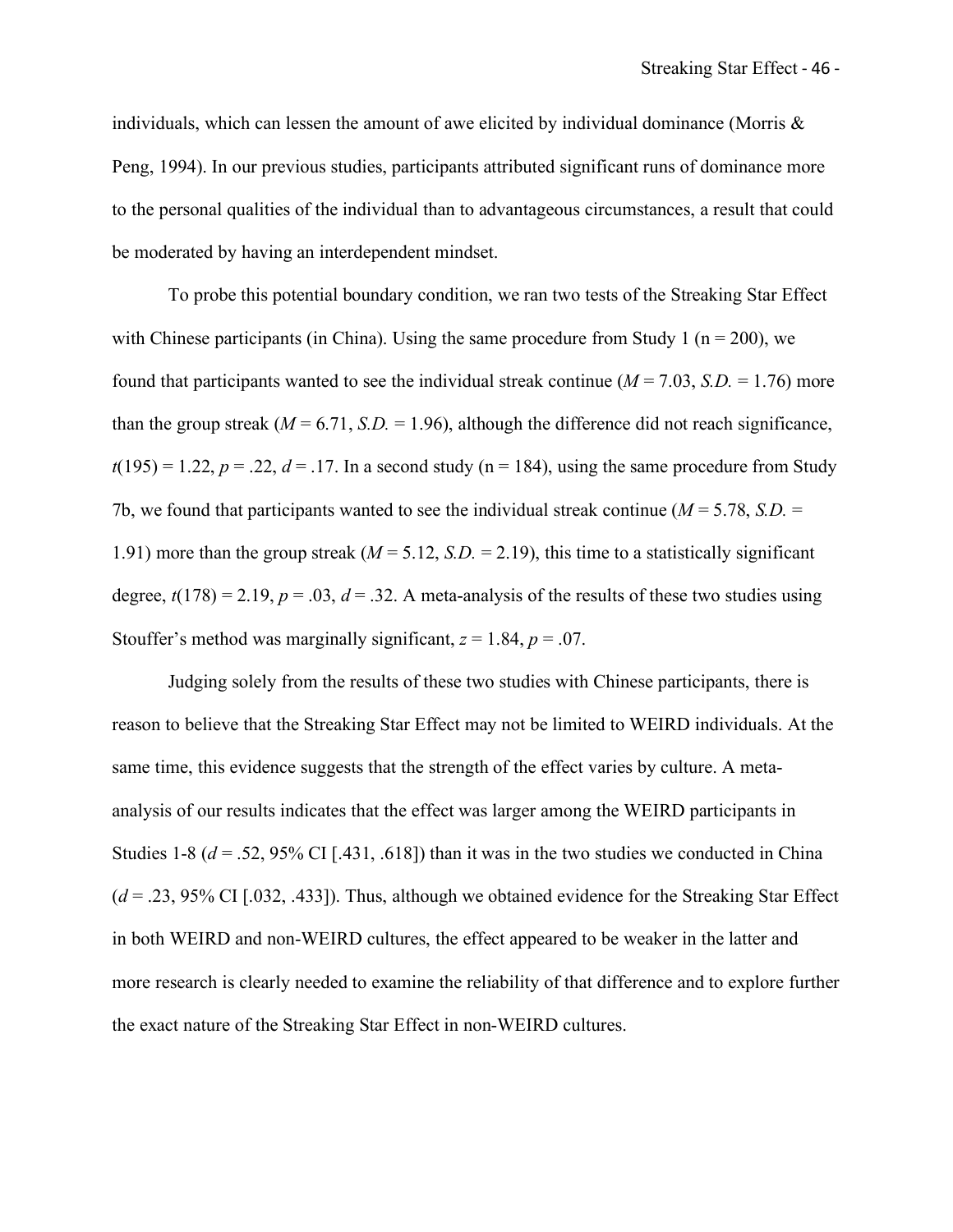Another variable that may moderate the strength of the Streaking Star Effect is whether the domain of evaluation is subjective or objective. In each of our studies, success was determined by an objective measure such as who ran the fastest, who answered the most trivia questions, or who solved the highest percentage of homicide cases. Individual success in these areas is likely to inspire considerable awe because it's clear that the individual who dominates is stretching the perceived limits of human performance in the domain in question. In contrast, when success is subjectively determined, it may not be taken as equally strong evidence that a limit is being breached—or even that the dominant individual in question is truly the best.

Consider music sales, for example, a domain in which we suspect the Streaking Star Effect is unlikely to emerge. Both individual artists and musical groups often dominate the charts for weeks on end, and our results might lead one to expect music fans to pull for individual artists to continue streaks of popularity more than musical groups on identical runs of success. But musical preferences are subjective, and many situational factors influence the public's momentary preference for a given artist such as good marketing or an attractive image. The title of "Best Artist" is one that defies objective definition, making it difficult to conclude that a top selling artist is truly better than all the others. Although successful musicians, whether individuals or groups, may indeed inspire feelings of awe, it's not clear, given the subjectivity of the domain, that individual musical artists will inspire more awe than musical groups experiencing similar chart-topping success.

Another potential moderator of the Streaking Star Effect is whether a group's success is thought to be driven by an awe-inspiring individual. Many successful teams have entered the record books on the strength of a singular talent. The Chicago Bulls, for example, dominated the NBA in the 90s and many basketball fans desperately wanted their success to continue. But it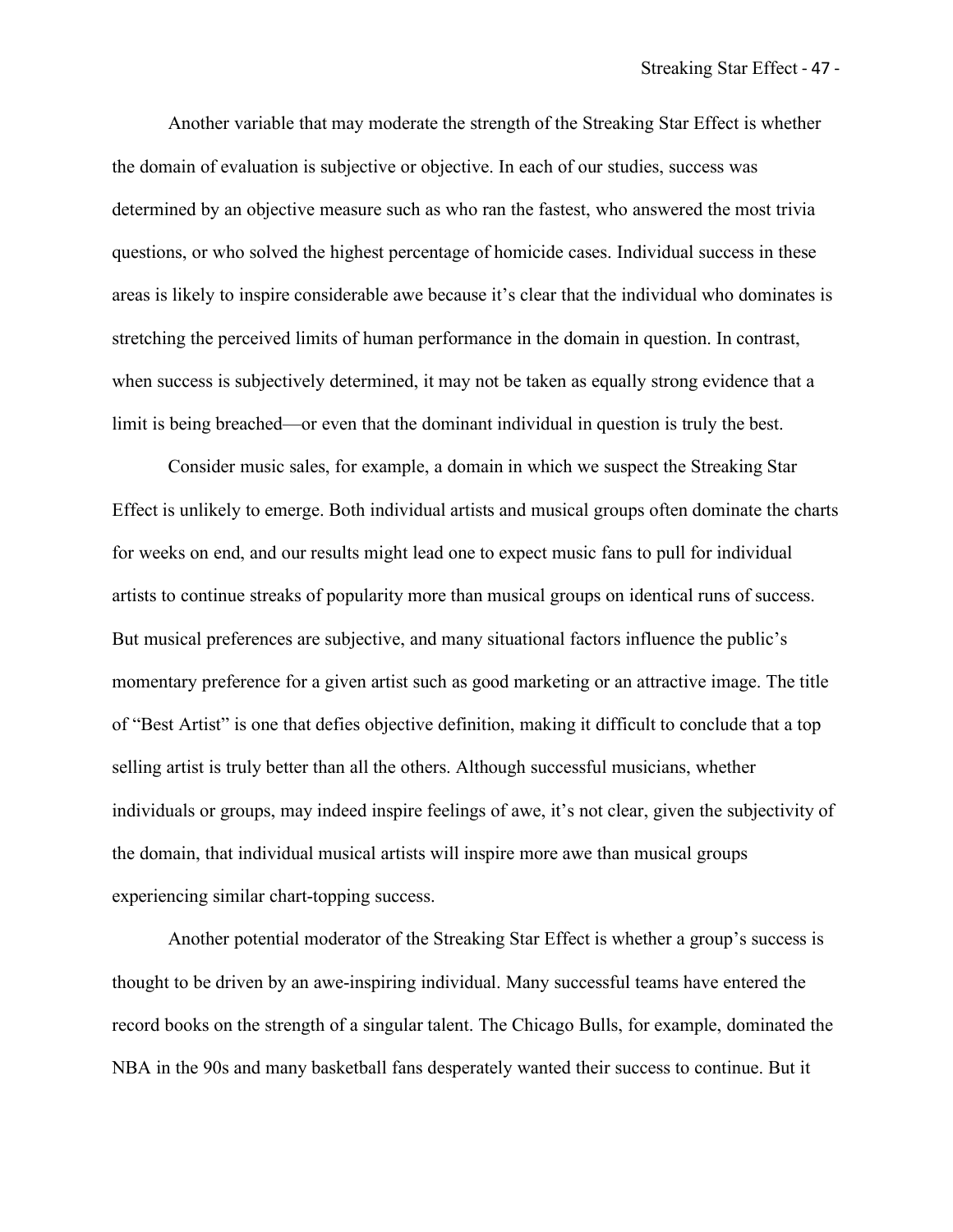would be hard to imagine that Bulls team being very successful without the contributions of Michael Jordan, who was performing at a level rarely (if ever) seen in the history of basketball. Much of the interest in the Bulls was due to a desire to see what Jordan might accomplish next. An individual who is able to lift a team to unprecedented heights may inspire just as much awe as someone who achieves similar success in an individual domain. Consequently, people may want to see a team or group continue a streak just as much as an individual when that team's success is thought to be driven largely by an individual player.

People may be especially interested in seeing a team continue a run of extraordinary performance if *everyone* on the team is the type of superstar that inspires awe. This seemed to be the case with the "dream team" that dominated the competition on its way to the gold medal at the 1992 Barcelona Olympics. By winning their six games by an average of 51 points, one might think that fans would come to root against them out of a sense of fair play. That fans didn't turn against them is likely due to the fact that almost the entire roster was made up of awe-inspiring individual players such as Michael Jordan, Charles Barkley, Larry Bird, Karl Malone, John Stockton, Patrick Ewing, David Robinson, and Scottie Pippen—and fans enjoyed being awestruck.

## **Broader Implications of the Streaking Star Effect**

Given how reliable the Streaking Star Effect appears to be, and how easy it has been to uncover evidence of it, we suspect that it should have ramifications beyond people's rooting interests. The results of Study 8, for example, suggest that, at the very least, it has important marketing or public relations implications. That study suggests that companies would be wise to present themselves, if they can, as being driven by a singular, successful CEO rather than a group of executives.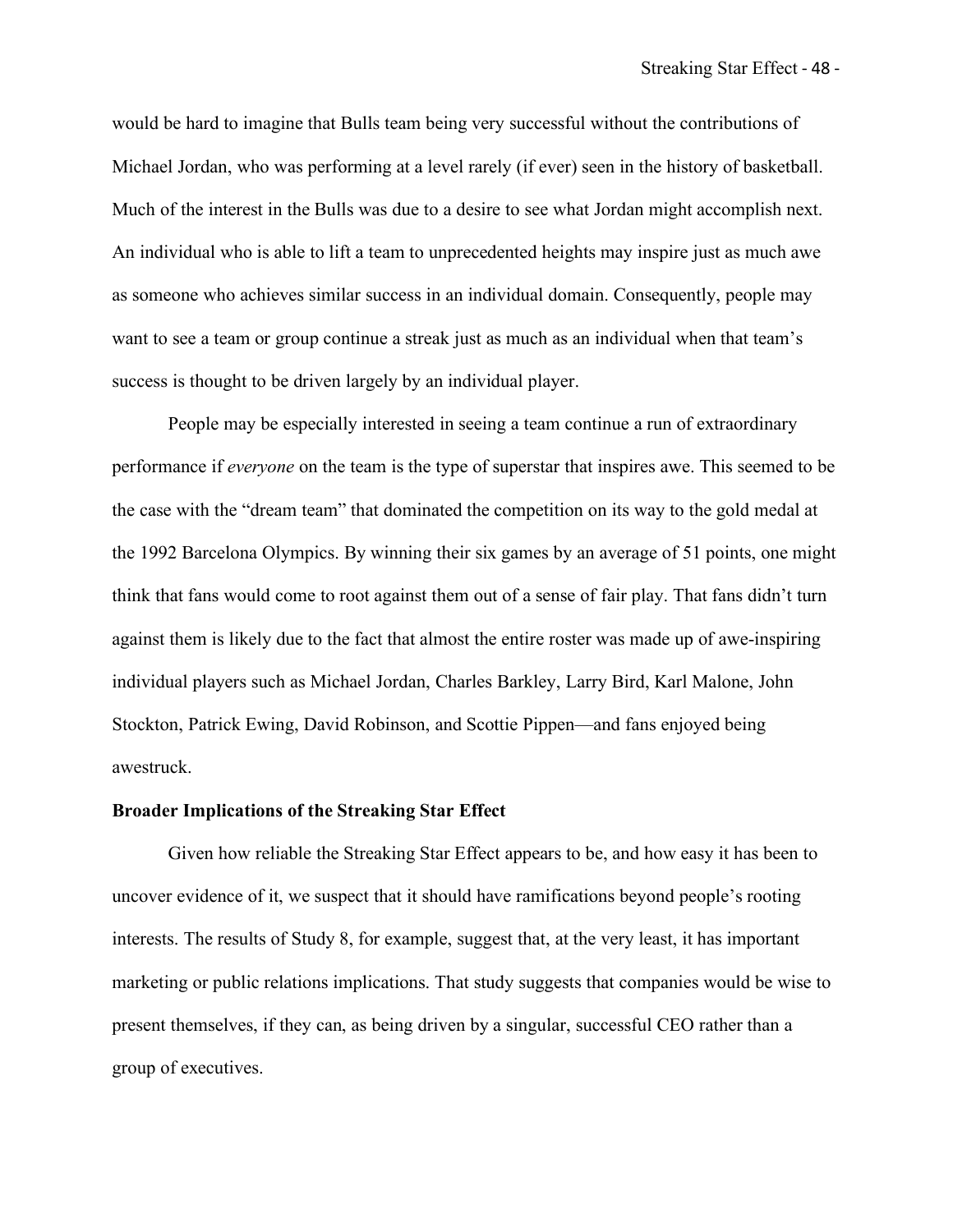A much broader and more important implication of the Streaking Star Effect is how it may influence people's reactions to economic inequality. Substantial gains in wealth have been achieved by those in the top income brackets in the last several decades, leading to a massive increase in inequality (Piketty  $& Saez, 2014$ ) that is associated with a wide range of negative outcomes (Levine, Frank, & Dijk, 2014; Oishi & Kesebir, 2015; Wilkinson & Picket, 2006). More relevant to our research, other work has shown that the manner in which inequality is framed can impact how people view it and whether they support policies designed to combat it (Chow & Galak, 2012; Eibach & Purdie-Vaughns, 2011; Lowery, Knowles, Chow, & Unzueta, 2014). Although uber-wealthy individuals are sometimes seen as decadent and their riches unjustified (as reflected in such films as *Generation Wealth, The Queen of Versailles,* and *The Wolf of Wall Street)*, the results presented here suggest that framing inequality as it applies to individuals rather than, say, social classes may limit people's interest in reining in inequality in society.

In one study that supports this possibility, we provided participants with statistics testifying to the pronounced wealth inequality in the world today. We presented one group of participants with Oxfam's statistics that the 26 richest people in the world now own the same amount of wealth as the 3.5 billion poorest people (or approximately 135 million of the poorest for each of the 26 richest individuals). We presented another group of participants with Oxfam's report that the world's richest individual now owns the same amount of wealth as the 500 million poorest people. We then asked participants how fair current levels of inequality are and how much the people (person) at the top deserved their (his) success. Participants thought the described level of inequality was more fair when the inequality was framed as an individual at the top rather than a group, and they also thought that the individual at the top deserved his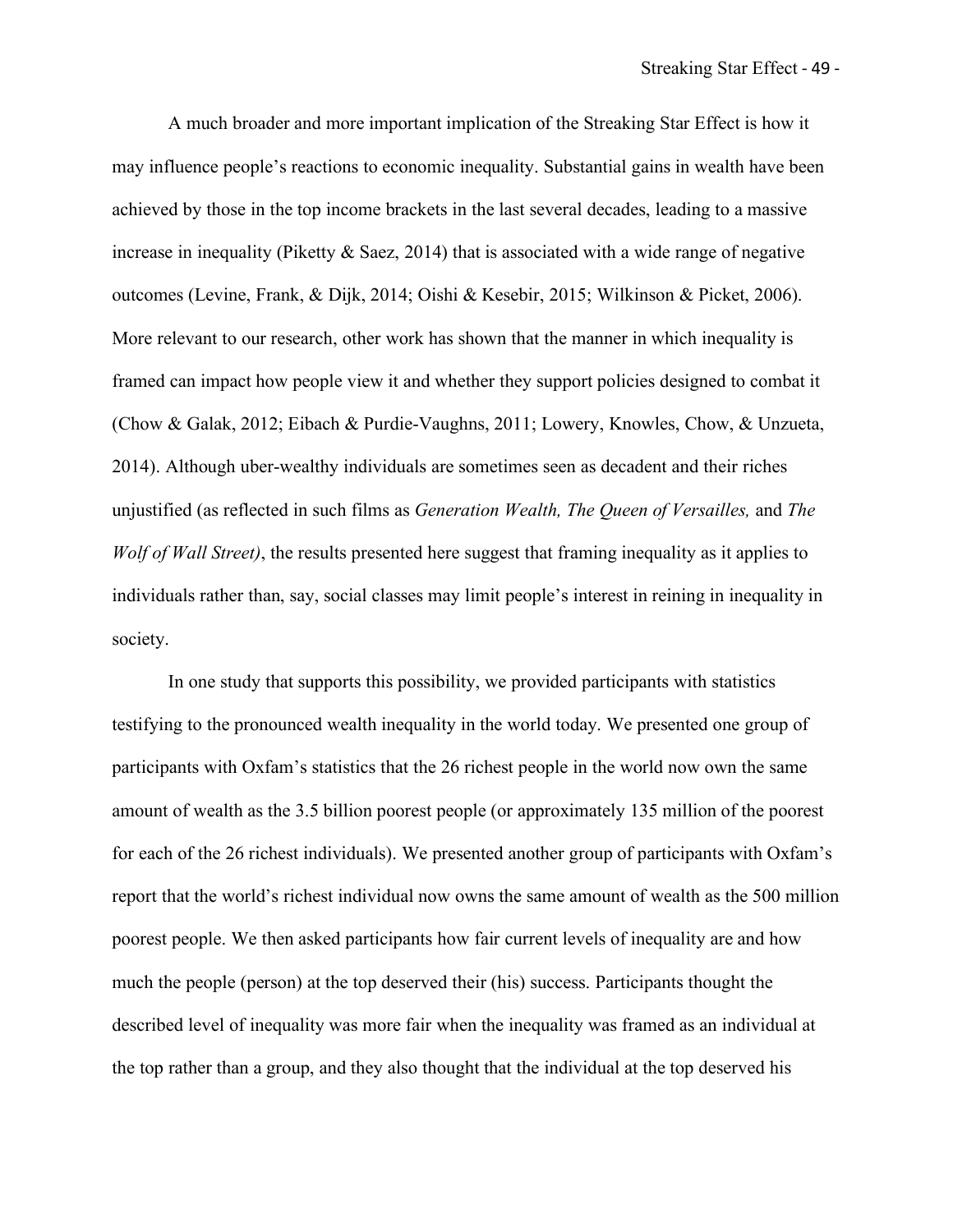wealth more than the group at the top (Walker, Tepper, & Gilovich, 2020). Framing inequality in terms of disparities between groups rather than individuals appears to reduce people's tolerance of inequality.

## **Conclusion**

Although there are many ways that people think of groups the same as they think of individuals (Hamilton  $&$  Sherman, 1996), there are many ways that people think of the two differently. We have explored one such difference in the research presented here. People appear to be more moved by individual success than group success and are therefore more interested in seeing individual success continue. To be sure, there are times when people are inspired by periods of group dominance—Apple fans love to see its stock price surge even if they don't own any shares themselves, cinephiles love that *Citizen Kane* is named the best film of all-time year after year, and foodies love that Osteria Francescana is so frequently named the best restaurant in the world. But we generally find extreme runs of success by individuals to be more captivating we revel more in Bill Gates's success than Microsoft's, Warren Buffett's more than that of "the investor class," even the sustained success of famous leaders like Alexander, Napoléon, or Garibaldi more than the countries they lead. This affinity for individuals on runs of success appears to be so strong that it not only influences our allegiances, but what we think and how we feel about the rich and the poor, and the powerful and powerless.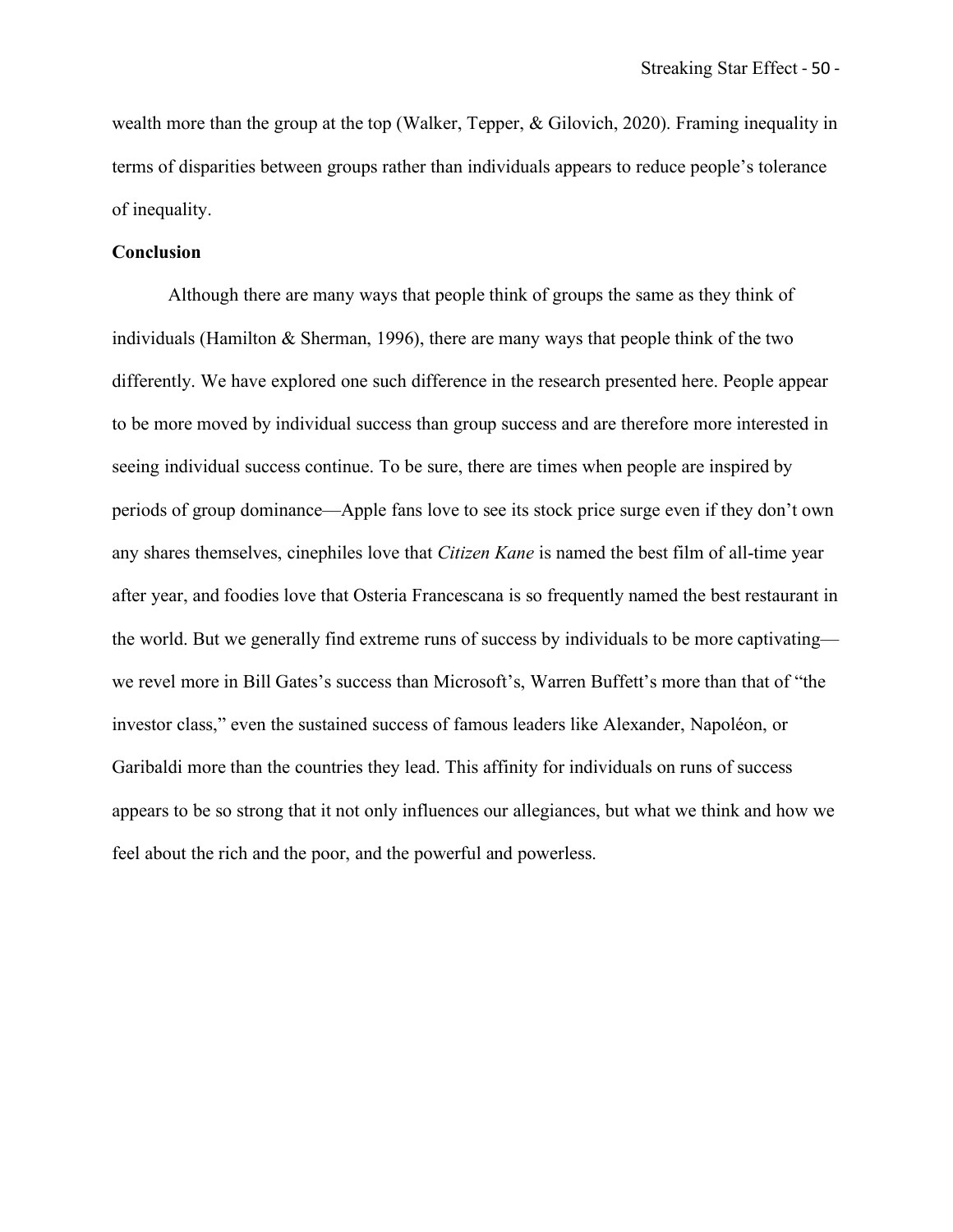# References

- Alicke, M. D., Klotz, M. L., Breitenbecher, D. L., Yurak, T. J., & Vredenburg, D. S. (1995). Personal contact, individuation, and the better-than-average effect. *Journal of personality and social psychology*, *68*(5), 804.
- Ayton, P., Hunt, A. J., & Wright, G. (1989). Psychological conceptions of randomness. *Journal of Behavioral Decision Making*, *2*(4), 221-238.
- Bar-Eli, M., Avugos, S., & Raab, M. (2006). Twenty years of "hot hand" research: Review and critique. *Psychology of Sport and Exercise*, *7*(6), 525-553.
- Bar-Hillel, M., & Wagenaar, W. A. (1991). The perception of randomness. *Advances in applied mathematics*, *12*(4), 428-454.
- Brown, K. A. (1984). Explaining group poor performance: An attributional analysis. *Academy of Management Review*, *9*(1), 54-63.
- Brown, Luke. (2017, May 29). *Rafael Nadal has an adoring French Open crowd on their feet with a successful start to his pursuit of La Decima*. Retrieved from https://www.independent.co.uk/sport/tennis/french-open-2017-rafael-nadal-novak-djokovicwin-la-decima-a7762146.html

Business Wire (May 14, 2019). Sports - \$614 billion global market opportunities & strategies to 2022. Retrieved from https://www.businesswire.com/news/home/20190514005472/en/Sports---614-Billion-Global-Market-Opportunities

Cameron, C. D., & Payne, B. K. (2011). Escaping affect: How motivated emotion regulation creates insensitivity to mass suffering. *Journal of personality and social psychology*, *100*(1), 1.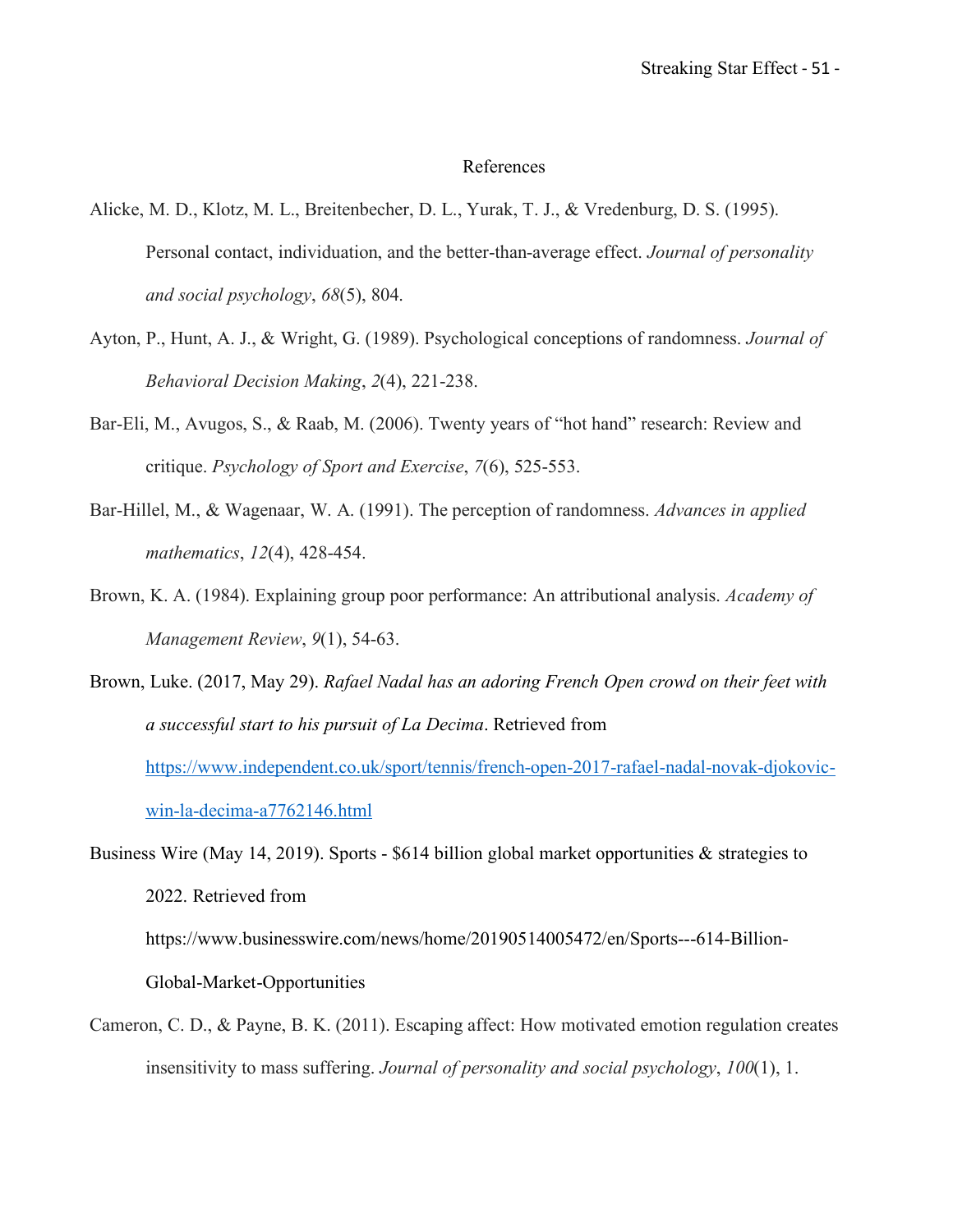- Caruso, E. M., Waytz, A., & Epley, N. (2010). The intentional mind and the hot hand: Perceiving intentions makes streaks seem likely to continue. *Cognition*, *116*(1), 149-153.
- Chow, R. M., & Galak, J. (2012). The effect of inequality frames on support for redistributive tax policies. *Psychological science*, *23*(12), 1467-1469.
- Critcher, C. R., & Dunning, D. (2013). Predicting persons' versus a person's goodness: Behavioral forecasts diverge for individuals versus populations. *Journal of Personality and Social Psychology*, *104*(1), 28.
- Critcher, C. R., & Dunning, D. (2014). Thinking about others versus another: Three reasons judgments about collectives and individuals differ. *Social and Personality Psychology Compass*, *8*(12), 687-698.
- Eibach, R. P., & Purdie-Vaughns, V. (2011). How to keep on keeping on: Framing civil rights accomplishments to bolster support for egalitarian policies. *Journal of Experimental Social Psychology*, *47*(1), 274-277.
- Galak, J., Small, D., & Stephen, A. T. (2011). Microfinance decision making: A field study of prosocial lending. *Journal of Marketing Research*, *48*(SPL), S130-S137.
- Gilovich, T., Vallone, R., & Tversky, A. (1985). The hot hand in basketball: On the misperception of random sequences. *Cognitive psychology*, *17*(3), 295-314.
- Gould, S. J. (1989). The streak of streaks. *Chance*, *2*(2), 10-16.
- Greason, P. B., & Cashwell, C. S. (2009). Mindfulness and counseling self-efficacy: The mediating role of attention and empathy. *Counselor Education and Supervision*, *49*(1), 2-19.
- Hamilton, D. L., & Sherman, S. J. (1996). Perceiving persons and groups. *Psychological review*, *103*(2), 336.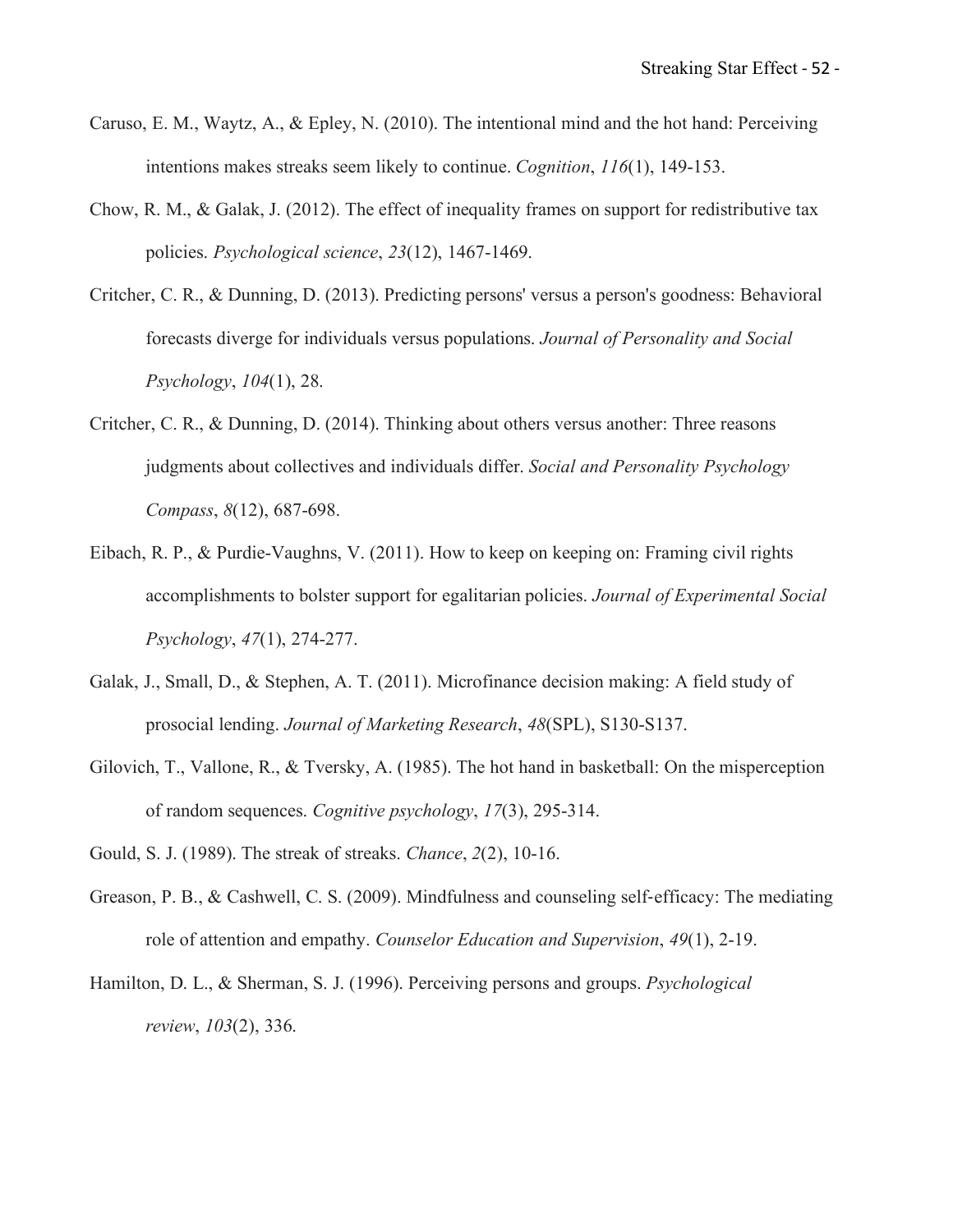- Heitner, Darren. (2018, October 19). *Sports Industry Expected to Reach \$73.5 Billion by 2019*. Retrieved from https://www.forbes.com/sites/darrenheitner/2015/10/19/sports-industry-toreach-73-5-billion-by-2019/#19c6f4a51b4b.
- Hoorens, V., & Buunk, B. P. (1993). Social Comparison of Health Risks: Locus of Control, the Person-Positivity Bias, and Unrealistic Optimism 1. *Journal of Applied Social Psychology*, *23*(4), 291-302.
- Howe, P. D., & Parker, A. (2012). Celebrating imperfection: Sport, disability and celebrity culture. *Celebrity Studies*, *3*(3), 270-282.
- Hubbard, T. L. (2014). Forms of momentum across space: Representational, operational, and attentional. *Psychonomic Bulletin & Review*, *21*(6), 1371-1403.
- Kahneman, D., & Tversky, A. (1972). Subjective probability: A judgment of representativeness. In *The concept of probability in psychological experiments* (pp. 25-48). Springer, Dordrecht.
- Kardes, F. R., Sanbonmatsu, D. M., Cronley, M. L., & Houghton, D. C. (2002). Consideration set overvaluation: When impossibly favorable ratings of a set of brands are observed. *Journal of Consumer Psychology*, *12*(4), 353-361.
- Kelley, H. H. (1967). Attribution theory in social psychology. In D. Levine (Ed.), *Nebraska Symposium on Motivation* (Vol. 15, pp. 192–238). Lincoln: University of Nebraska Press.
- Keltner, D., & Haidt, J. (2003). Approaching awe, a moral, spiritual, and aesthetic emotion. *Cognition and emotion*, *17*(2), 297-314.
- Koehler, J. J., & Conley, C. A. (2003). The "hot hand" myth in professional basketball. *Journal of Sport and Exercise Psychology*, *25*(2), 253-259.
- Kogut, T., & Ritov, I. (2005). The "identified victim" effect: An identified group, or just a single individual?. *Journal of Behavioral Decision Making*, *18*(3), 157-167.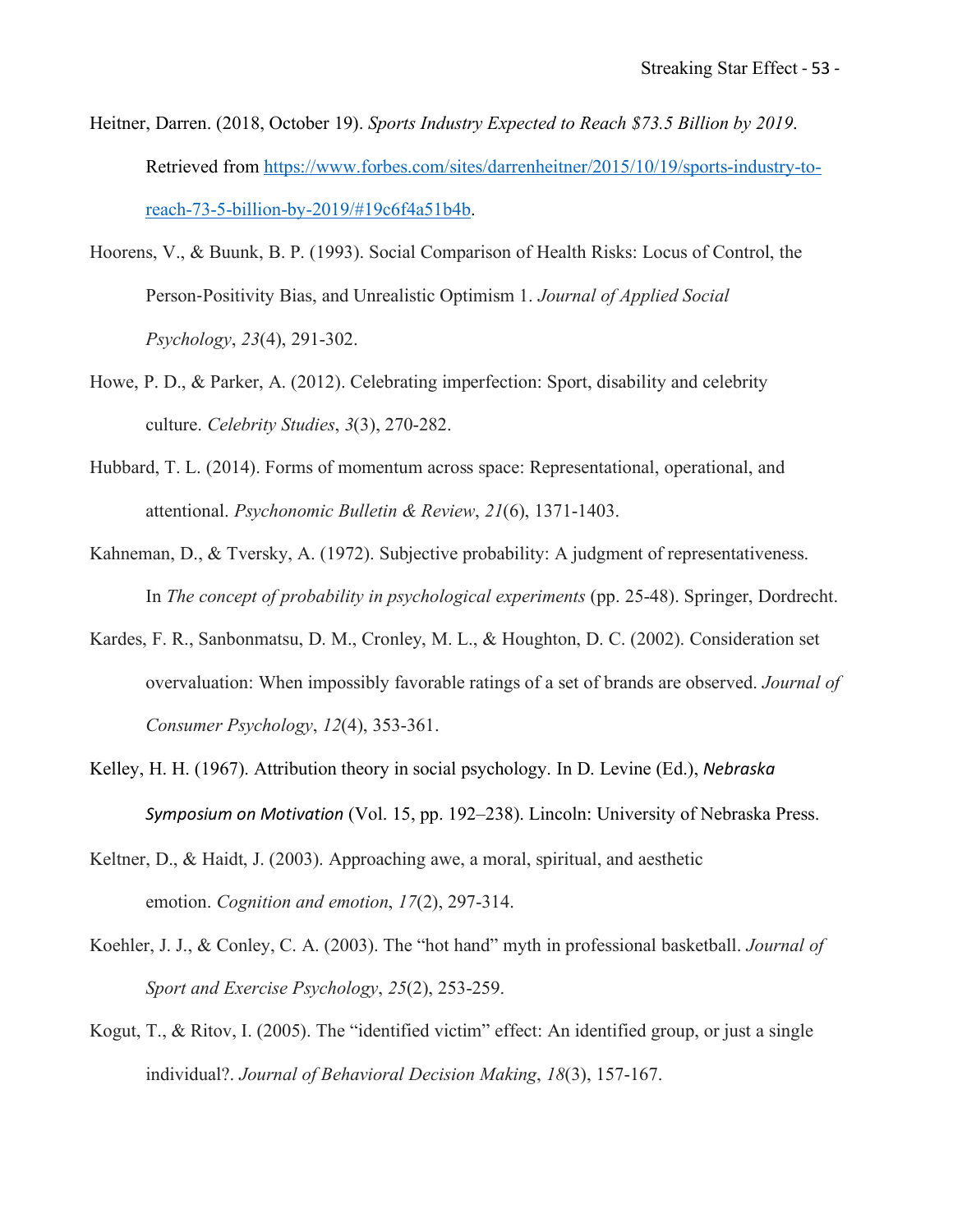Kogut, T., & Ritov, I. (2005). The singularity effect of identified victims in separate and joint evaluations. *Organizational behavior and human decision processes*, *97*(2), 106-116.

Levine, A. S., Frank, R. H., & Dijk, O. (2010). Expenditure cascades.

Liu, L., Wang, Y., Sinatra, R., Giles, C. L., Song, C., & Wang, D. (2018). Hot streaks in artistic, cultural, and scientific careers. *Nature*, *559*(7714), 396.

Knowles, E. D., Lowery, B. S., Chow, R. M., & Unzueta, M. M. (2014). Deny, distance, or dismantle? How white Americans manage a privileged identity. *Perspectives on Psychological Science*, *9*(6), 594-609.

- MacKay, D. G., & Konishi, T. (1994). Contraconscious internal theories influence lexical choice during sentence completion. *Consciousness and Cognition*, *3*(2), 196-222.
- Markman, K. D., & Guenther, C. L. (2007). Psychological momentum: Intuitive physics and naive beliefs. *Personality and Social Psychology Bulletin*, *33*(6), 800-812.
- Markus, H. R., & Kitayama, S. (1991). Culture and the self: Implications for cognition, emotion, and motivation. *Psychological Review*, *98*, 224–253.
- Miller, C. T., & Felicio, D. M. (1990). Person-positivity bias: Are individuals liked better than groups? *Journal of Experimental Social Psychology*, *26*(5), 408-420.
- Morris, M. W., & Peng, K. (1994). Culture and cause: American and Chinese attributions for social and physical events. *Journal of Personality and Social psychology*, *67*(6), 949-971.
- Newman, G. E., Diesendruck, G., & Bloom, P. (2011). Celebrity contagion and the value of objects. *Journal of Consumer Research*, *38*(2), 215-228.

Nickerson, R. S. (2002). The production and perception of randomness. Psychological Review, 109, 330 –357.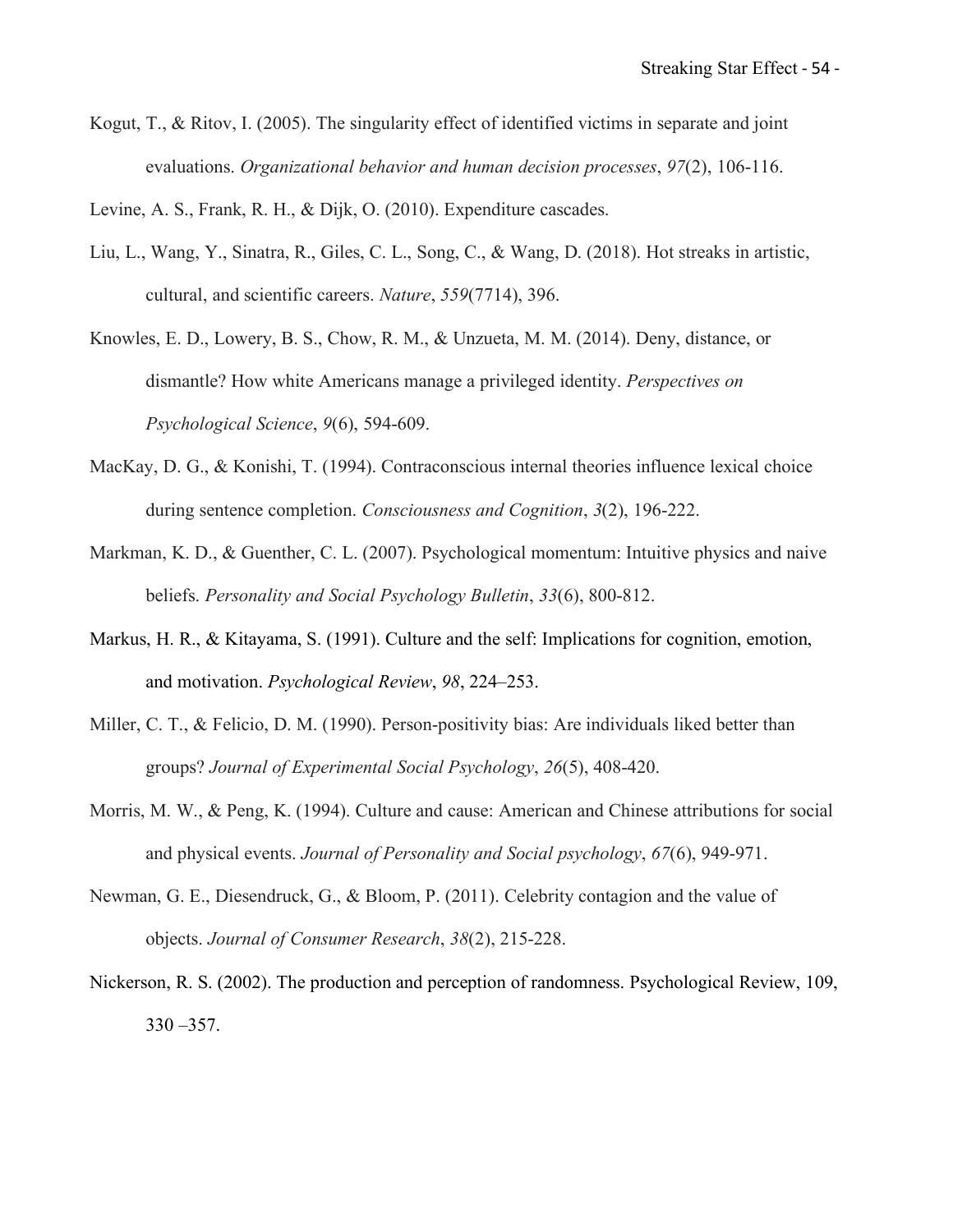- Nisbett, R. E. (2003). *The geography of thought: Why we think the way we do*. New York: Free Press.
- Oishi, S., & Kesebir, S. (2015). Income inequality explains why economic growth does not always translate to an increase in happiness. *Psychological science*, *26*(10), 1630-1638.
- Otway, Jack. (2018, March 2). *Roger Federer reveals how Rafael Nadal and Novak Djokovic made him more popular*. Retrieved from https://www.express.co.uk/sport/tennis/925861/Roger-Federer-Rafael-Nadal-Novak-Djokovic-popular-tennis-news.
- Oskarsson, A. T., Van Boven, L., McClelland, G. H., & Hastie, R. (2009). What's next? Judging sequences of binary events. *Psychological Bulletin*, *135*(2), 262.
- Pettit, N. C., Sivanathan, N., Gladstone, E., & Marr, J. C. (2013). Rising stars and sinking ships: Consequences of status momentum. *Psychological science*, *24*(8), 1579-1584.
- Petty, R. E., & Cacioppo, J. T. (1986). The elaboration likelihood model of persuasion. In *Communication and persuasion* (pp. 1-24). Springer, New York, NY.
- Piff, P. K., Dietze, P., Feinberg, M., Stancato, D. M., & Keltner, D. (2015). Awe, the small self, and prosocial behavior. *Journal of personality and social psychology*, *108*(6), 883.
- Piketty, T., & Saez, E. (2014). Inequality in the long run. *Science*, *344*(6186), 838-843.
- Preacher, K. J., & Hayes, A. F. (2008). Asymptotic and resampling strategies for assessing and comparing indirect effects in multiple mediator models. *Behavior research methods*, *40*(3), 879-891.

Reifman, A. (2011). *Hot hand: The statistics behind sports' greatest streaks*. Potomac Books, Inc..

Reyes,-Jacquez, B., & Echols, C.H. (2017). Causal clarity prevents the emergence of social biases in children's excusing of mistakes. *Journal of cognition and development, 18(2),* 270-288.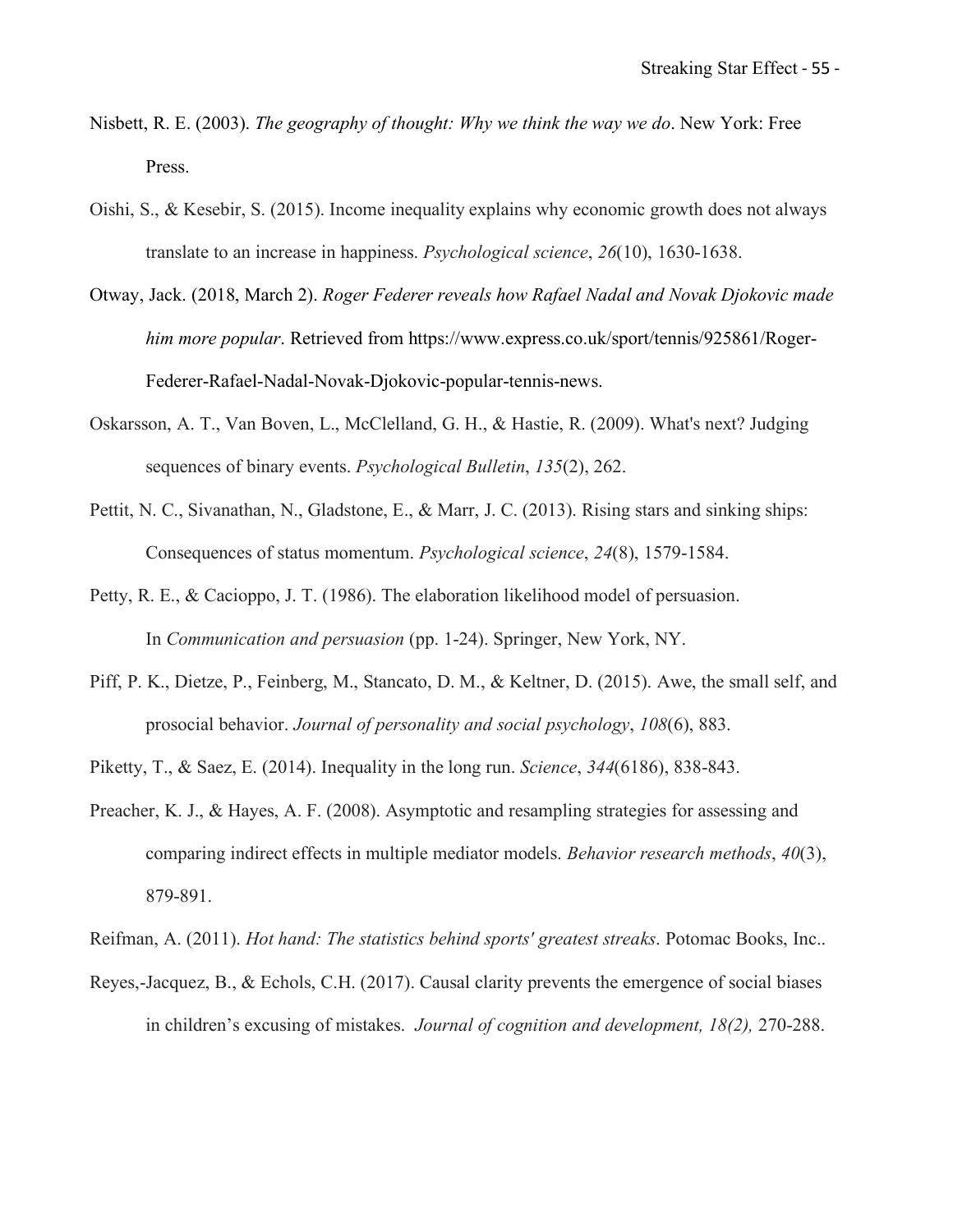- Robinson, J., & McArthur, L. Z. (1982). Impact of salient vocal qualities on causal attribution for a speaker's behavior. *Journal of Personality and Social Psychology*, *43*, 236–247.
- Rudd, M., Hildebrand, C., & Vohs, K. D. (2018). Inspired to Create: Awe Enhances Openness to Learning and the Desire for Experiential Creation. *Journal of Marketing Research*.
- Rudd, M., Vohs, K. D., & Aaker, J. (2012). Awe expands people's perception of time, alters decision making, and enhances well-being. *Psychological science*, *23*(10), 1130-1136.
- Sears, D. O. (1983). The person-positivity bias. *Journal of personality and Social Psychology*, *44*(2), 233.
- Small, D. A. (2015). On the psychology of the identifiable victim effect. *Identified versus statistical lives: an interdisciplinary perspective*, 13-23.
- Small, D. A., & Loewenstein, G. (2003). Helping a victim or helping the victim: Altruism and identifiability. *Journal of Risk and uncertainty*, *26*(1), 5-16.
- Small, D. A., Loewenstein, G., & Slovic, P. (2007). Sympathy and callousness: The impact of deliberative thought on donations to identifiable and statistical victims. *Organizational Behavior and Human Decision Processes*, *102*(2), 143-153.
- Smith, E. R., & Miller, F. D. (1979). Salience and the cognitive mediation of attribution. *Journal of Personality and Social Psychology*, *37*, 2240–2252.
- Sherman, S. J., Beike, D. R., & Ryalls, K. R. (1999). Dual-processing accounts of inconsistencies in responses to general versus specific cases. *Dual-process theories in social psychology*, 203- 227.
- Simonsohn, U. (2020, May 27th). The hot-hand artifact for dummies and behavioral scientists [Blog post]. Retrieved from http://datacolada.org/88.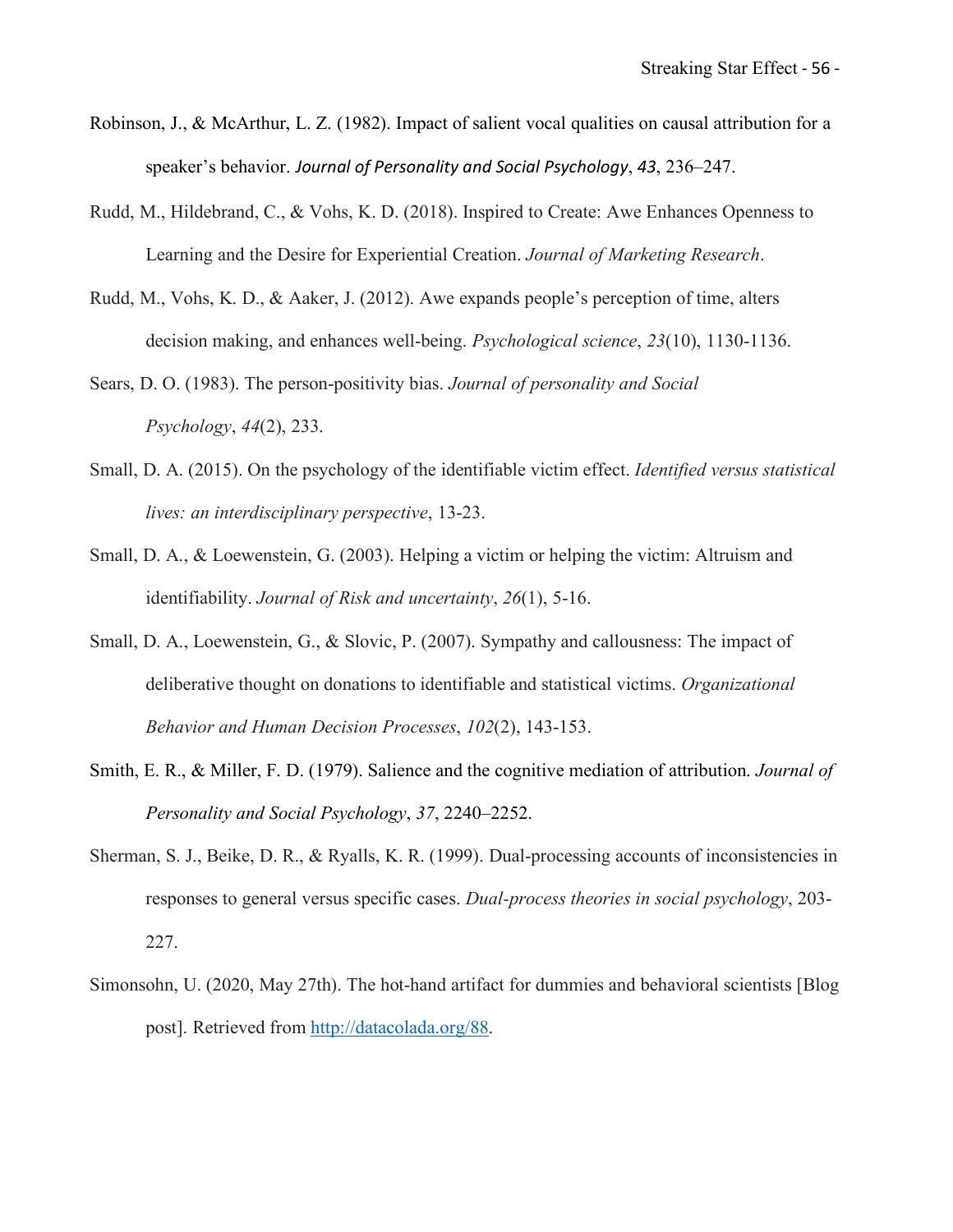- Shiota, M. N., Keltner, D., & Mossman, A. (2007). The nature of awe: Elicitors, appraisals, and effects on self-concept. *Cognition and emotion*, *21*(5), 944-963.
- Smith, R. W., Faro, D., & Burson, K. A. (2012). More for the many: The influence of entitativity on charitable giving. *Journal of Consumer Research*, *39*(5), 961-976.
- Stellar, J. E., Gordon, A., Anderson, C. L., Piff, P. K., McNeil, G. D., & Keltner, D. (2018). Awe and humility. *Journal of personality and social psychology*, *114*(2), 258.
- Sundali, J., & Croson, R. (2006). Biases in casino betting: The hot hand and the gambler's fallacy. Judgment and Decision Making, 1, 1–12.
- Taylor, S. E., & Fiske, S. T. (1975). Point of view and perceptions of causality. *Journal of Personality and Social Psychology*, *32*, 439–445.
- Torgerson, Ross. (2018, January 23). North Dakota is the non-New England area state rooting for the Patirots in Super Bowl, data shows. Retrieved from http://www.wday.com/sports/football/4392547-north-dakota-only-non-new-england-areastate-rooting-patriots-super-bowl
- Tune, G. S. (1964). Response preferences: A review of some relevant literature. *Psychological Bulletin*, *61*(4), 286.
- Tversky, A., & Kahneman, D. (1992). Advances in prospect theory: Cumulative representation of uncertainty. *Journal of Risk and uncertainty*, *5*(4), 297-323.
- Vonk, R., & Ashmore, R. D. (2003). Thinking about gender types: Cognitive organization of female and male types. *British Journal of Social Psychology*, *42*(2), 257-280.
- Walker, J., & Gilovich, T. (2020). *Why people are willing to pay more to see dominance by individuals than identical dominance by groups* . Unpublished data.